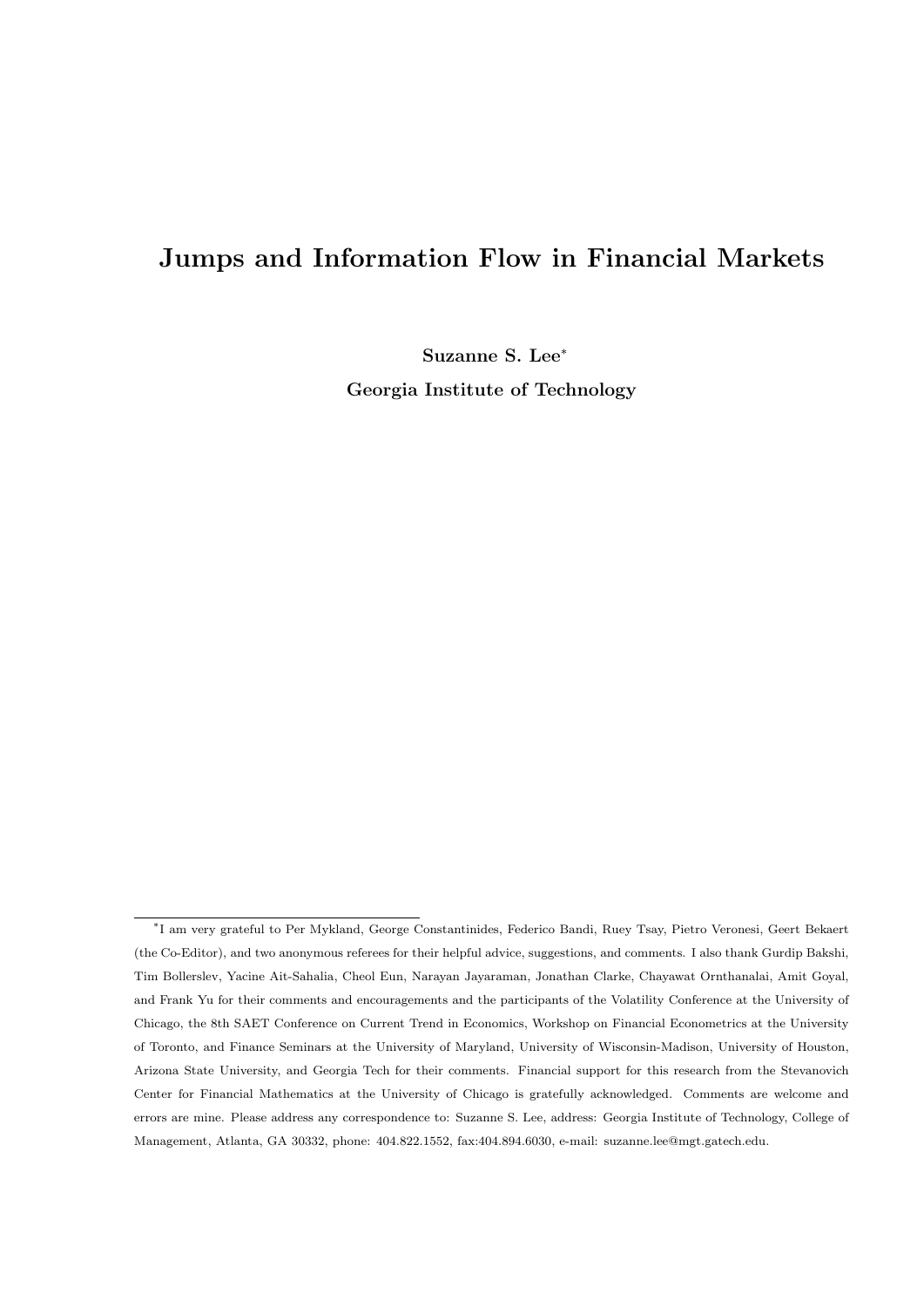### **Jumps and Information Flow in Financial Markets**

#### **Abstract**

This paper investigates the predictability of jump arrivals in U.S. stock markets. Using a new test that identifies jump predictors up to the intraday level, I find that jumps are likely to occur shortly after macroeconomic information releases such as Fed announcements, nonfarm payroll reports, and jobless claims as well as market index jumps. I also find firm-specific jump predictors related to earnings releases, analyst recommendations, past stock jumps, and dividend dates. Evidence suggests that distinguishing systematic jumps from idiosyncratic jumps is possible using the characteristics of jump predictors. Finally, I present a short-term jump size clustering.

*JEL classification*: G10, C14

*Key words*: mixed unobservability, jump predictor tests, partial likelihood, systematic vs. idiosyncratic risk, jump size clustering, high frequency data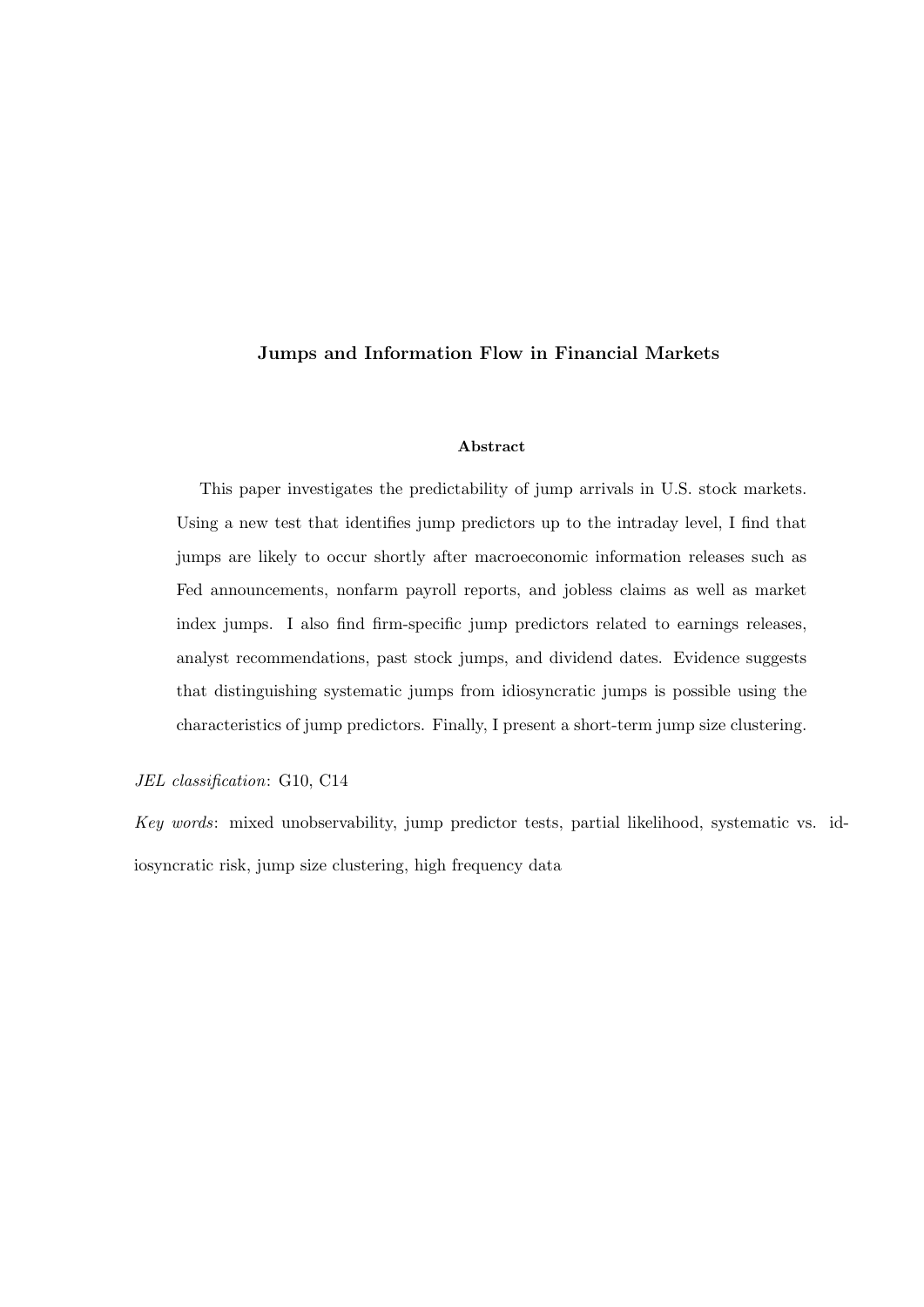Much recent research in finance has found empirical evidence of jumps in equity returns. Their presence has been successfully used to better explain various market phenomena.<sup>1</sup> Nevertheless, the role of real-time information for predicting jumps in stock markets has not been thoroughly investigated in the literature. In this article, I analyze the predictability of jumps in individual stock returns, using both macroeconomic and firm-specific news releases and I present how the information is reflected in stock prices as jumps.<sup>2</sup> This analysis naturally allows a novel decomposition of individual stock jumps into systematic and idiosyncratic jumps.

To accomplish this goal, I identify important jump predictors and assess their relative importance and precision for the purpose of developing stochastic jump intensity models. Assuming that an individual equity price follows a jump diffusion process with stochastic jump intensity, I must resolve the econometric problem of identifying jump predictors using discrete data from continuous-time models. I refer to this as the mixed unobservability problem. It arises from the simultaneous presence of two unobservability problems. The first is caused by the difficulty we usually face when making an inference for a continuous-time jump counting process (without diffusion) using discrete observations. The second problem results from the presence of the diffusion process. The mixture of these two makes jumps in jump diffusion models unobservable; thus, the identification of jump predictors becomes difficult.

As a resolution, I propose an inference technique called the Jump Predictor Test (JPT). It allows us to estimate a regression-type jump intensity model and apply standard hypothesis tests in order to identify significant jump predictors. In this way, we can predict ex ante whether jumps are likely to occur, what kind of jumps are more likely to occur, and when they are more likely to occur, given the available information. The idea underlying this JPT is simple. I first detect the location of jumps from the return series by multiple nonparametric jump detection tests.<sup>3</sup> This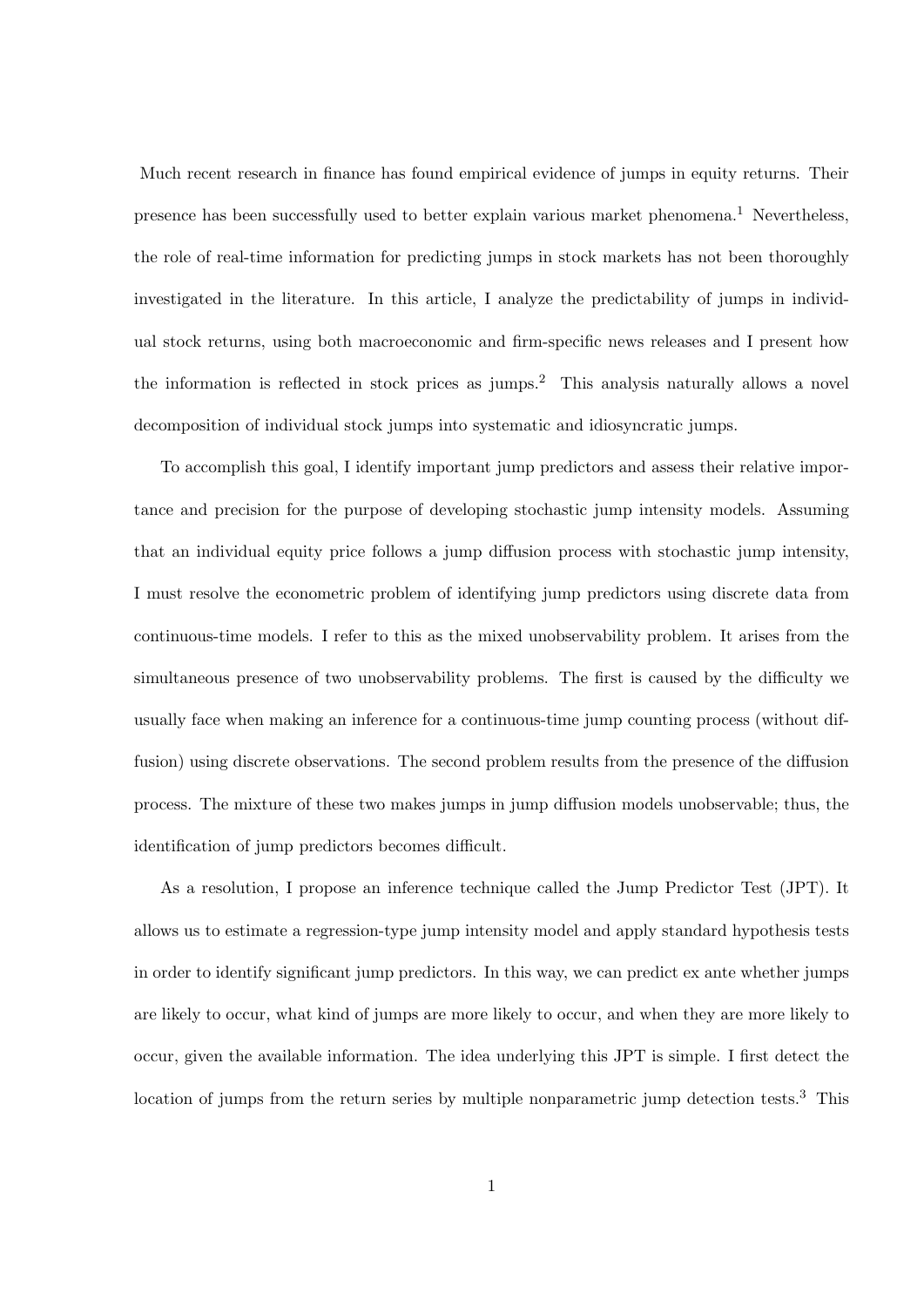is a necessary step before applying the JPT. Then, I suggest a likelihood inference for the JPT using time-series data for both jumps and information covariates. I prove that this technique asymptotically makes the effect of the mixed unobservability problem negligible, allowing good jump predictors to be identified. I discuss a theory of likelihood inference justifying this approach and provide a guide for tests and general applications.

Using the JPT, an empirical study is performed to refine our understanding of how jumps in U.S. individual stock returns respond to market information releases. Using high frequency data from January 4, 1993 to December 31, 2008 for Dow Jones Industrial Average component stocks, I demonstrate that jumps are predictable to some extent. I link stochastic jump arrivals to the most important predictors related to four macroeconomic and four firm-specific information variables: U.S. Federal Open Market Committee (FOMC) decisions, overall market jumps detected in the S&P 500 market index, U.S. nonfarm payroll employment reports, initial unemployment claims, earnings releases, analyst recommendations, dividend dates, and past jump arrivals for each firm.

Jumps are likely to occur within a short time horizon such as 30 minutes following macroeconomic information releases. The indicator for the 30 minutes following FOMC announcements turns out to be the most influential predictor of U.S. individual stock jumps, followed by overall market jumps. Macroeconomic predictors tend to play a more important role in pinning down intraday jump dynamics for individual stocks than do firm-specific predictors, evidence which has not been clearly uncovered in the literature. The JPT enables us to uniquely capture an unusual impact of real-time information on price jumps up to the intraday level, which is difficult to show with conventional methodologies.

I also find that firm-specific predictors perform differently from macroeconomic predictors. The firm-specific predictors are indicators for time horizons within one day before earnings re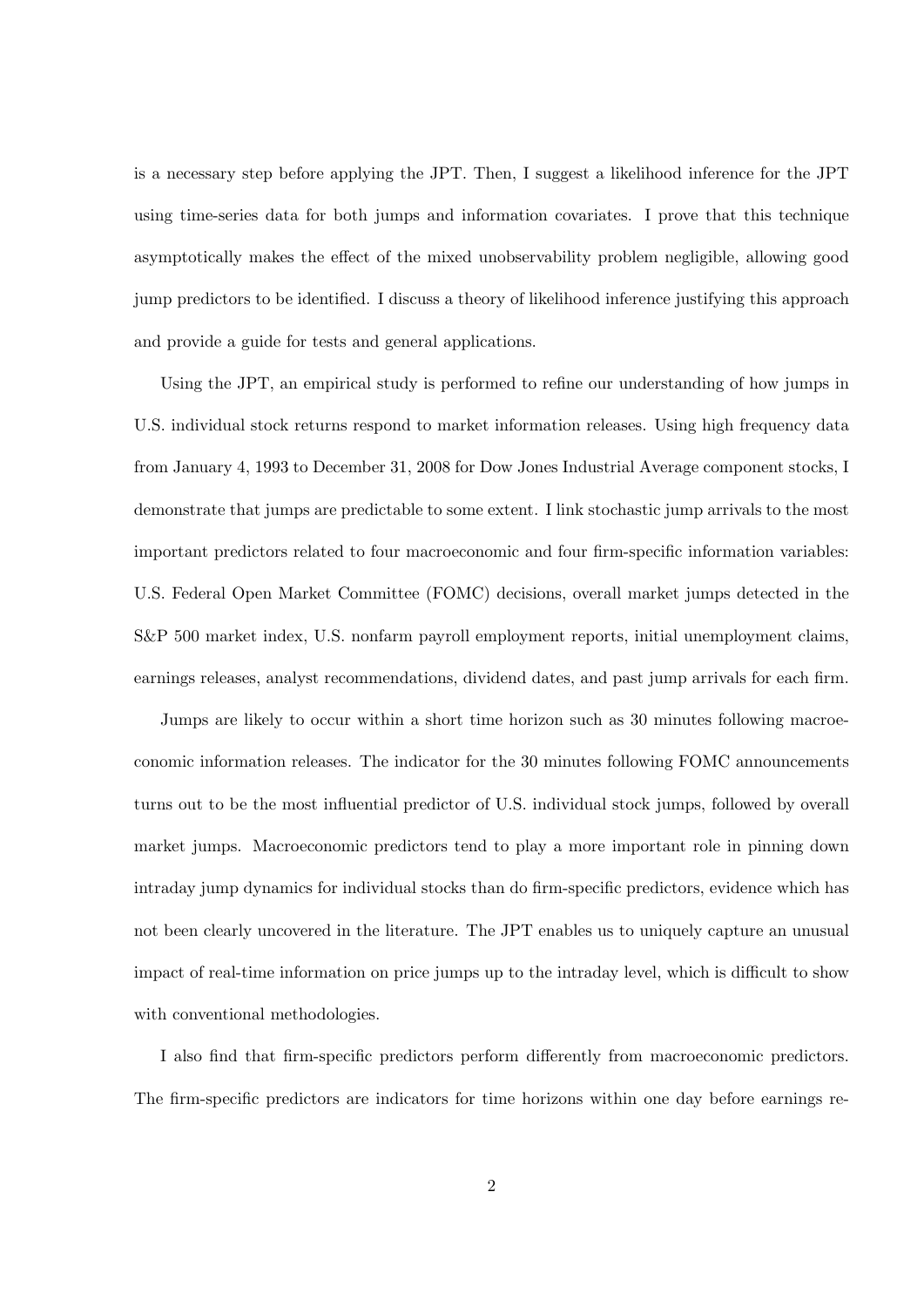leases, within the first 30 minutes following analyst recommendations, within three hours of the arrival of previous jumps in the same stock, and within the morning hours of ex-dividend dates. The jump probability being higher within one day before earnings releases suggests the possibility of information leakage before the pre-scheduled announcements.

I further investigate the role of information characteristics in distinguishing systematic jumps from idiosyncratic jumps. This distinction between systematic jumps and idiosyncratic jumps is expected to be beneficial in portfolio or risk management, with better understanding of the determinants of non-diversifiable risk in highly volatile markets. After classifying systematic and idiosyncratic jumps, I separately estimate the systematic and idiosyncratic jump intensity models for each firm, where all the aforementioned predictors are used. I find that all the macroeconomic information predictors remain strongly significant for systematic jumps, emphasizing their important role in systematic jump prediction. Idiosyncratic jumps are strongly induced by earnings and analysts' recommendation releases. In general, idiosyncratic jump prediction is less precise than systematic jump prediction using the available information. Finally, I use the JPT methodology to investigate jump size dynamics, showing that they tend to cluster by size. This simple application demonstrates the possibility of the JPT being applied to other studies on jump modeling using various types of jumps in other markets.

The remainder of the paper is organized as follows. Section 1 sets up the general theoretical framework. Section 2 explains the inference theory for the JPT. Section 3 reports the JPT's finite sample performance. Readers who are interested mainly in application of the JPT may turn directly to Section 4, which presents the empirical evidence. Section 5 concludes.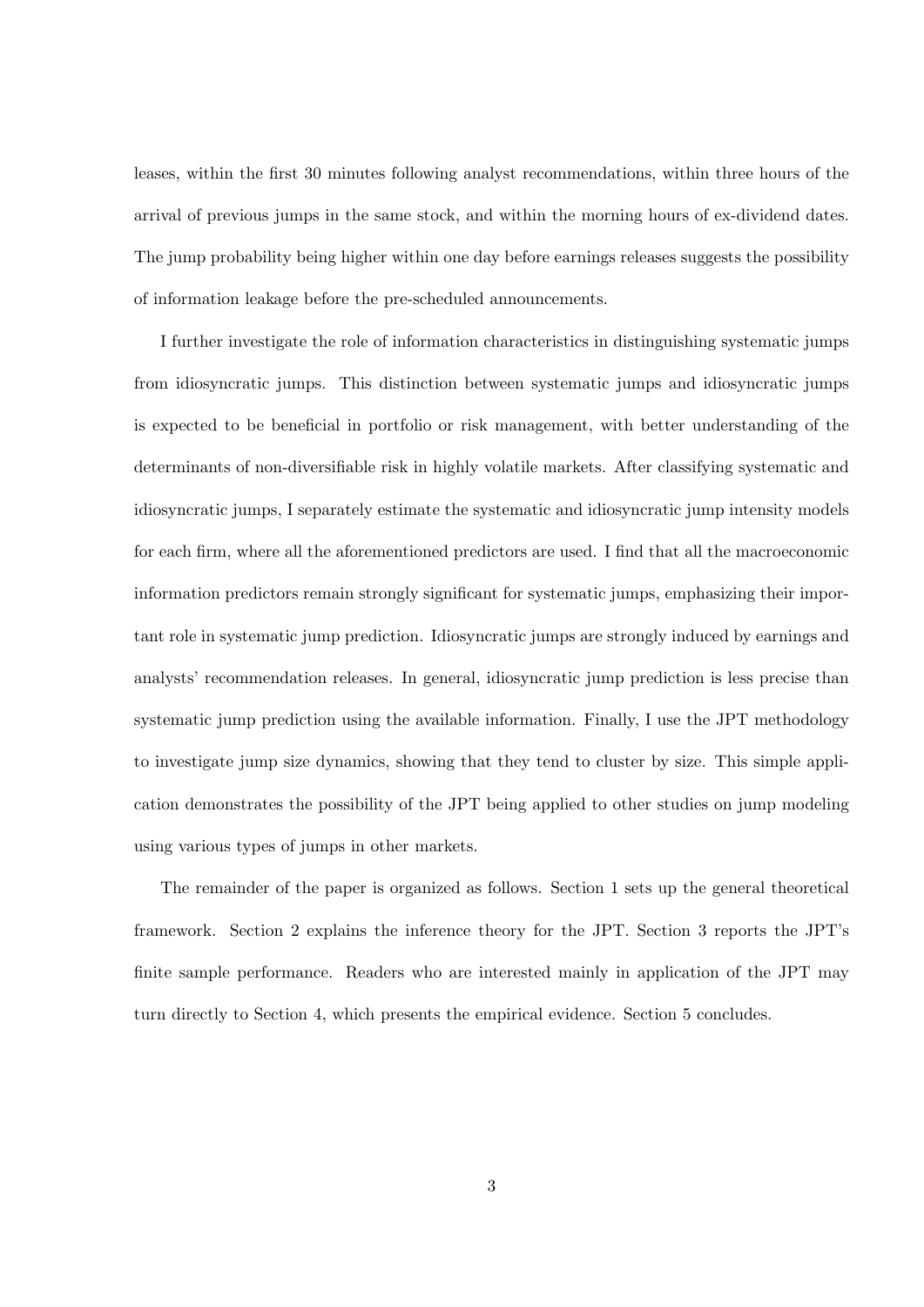# **1 Theoretical Model**

I employ a one-dimensional asset return process with a complete probability space  $(\Omega, \mathcal{F}_t, \mathcal{P})$ , where  $\Omega$  is the set of market events,  $\{\mathcal{F}_t : t \in [0,T]\}$  is an information filtration<sup>4</sup> for market participants up to time  $t$ , and  $\mathcal P$  is a data-generating measure in continuous time. Let the continuously compounded return be written as  $d \log S(t)$  for  $t \geq 0$ , where  $S(t)$  is the asset price at *t* under  $P$ . The log return process  $d \log S(t)$  is represented by the following stochastic differential equation (SDE):

$$
d \log S(t) = \mu(t)dt + \sigma(t)dW(t) + Y(t)dJ(t),
$$
\n(1)

where  $W(t)$  is an  $\mathcal{F}_t$ -adapted standard Brownian motion and drift  $\mu(t)$  and spot volatility  $\sigma(t)$  are  $\mathcal{F}_t$ -adapted and bounded processes. This model without its jump component describes diffusive risk in returns due to normal randomness in markets.

In order to frame the dynamic jump arrivals, which depend on heterogeneous information flow over time, I set  $J(t) = \int_0^t dJ(s)$  to be a doubly stochastic Poisson process, that is, a nonhomogeneous Poisson process with an integrated stochastic intensity  $\Lambda_{\theta}(t) = \int_0^t d\Lambda_{\theta}(s)ds$ .<sup>5</sup> The instantaneous intensity process with respect to the filtration up to time *t* is  $d\Lambda_{\theta}(t) = E(dJ(t)|\mathcal{F}_{t-})$ . Its integrated intensity process  $\Lambda_{\theta}(t)$  is specified by a *q*-dimensional parameter  $\theta = (\theta_1, ..., \theta_q) \in \Theta$ , which is a subset of the *q*-dimensional Euclidean space. I can thus write

$$
\Lambda_{\theta}(t) = \int_0^t d\Lambda_{\theta}(s)ds = \gamma(t, X(t); \theta), \qquad (2)
$$

where  $X(t)$  denotes the conditional information predictors that affect the likelihood of jump arrivals, and  $\gamma$  is a general function of time and the predictors. The counting process considered in this paper is assumed to be nonexplosive with finite jump intensity. This assumption excludes models with infinite-activity jumps.<sup>6</sup> The term  $Y(t)dJ(t)$  describes more dramatic and unusually large risk occurring with the aforementioned stochastic intensity. Here,  $Y(t)$  represents the jump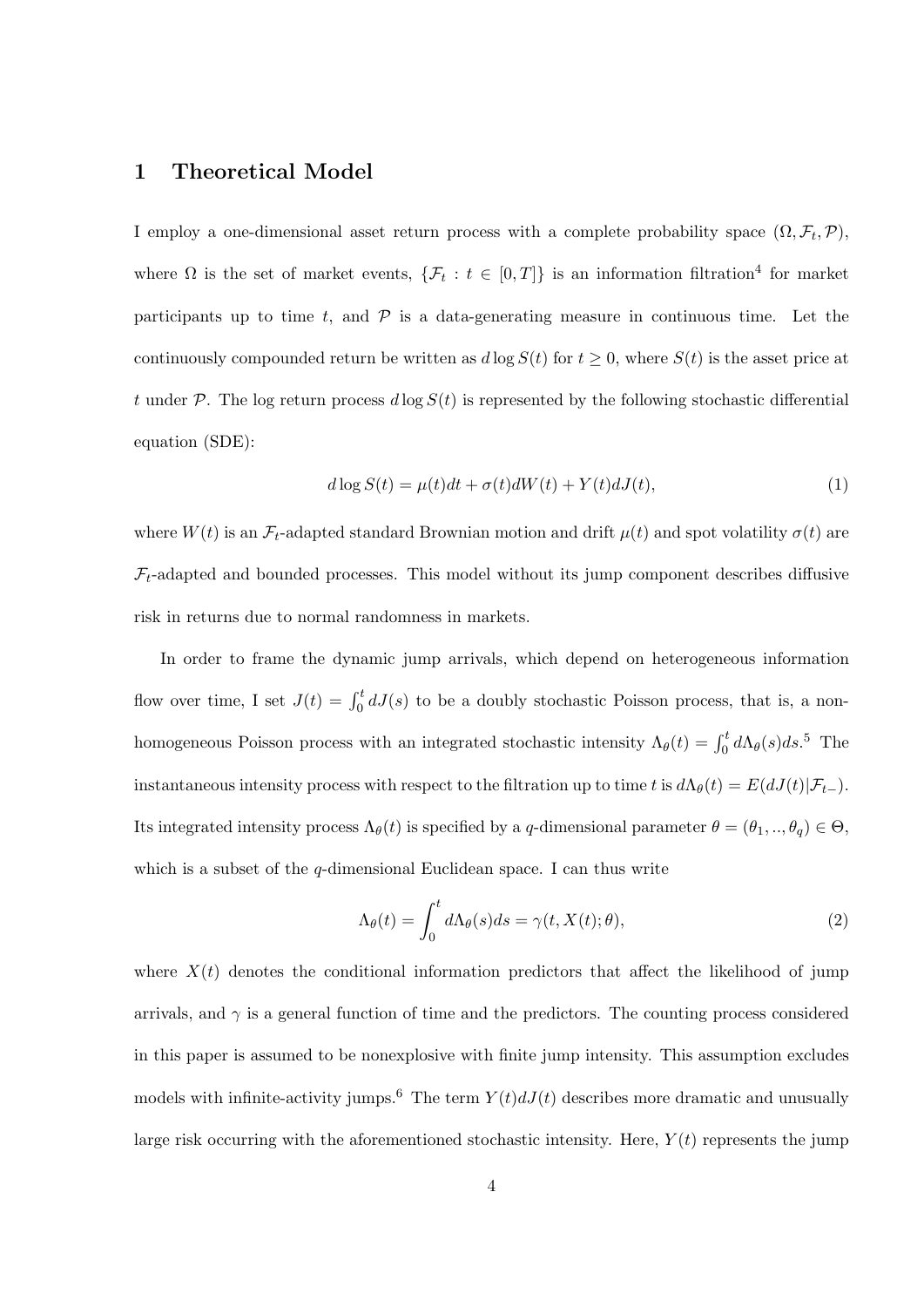size and has a mean of  $\mu_y(t)$  and a standard deviation of  $\sigma_y(t)$ , which can be time-varying. The jump counting process  $J(t)$  and the diffusion  $W(t)$  are independent from one another.

I assume a time horizon *T* and a number of observations *n* within the horizon. The observation of asset prices  $S(t)$  and informational predictor  $X(t)$  occur only at discrete times  $0 = t_0 < t_1$  $\ldots$  <  $t_n = T$ . For simplicity, I set observation times for both  $S(t)$  and  $X(t)$  as equally spaced:  $\Delta t = t_i - t_{i-1} = \frac{T}{n}$  $\frac{T}{n}$ . This simplified assumption can be easily generalized to non-equidistant cases by letting  $\max_i |t_i - t_{i-1}| \to 0$ . Assumptions (Assumptions C and D) on the drift and volatility as well as the intensity function are given in the Appendix for the readers' convenience. Simply put, these assumptions allow for stochastic drift and volatility. The integrated jump intensity function  $\Lambda_{\theta}(t)$  is only required to be continuous and three times differentiable with respect to *θ*. *X*(*t*) can include multiple covariates and these covariates should be determined according to information available at any time up to *t*.

# **2 Inference for Stochastic Jump Predictors**

In making statistical inferences using discrete data from the jump diffusion model as stated in equation (1), econometricians face two different unobservability problems. The first is the problem usually faced when making inferences for a continuous-time counting process (without diffusion) using discrete observations. The second problem is due to the presence of a diffusion process. The combination of these two problems renders jumps in continuous time unobservable, and hence they become latent variables. This particular econometric problem, which I refer to in this paper as *mixed unobservability*, complicates the identification of jump predictors, which is the purpose of this study.

As a solution, I suggest the Jump Predictor Test (JPT). The intuition underlying the JPT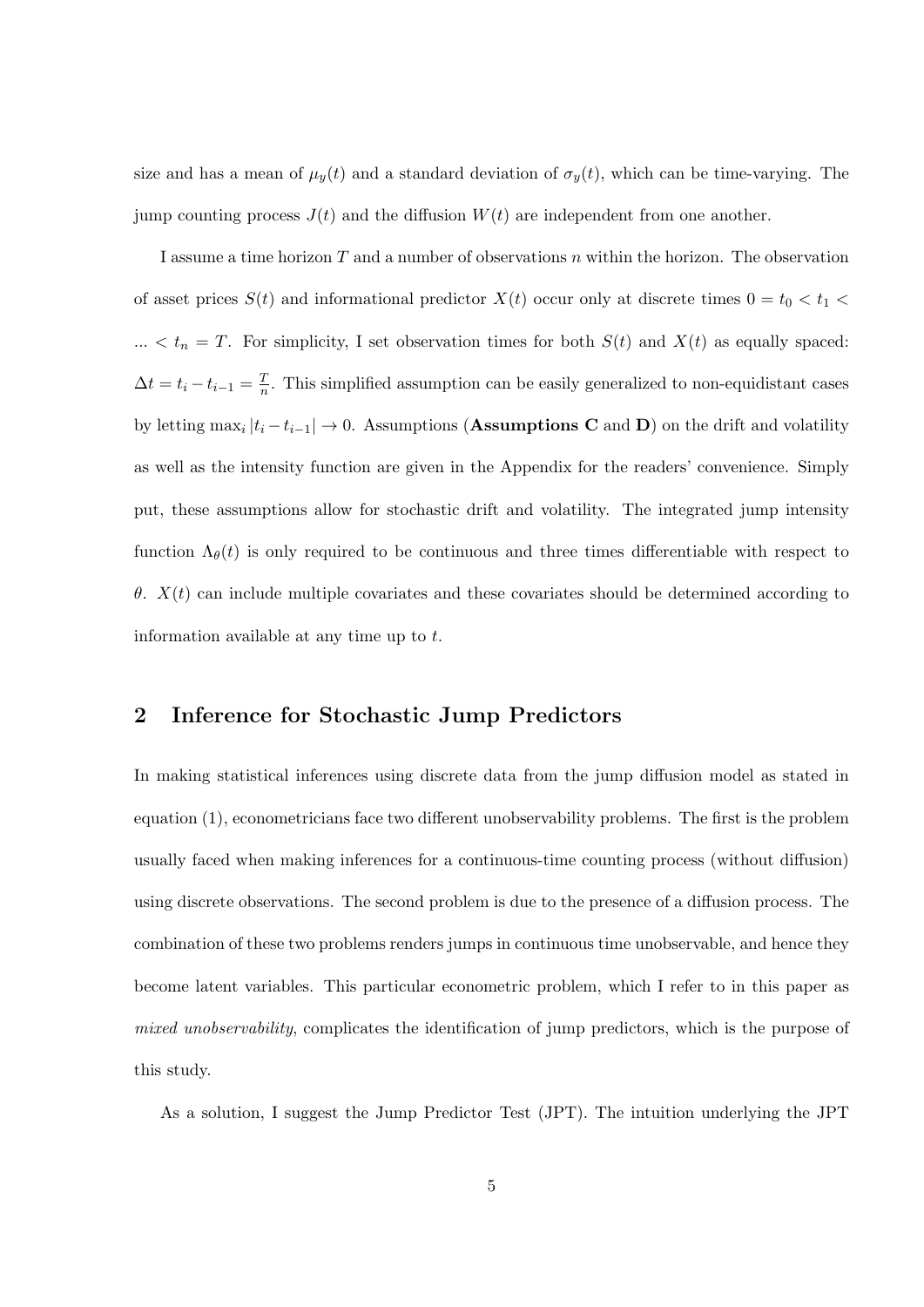is simple. Notice that our inference problem requires linking jumps to information arrivals in continuous-time, and likelihood inference is therefore desirable. Since we do not have continuous observations to use in optimizing the true likelihood function for the jump intensity model within jump diffusion processes, one needs to approximate the true likelihood function using discrete data. If there is no diffusion term in the model, one obvious solution is to approximate the true likelihood function by a simple time discretization method (referred to later as the full likelihood). This takes care of the first unobservability problem mentioned above. In the jump diffusion models I consider in this study, the presence of a diffusion term makes this likelihood function unavailable for direct application. To resolve this problem, in an initial step, jumps are detected from the return time series by multiple nonparametric jump detection tests. Using these estimated jumps, an auxiliary (or pseudo) likelihood is created, which I refer to as the partial likelihood in this paper. I show that this partial likelihood is equivalent to the full likelihood. Because the full likelihood approximates the true likelihood in continuous time, the partial likelihood based on detected jumps can be applied to determine jump predictors in continuous time models. The limiting distribution of parameter estimates is derived from the likelihood function and can be used to test whether any information predictor is important or not by the usual significance tests.

Figure 1 illustrates the intuition behind the proposed procedure using a simple example of seven stochastic jump arrivals. In particular, the figure shows that the test is designed to identify the information covariates that predict the jump arrivals. Before applying the JPT, these jump arrivals in continuous time are estimated by jump detection tests using discrete observations from jump diffusion models. A time-series indicator for these estimated jump arrivals is created and linked in the intensity model to the time-series data for information covariates. Figure 2 illustrates how the mixed unobservability is resolved by the proposed method. In paricular, Figure 2 shows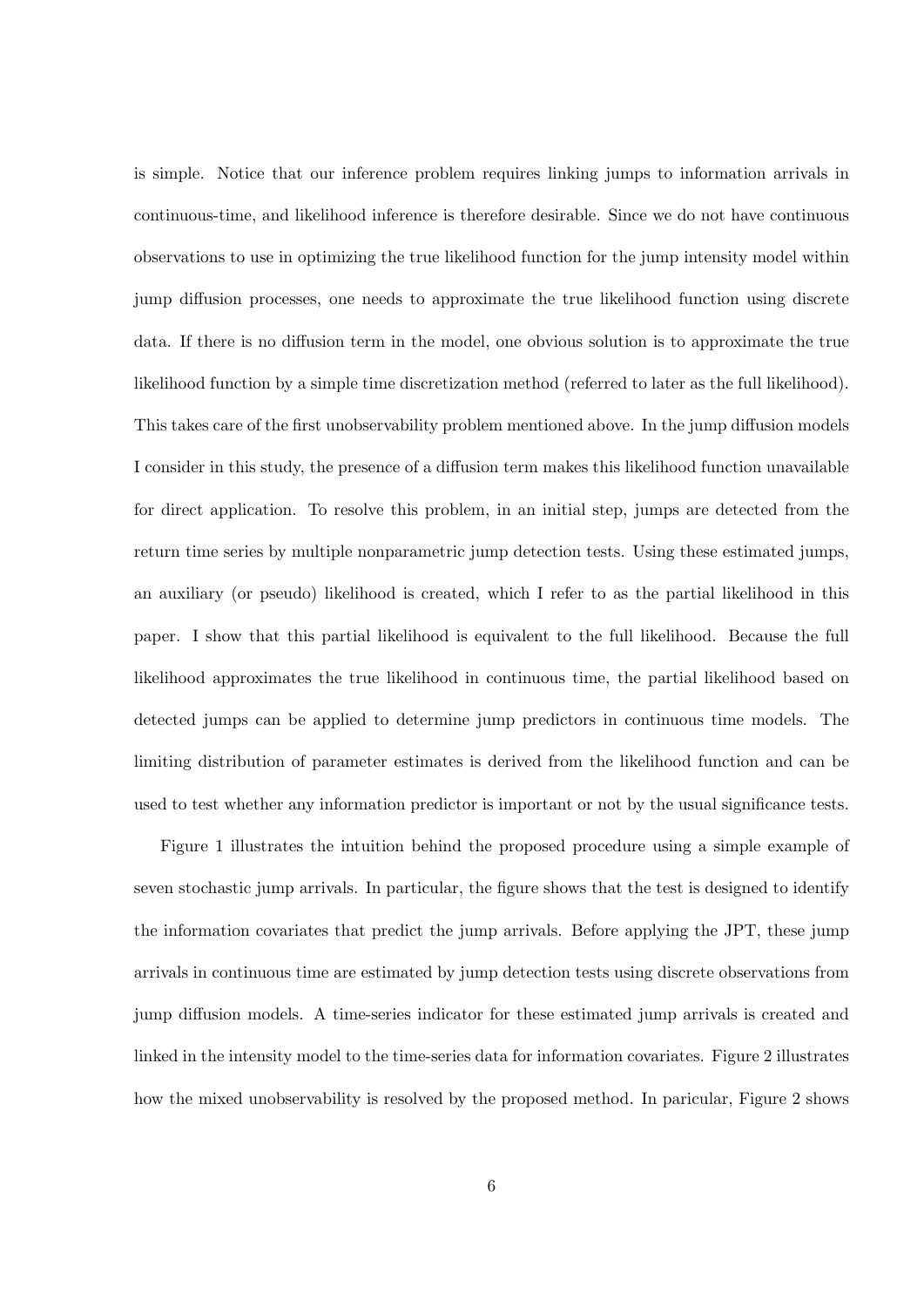that the true likelihood function is approximated by the partial likelihood function, which is the empirical likelihood for actual application. In the approximation, there are three likelihoods involved, and the lines represent how they are linked to each other in resolving the unobservability problems. The partial likelihood function (which depends on detected jumps) converges to the true likelihood function in continuous time (by going through the full likelihood function) as we increase the frequency of observations.

In the following subsection, the JPT is discussed in more detail, with mathematical definitions given for the aforementioned three likelihoods, and a user's guide is provided for selecting good jump predictors. Since it is often useful to learn the possible error that can be made in any prediction analysis, the prediction error distribution is also provided.

#### **2.1 Likelihood Inference for the Jump Predictor Test**

In this subsection, I explain why one can naively use the "usual" maximum likelihood estimation and related tests in order to determine jump predictors. As mentioned above, since the stochastic jumps are modeled by a continuous-time process but the data are sampled only at discrete times, the likelihood function must be approximated. To illustrate the approximation, I use a notion of *product integration*, as follows:

#### **Definition 1. Product Integration**

*The product integration*  $\prod$  *over*  $[0, T]$  *of any cadlag (left continuous and right limit) function with*  $t_i \in [0, T]$  *is defined as* 

$$
\widetilde{\prod}_{s \in [0,T]} (c_1 + c_2 dg(s))^{c_3 + c_4 dh(s)} = \lim_{\Delta t \to 0} \prod_{1 \le i \le n} (c_1 + c_2 dg(t_i))^{c_3 + c_4 dh(t_i)},\tag{3}
$$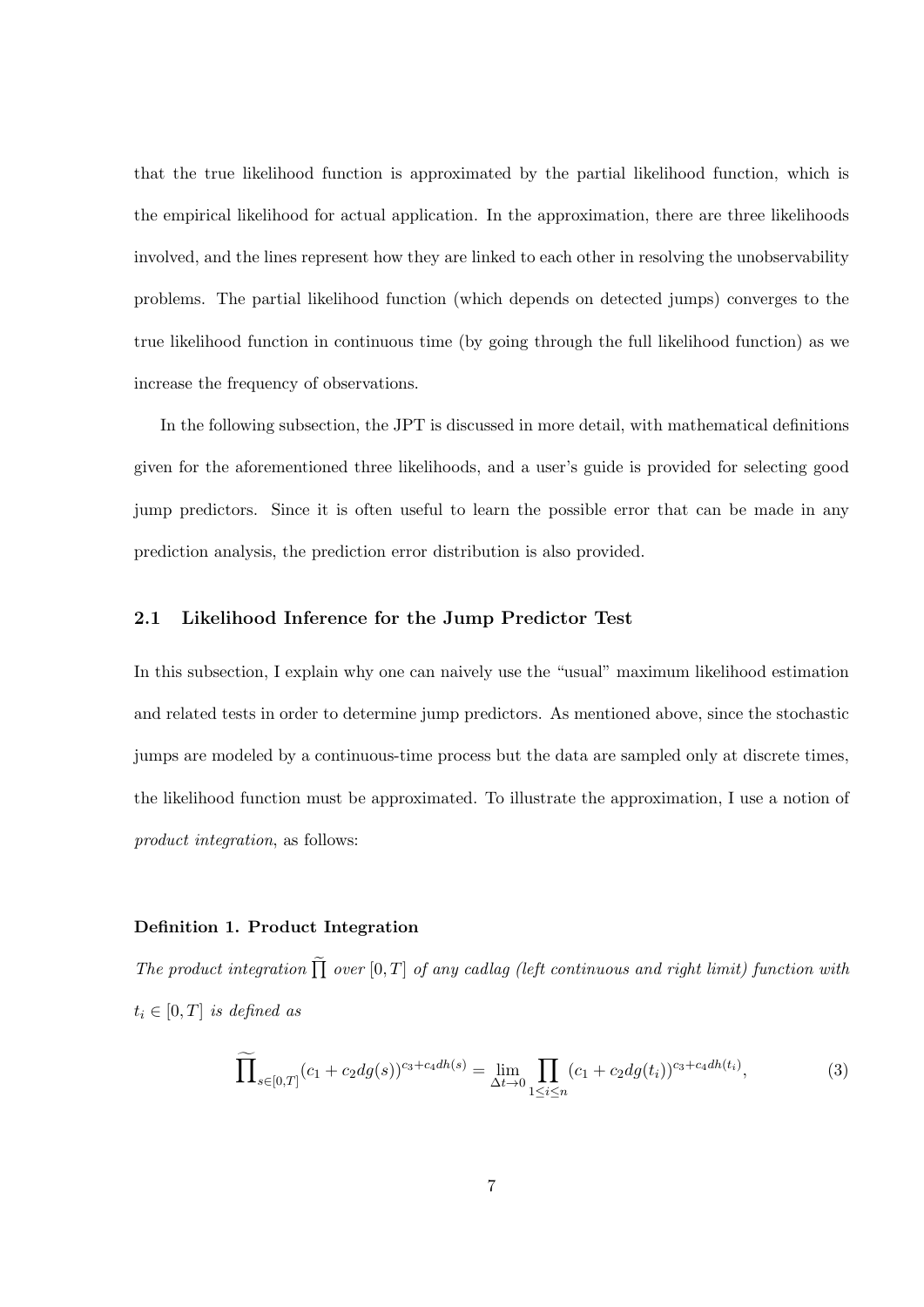where  $c_1$ ,  $c_2$ ,  $c_3$ , and  $c_4$  are constants,  $dg(t_i) = g(t_i) - g(t_{i-1})$ ,  $dh(t_i) = h(t_i) - h(t_{i-1})$ , and  $\Delta t = |t_{i+1} - t_i|$ , when  $t_0 = 0 < t_1 < t_2 < ... < t_n = T$  are discrete times to make a partition of [0*, T*]*.*

This product integration can be understood as a product in continuous time.<sup>7</sup> This notation is used below to define the true likelihood for a continuous-time jump intensity model within jump diffusion, and the other two approximate likelihood functions involved in the analysis are listed in the following definitions.

#### **Definition 2. Three Likelihoods**

#### **A. True Likelihood**

$$
\widetilde{L(\theta|\mathcal{F}_T)} = \widetilde{\prod}_{s \in [0,T]} d\Lambda_{\theta}(s)^{dJ(s)} \widetilde{\prod}_{s \in [0,T]} (1 - d\Lambda_{\theta}(s))^{1 - dJ(s)},\tag{4}
$$

*where the instantaneous jump intensity*  $d\Lambda_{\theta}(t)$  *satisfies equation* (2),  $\Lambda_{\theta}(t) = \int_0^t d\Lambda_{\theta}(s) = \gamma(t, X(t); \theta)$ , and  $X(t)$  *is a*  $\mathcal{F}_t$ -predictable process.

#### **B. Full Likelihood**

$$
L_n(\theta|\mathcal{F}_T) = \prod_{1 \le i \le n} d\Lambda_{\theta}(t_i)^{dJ(t_i)} \prod_{1 \le i \le n} (1 - d\Lambda_{\theta}(t_i))^{1 - dJ(t_i)}, \tag{5}
$$

where  $dJ(t_i) = J(t_i) - J(t_{i-1})$  and  $d\Lambda_{\theta}(t_i) = \Lambda_{\theta}(t_i) - \Lambda_{\theta}(t_{i-1}).$ 

### **C. Partial Likelihood**

$$
PL_n(\theta|\mathcal{F}_T) = \prod_{1 \le i \le n} d\hat{\Lambda}_{\theta}(t_i)^{d\hat{J}(t_i)} \prod_{1 \le i \le n} (1 - d\hat{\Lambda}_{\theta}(t_i))^{1 - d\hat{J}(t_i)},\tag{6}
$$

where  $d\hat{\Lambda}_{\theta}(t_i) = E[I_{\{\mathcal{L}(i) \in \mathcal{R}_n(\alpha_n)\}}]$  and  $d\hat{J}(t_i) = I_{\{\mathcal{L}(i) \in \mathcal{R}_n(\alpha_n)\}}$ , with jump detection test statistic  $\mathcal{L}(i) \equiv \frac{\log S(t_i)/S(t_{i-1})}{\sqrt{N_i}}$  $\frac{\partial (t_i)/\partial (t_{i-1})}{\partial (t_i)\sqrt{\Delta t}}$ , rejection region for the jump detection test  $\mathcal{R}_n(\alpha_n)$ , and overall error rate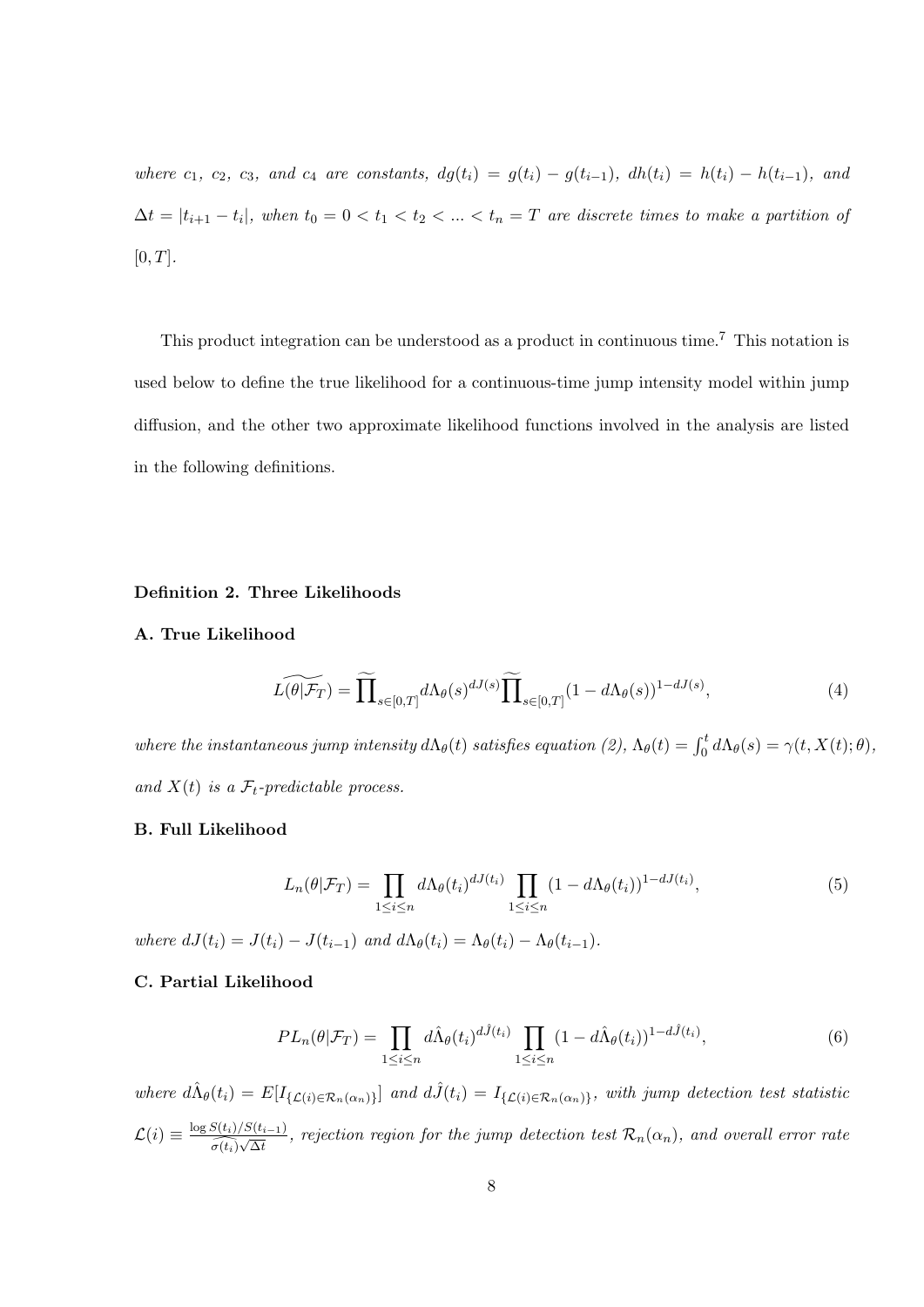$\alpha_n$ *. The instantaneous volatility estimator*  $\widehat{\sigma(t_i)}$  *can be based on bipower variation* (**Definition 2.C.a***) as in*

$$
\widehat{\sigma(t_i)}^2 \equiv \frac{1}{(K-2)c^2} \sum_{j=i-K+2}^{i-1} |\log S(t_j)/S(t_{j-1})| |\log S(t_{j-1})/S(t_{j-2})|,
$$

where  $K = b\Delta t^a$  with  $-1 < a < -1/2$  for some constant b, and  $c = E|u| \approx 0.7979$  with u being *a standard normal random variable. Alternatively, it can be based on truncated power variation (***Definition 2.C.b***) as follows. For any*  $g > 0$  *and*  $0 < \tilde{\omega} < 1/2$ *,* 

$$
\widehat{\sigma(t_i)}^2 \equiv \frac{\Delta t^{-1}}{K} \sum_{j=i-K}^{i-1} \left( \log S(t_j) / S(t_{j-1}) \right)^2 I_{\{ \vert \log S(t_j) / S(t_{j-1}) \vert \le g \Delta t^{\tilde{\omega}} \}},
$$

*where*  $K = b\Delta t^a$  *with*  $-1 < a < 0$ *, for some constant*  $b^a$ .

For the continuous-time jump models, we have the well-defined continuous-time (conditional) likelihood function  $L(\theta | \mathcal{F}_T)$ , as in **Definition 2.A**. The definition of product integration and the (conditional) likelihood function suggest that we can approximate the likelihood function by replacing the instantaneous changes by the increments of  $J(t)$  and  $\Lambda_{\theta}(t)$  over  $t_{i-1}$  to  $t_i$  and forming the corresponding finite products. Hence, if there is no diffusion term, the actual data analysis can be done by the full likelihood, as in **Definition 2.B**. However, because of the diffusion term, we do not have direct data for the full likelihood function, in which case, we should use the partial likelihood, as in **Definition 2.C**. The intuition for this approach is that this partial likelihood uses the "jumps" that are pre-identified with a suggested jump detection test and treats them as data for jump intensity model. Currently, there is no theoretical basis in the literature for us to simply use **Definition 2.C** for significance tests to determine jump predictors in continuous time. Below I show that this partial likelihood based on the detected jumps is sufficient as an objective function to be maximized, and thus, naive likelihood methods are valid.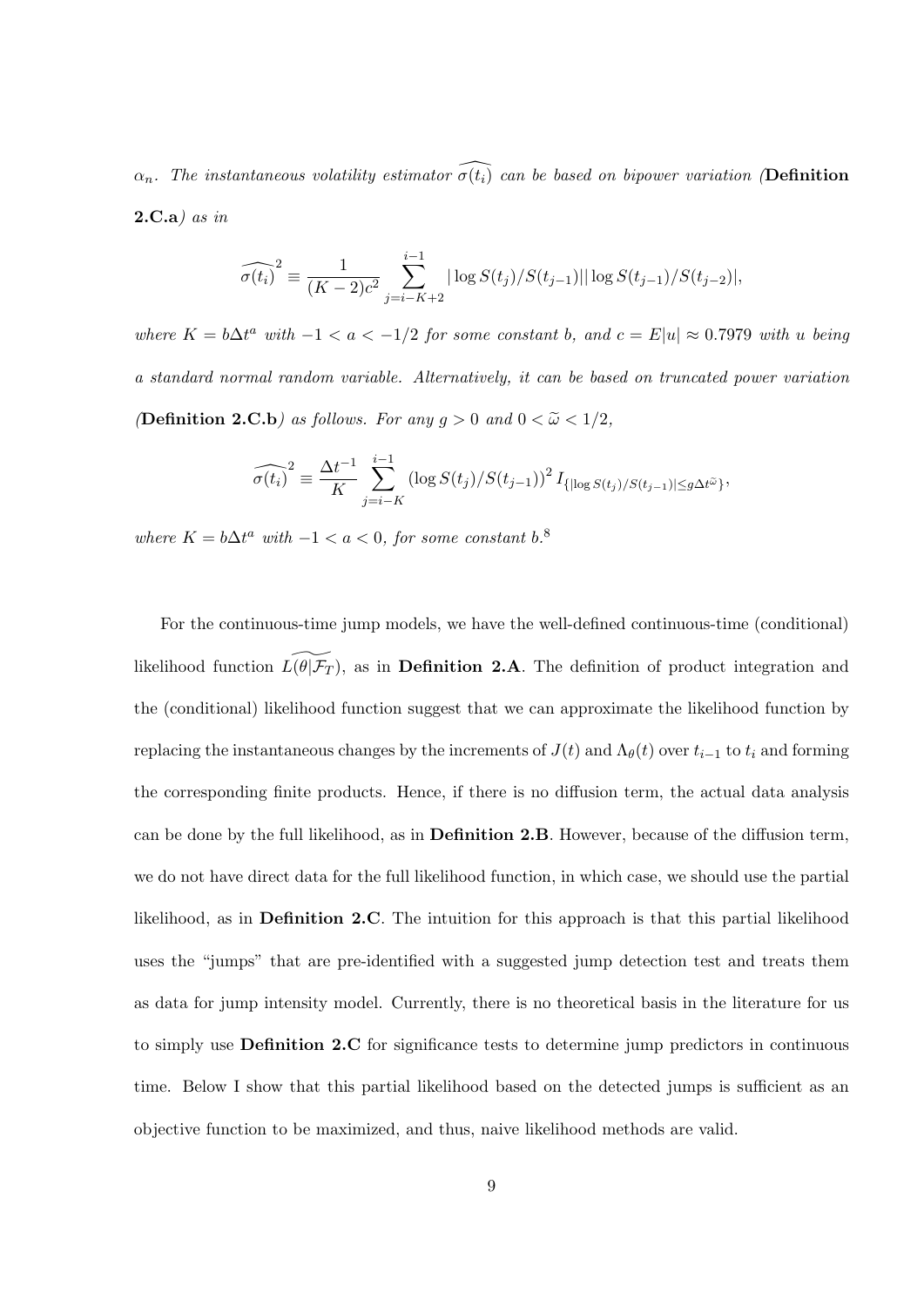In order to apply the partial likelihood, the jump locations must be estimated. These jumps are required to satisfy certain properties discussed in the following proposition.

#### **Proposition 1. Properties of Estimated Jump Arrivals**

Let  $\mathcal{L}(i)$  be as in **Definition 2.C** and let **Assumption C** (see Appendix) be satisfied. Further, let the rejection region for a chosen test be  $\mathcal{R}_n(\alpha_n) = (-\infty, -q_{\alpha_n}S_n - C_n) \cup (q_{\alpha_n}S_n + C_n, \infty)$ , *where*  $q_{\alpha_n}$  *is the*  $(1 - \alpha_n)$ *th percentile of a standard Gumbel distribution with*  $\alpha_n$  *being the overall* error rate,  $C_n = (2 \log n)^{1/2} - (\log \pi + \log(\log n))/(2(2 \log n)^{1/2})$ , and  $S_n = 1/(2 \log n)^{1/2}$  with n *being the number of observations. Then, as*  $n \to \infty$  ( $\Delta t \to 0$ ),

$$
d\hat{J}(t_i) = \hat{J}(t_i) - \hat{J}(t_{i-1}) = I_{\{\mathcal{L}(i) \in \mathcal{R}_n(\alpha_n)\}} \xrightarrow{P} dJ(t_i) = 1,
$$

*for any* (*ti−*1*, t<sup>i</sup>* ] *with a jump, and*

$$
d\hat{J}(t_i) = \hat{J}(t_i) - \hat{J}(t_{i-1}) = I_{\{\mathcal{L}(i) \in \mathcal{R}_n(\alpha_n)\}} \xrightarrow{P} dJ(t_i) = 0,
$$

 $for any (t_{i-1}, t_i] with out a jump.$ 

Notice that the null hypothesis for the jump detection test is the absence of a jump. This proposition indicates that for every set of discrete-time intervals during which we do (or do not) have a jump, we do (or do not) detect the jump by conducting the tests. In other words, jump or no jump arrival in an interval must be determined by the test, and the interval should shrink to zero as we increase the frequency of observations. Remember that because we have the diffusion term, the jump indicator over each interval  $(t_{i-1}, t_i)$  is not directly observable and must be estimated by a jump detection technique, which depends on several observations in the rolling window of size *K* before the time interval. Unless the jump detection test is properly chosen, the probability of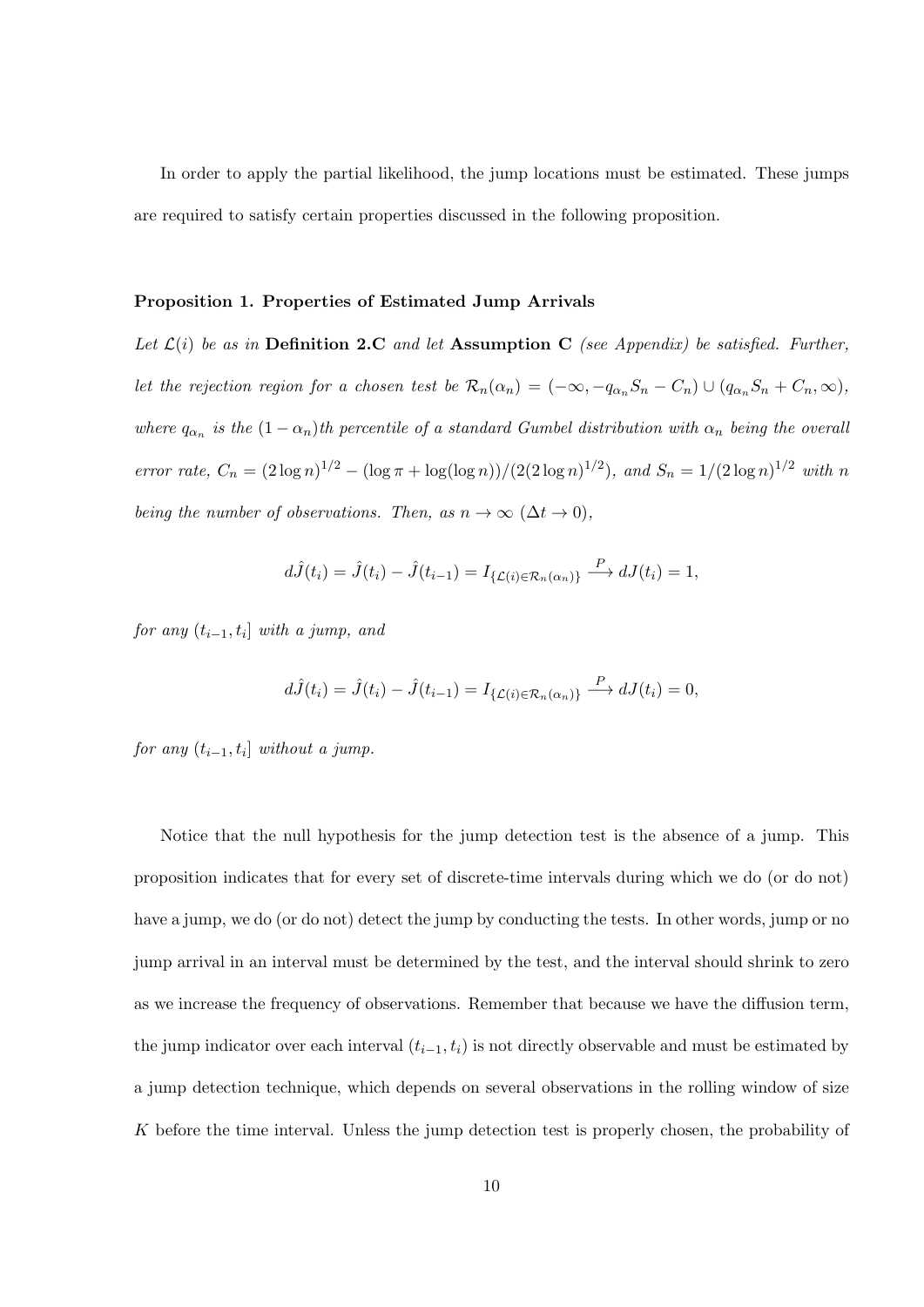a jump event calculated with the jump detection test (using discrete data from a jump diffusion model) may not necessarily be the same as the probability of a jump event over each discrete time interval. As a first step for likelihood approximation, **Proposition 1** ensures that the limiting support of the two probabilities above is indeed the same asymptotically.<sup>9</sup>

Threshold  $q_{\alpha_n} S_n + C_n$  for the rejection region  $\mathcal{R}_n(\alpha_n)$  is dominated in the limit (when  $n \to \infty$ ) by the  $C_n$  term. In particular, it is of the order of  $\sqrt{2 \log n}$ . One can achieve this exact order of  $\sqrt{2 \log n}$  when the overall error rate  $\alpha_n$  satisfies  $\alpha_n = 1 - exp(-\frac{1}{\sqrt{\pi k}})$  $\frac{1}{\pi \log n}$ , which converges to zero as  $n \to \infty$ . Econometricians can arbitrarily require that  $\alpha_n \to 0$  at a faster rate than this (if preferred) and can thus marginally decide how conservative they would like the outcome to be.

With the local properties in **Proposition 1** satisfied, I show in the following proposition how the second unobservability problem due to the presence of the diffusion process is resolved as  $\Delta t \rightarrow 0.$ 

#### **Proposition 2. Asymptotic Equivalence of Partial Likelihood and Full Likelihood**

*Suppose that* **Assumptions C** *and* **D** *(see Appendix) hold. Let*  $L_n(\theta | \mathcal{F}_T)$  *and*  $PL_n(\theta | \mathcal{F}_T)$  *be as in* **Definition 2.B** *and* **2.C***, with F<sup>T</sup> being the information filtration up to time T. The estimated jumps satisfy the properties stated in* **Proposition 1***. Then, as*  $\Delta t \rightarrow 0$  *and*  $\alpha_n \rightarrow 0$ *,* 

$$
\frac{PL_n(\theta|\mathcal{F}_T)}{L_n(\theta|\mathcal{F}_T)} \xrightarrow{P} 1,\tag{7}
$$

*when there is a finite number of jumps during time horizon* [0*, T*]*.*

This proposition tells us that the probability that the full likelihood and partial likelihood are different from each other becomes negligible as we increase the frequency of observations. In other words, this asymptotic equivalence justifies performing likelihood inference based on de-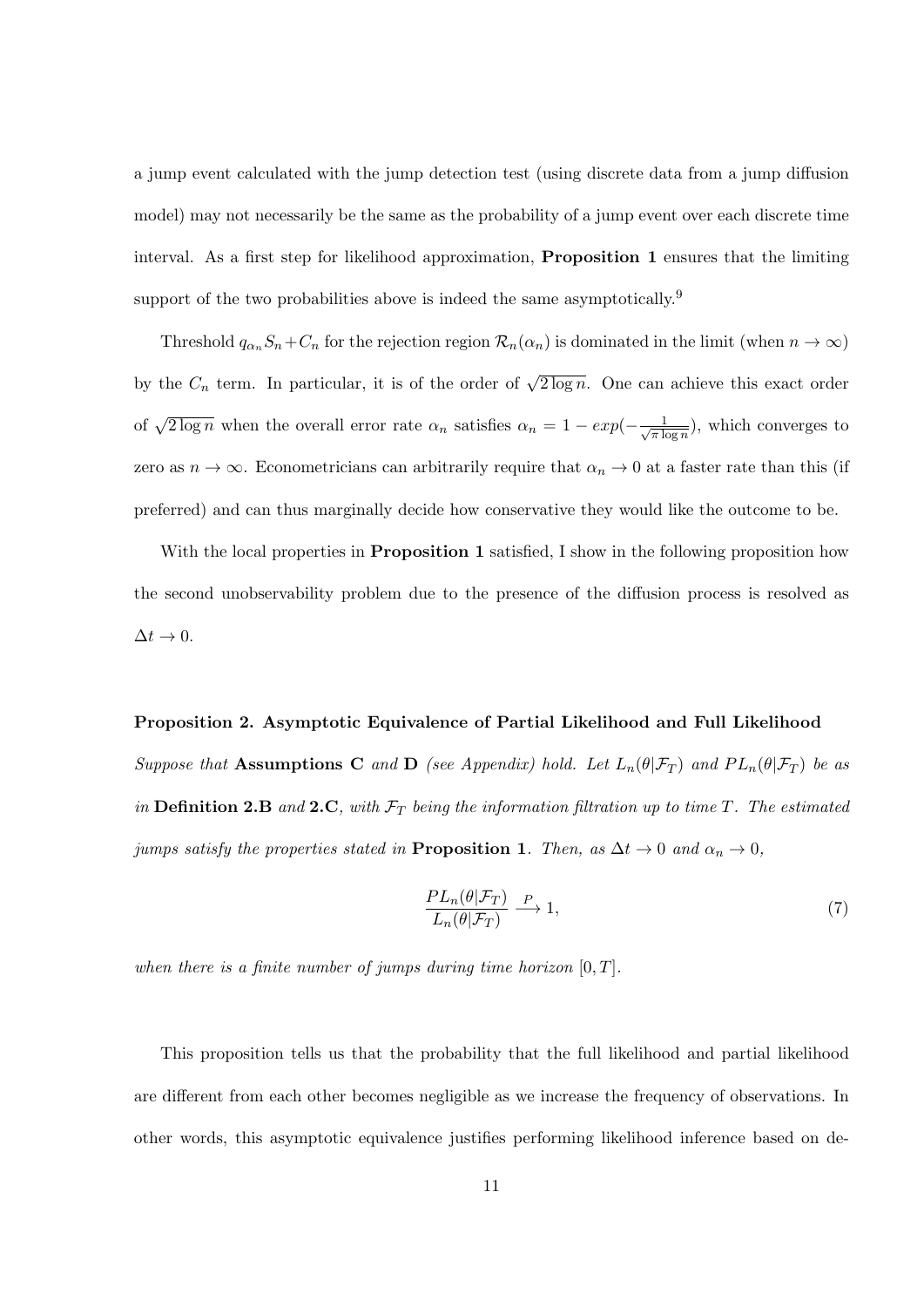tected jumps as if they were from pure jump models in the absence of a diffusive component.<sup>10</sup> However, this proposition does not shed light on the relationship between  $PL_n(\theta|\mathcal{F}_T)$  and  $L(\theta|\mathcal{F}_T)$ . Therefore, this result by itself does not guarantee that the outcome from partial likelihood inference holds in continuous time. We need the following important proposition to resolve the first unobservability problem. In particular, **Proposition 3** connects the partial likelihood, which we can use for actual analysis, and the true likelihood.

#### **Proposition 3. Partial Likelihood is Sufficient**

*Suppose that* **Assumptions C** *and* **D** *(see Appendix) hold. Let*  $L(\widetilde{\theta|F_T})$  *and*  $PL_n(\theta|F_T)$  *be as in* **Definition 2.A** and 2.C, with  $\mathcal{F}_T$  being the information filtration up to time *T*. The estimated *jumps satisfies the properties stated in* **Proposition 1***. Then, as*  $\Delta t \rightarrow 0$  *and*  $\alpha_n \rightarrow 0$ *,* 

$$
\frac{PL_n(\theta|\mathcal{F}_T)}{L(\theta|\mathcal{F}_T)} \xrightarrow{P} 1,\tag{8}
$$

*when there is a finite number of jumps during time horizon* [0*, T*]*.*

Although this simple result with the likelihood ratios may appear subtle, it is in fact a crucial step in enabling us to provide the asymptotic distributions for jump predictor tests because now the limiting behavior between the partial likelihood and the true likelihood in continuous time becomes clear. This likelihood approximation technique has not been used previously for making inferences on jump predictors for stochastic jump intensity, and it can be applied to other contexts.<sup>11</sup>

Once the above convergence is established, the main results of the selection of jump predictors directly follow along with the implication of the prediction error distribution, as stated in **Theorem 1** below.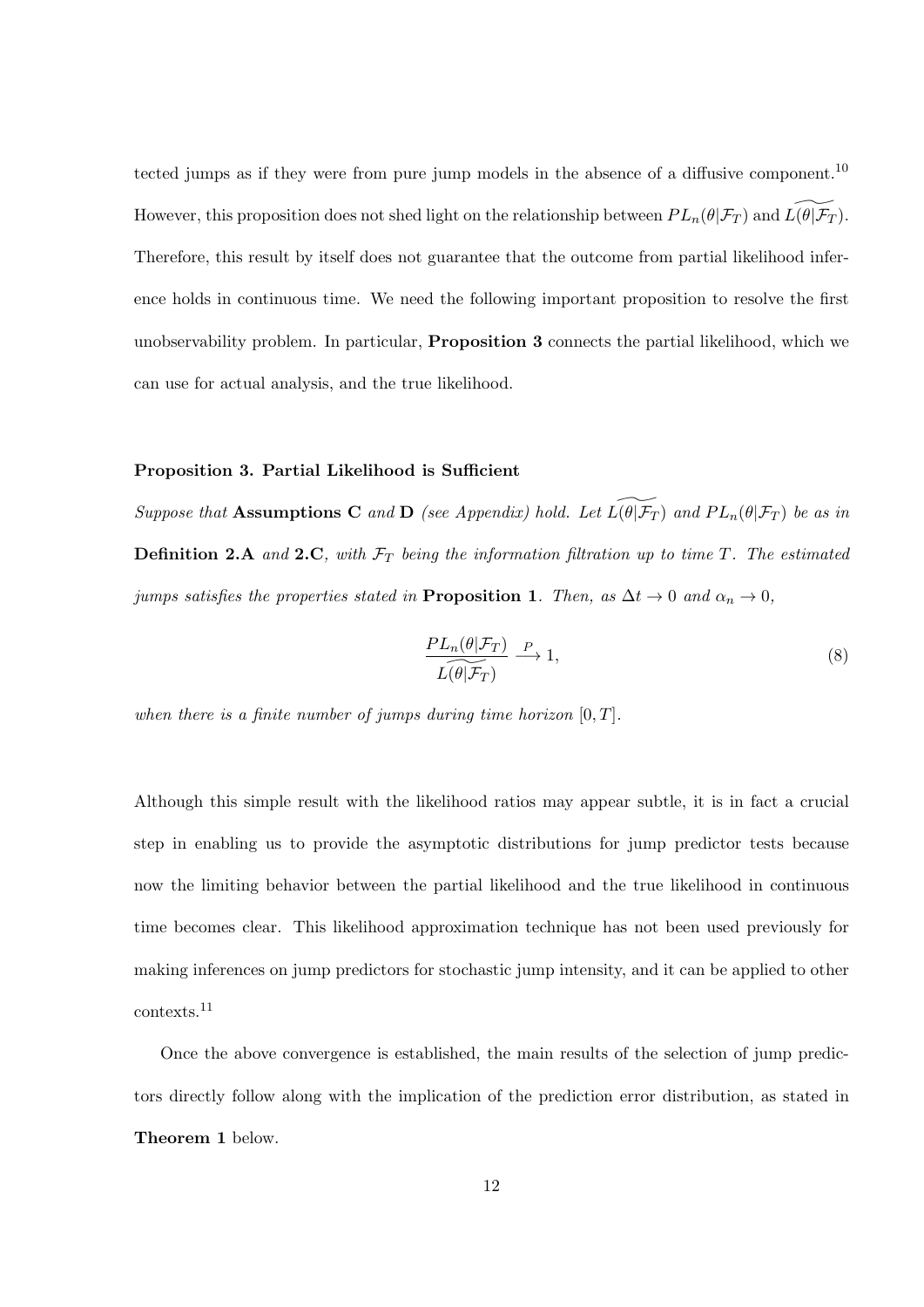#### **Theorem 1. Jump Predictor Test (JPT)**

*Suppose that* **Assumptions C** *and* **D** (see Appendix) hold. Let  $X(t) = [X_1(t), X_2(t), ..., X_p(t)]$  be *the vector of the investor's jump predictor candidates that could affect*  $\Lambda_{\theta}(t)$  and let  $\hat{\theta} = [\hat{\theta}_1, ..., \hat{\theta}_p]$ *be the maximum likelihood estimate for effect parameter*  $\theta$  *based on*  $PL_n(\theta|\mathcal{F}_T)$ *, as in* **Definition 2.C***. Then, the following results hold as*  $\Delta t \rightarrow 0$ *.* 

*A.*  $X_k(t)$  *is selected as a jump predictor if*  $Prob\left(z > \frac{\hat{\theta}_k}{SE(\hat{\theta}_k)}\right)$  $\Big)$  <  $\beta$ *, where*  $\beta$  *is the chosen significance level and z is a standard normal random variable.*  $SE(\hat{\theta}_k)$  *can be found in the usual manner from the covariance matrix of*  $\mathcal{Z}^{-1}(\hat{\theta})$ , with  $-\mathcal{Z}(\theta)$  being the matrix of second-order par*tial derivatives of the log-* $PL_n(\theta | \mathcal{F}_T)$ *.*<sup>12</sup>

*B. The investor's prediction error for jump intensity,*  $d\hat{\Lambda}_{\theta}(t) - d\Lambda_{\theta}(t)$ , asymptotically follows *a* normal distribution with mean 0 and variance  $\nabla d\Lambda'_{\theta}Z^{-1}(\theta)\nabla d\Lambda_{\theta}$ , where  $\nabla d\Lambda_{\theta}$  is the partial *derivative of*  $d\Lambda_{\theta}(t)$  *with respect to*  $\theta$ <sup>13</sup>

My final solution appears similar to the usual MLE methods. However, this work is distinguished from others in that I solve the "mixed unobservability" problem described earlier and I discuss the necessary requirements for the estimated jumps to be used in the analysis. I also develop a theoretical justification for the naively applied likelihood inference. Finally, the term "partial likelihood" is also used in the statistics literature for continuous-time counting process inference using the full likelihood, as in **Definition 2.B**. The partial likelihood in this paper is different from the existing approach and is specific to the aforementioned mixed unobservability problem.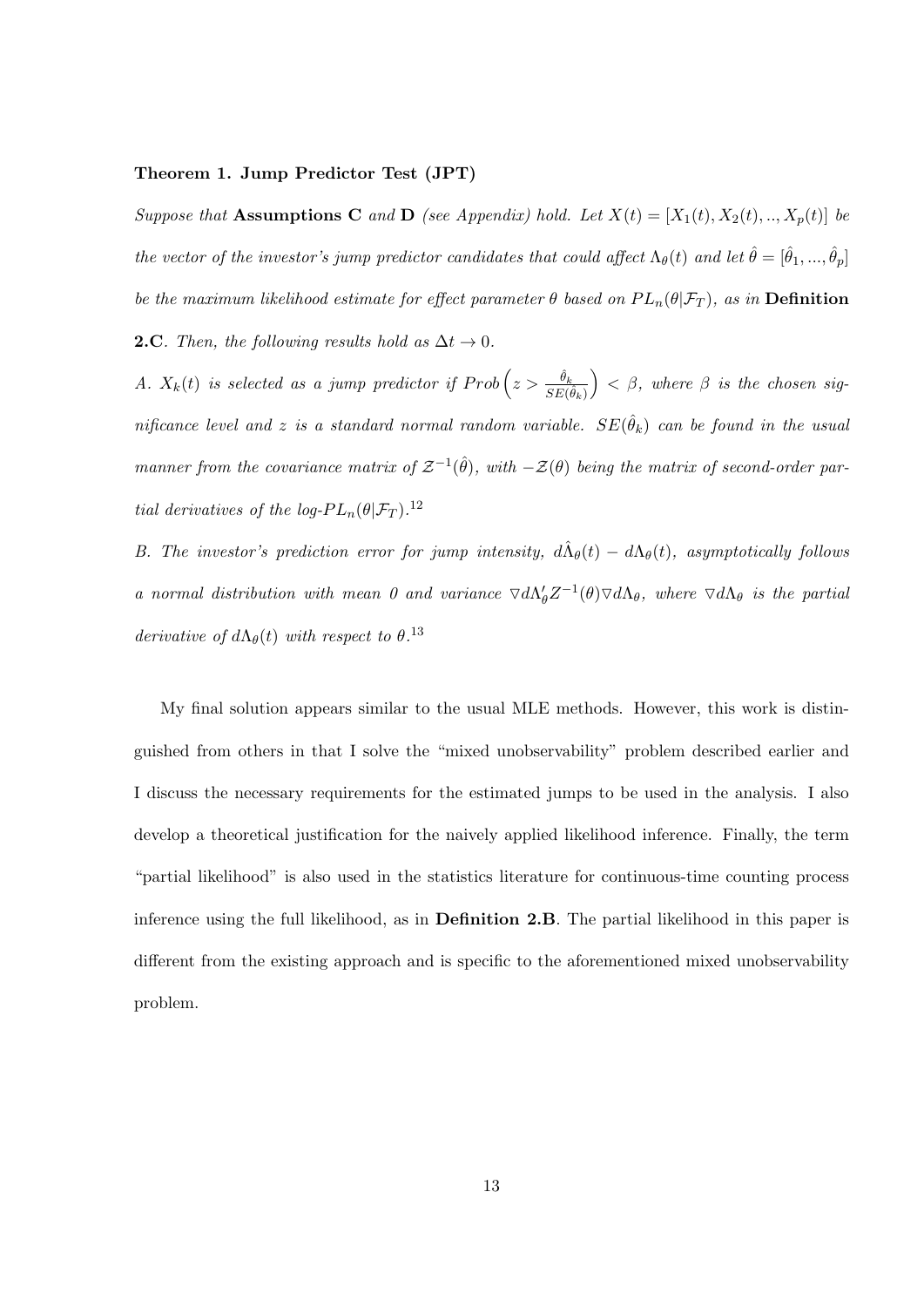# **3 Simulation Study**

In this subsection, I examine the finite sample performance of the JPT using a Monte Carlo simulation. The purpose of this simulation study is to prove whether important jump predictors can be identified correctly. In summary, the overall results show that the JPT performs well in distinguishing the effects of jump predictors under general market conditions, including market interruptions (opening and closing at deterministic times of the day), an asymmetric U-shaped intraday volatility pattern due to the trading mechanism, leverage effects, jumps in volatility, and time-varying jump sizes. Although the JPT was developed assuming the absence of some of these more realistic conditions, this simulation is performed under a realistic setup in order to demonstrate that the proposed technique provides evidence that is fairly robust to their presence.

For return series generation, I use the Euler-Maruyama Stochastic Differential Equation (SDE) scheme [see Kloeden and Platen (1992)], which is one of the most widely used methods for simulating data from continuous-time models. I avoid the starting value effects by discarding five hundred observations during the burn-in period each time I generate a time series. I generate 15-minute returns over a 1-year horizon from the general model represented as

$$
d \log S(t) = u(t)\sigma(t)dW(t) + Y(t)dJ(t),\tag{9}
$$

where the stochastic volatility model is specified as

$$
d\sigma^{2}(t) = \kappa \left(\theta - \sigma^{2}(t)\right)dt + \omega\sigma(t)dB(t) + Y_{\sigma}(t)J_{\sigma}(t). \tag{10}
$$

The terms  $W(t)$  and  $B(t)$  denote standard Brownian Motion processes,  $J(t)$  and  $J_{\sigma}(t)$  denote Poisson processes, and  $E(dB(t)dW(t)) = \rho dt$ . The parameter values used are the estimates from the empirical study by Eraker (2004). Specifically, they are  $\kappa = 0.0162$ ,  $\theta = 0.573$ ,  $\omega = 0.58$ , and  $\rho = -0.46$ .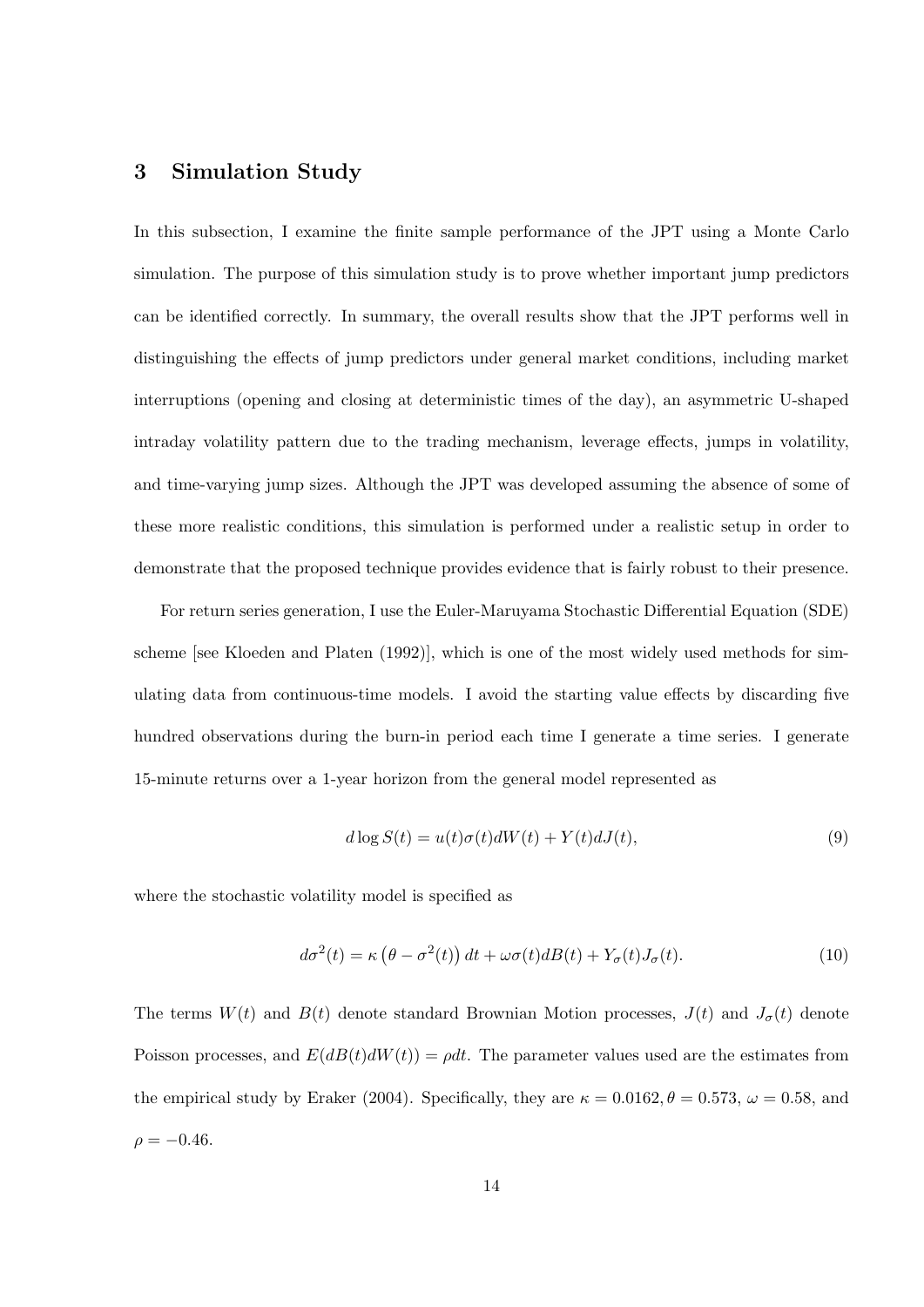For the stochastic jump intensity for both price and volatility, I assume  $d\Lambda_{\theta}(t) = \frac{1}{1+\exp(-\theta_0-\theta_1X(t))}$ with  $\theta_0 = -4$  and  $\theta_1 = 3$ . This parameterization ensures that the intensity (probability) is within the admissible range of  $[0,1]$ . The predictor  $X(t)$  is set to one every week at 10:00am and zero otherwise in order to mimic real-time news events. The volatility jump size  $Y_{\sigma}(t)$  is set to follow the exponential distribution with mean  $\mu_{\sigma} = 1.25$ , and the price jumps size  $Y(t)$  is set relative to  $\sigma(t-)$ , the level of stochastic volatility immediately before time *t*. In other words, jump sizes in prices are assumed to be time-varying.

The number of trading days per year is 252, with 6.5 trading hours per day, interrupted overnight, and opening at 9:30am and closing at 4:00pm each day to mimic the New York Stock Exchange. An asymmetric U-shaped intraday volatility pattern is accommodated in the model by  $u(t)$  specified as in Andersen, Dobrev, and Schaumburg (2008). In particular,  $u(t)$  is specified by the sum of two exponentials with different coefficients to produce the asymmetry, as in

$$
u(t) = c_1 + c_{open} \exp(-a_{open} \times t_{open}) + c_{close} \exp(-a_{close} \times t_{close}),
$$
\n(11)

where *topen* denotes the length of time that has passed since market opening and *tclose* denotes the length of time that remains until the market closes on the same trading day. The constant parameters used are  $c_1 = 0.8892$ ,  $c_{open} = 0.75$ ,  $c_{close} = 0.25$ ,  $a_{open} = 10$ , and  $a_{close} = 10$ , following the calibrated setup of Andersen, Dobrev, and Schaumburg (2008).

Table 1 reports the simulation results. Every time the return data are generated, the suggested method is applied and parameter estimates  $(\hat{\theta_0}$  and  $\hat{\theta_1})$  are obtained along with their standard errors  $(SE(\hat{\theta_0})$  and  $SE(\hat{\theta_1})$  and p-values  $(Prob(z > \frac{\hat{\theta_i}}{SE(\hat{\theta_i})})$  with  $i = 1, 2)$  associated with the estimates. Reported are their averages over three thousand simulation runs. Results based on both **Definition 2.C.a** and **Definition 2.C.b** are provided in the table. As can be seen, the parameter estimates are on average slightly biased in this type of analysis due to the fact that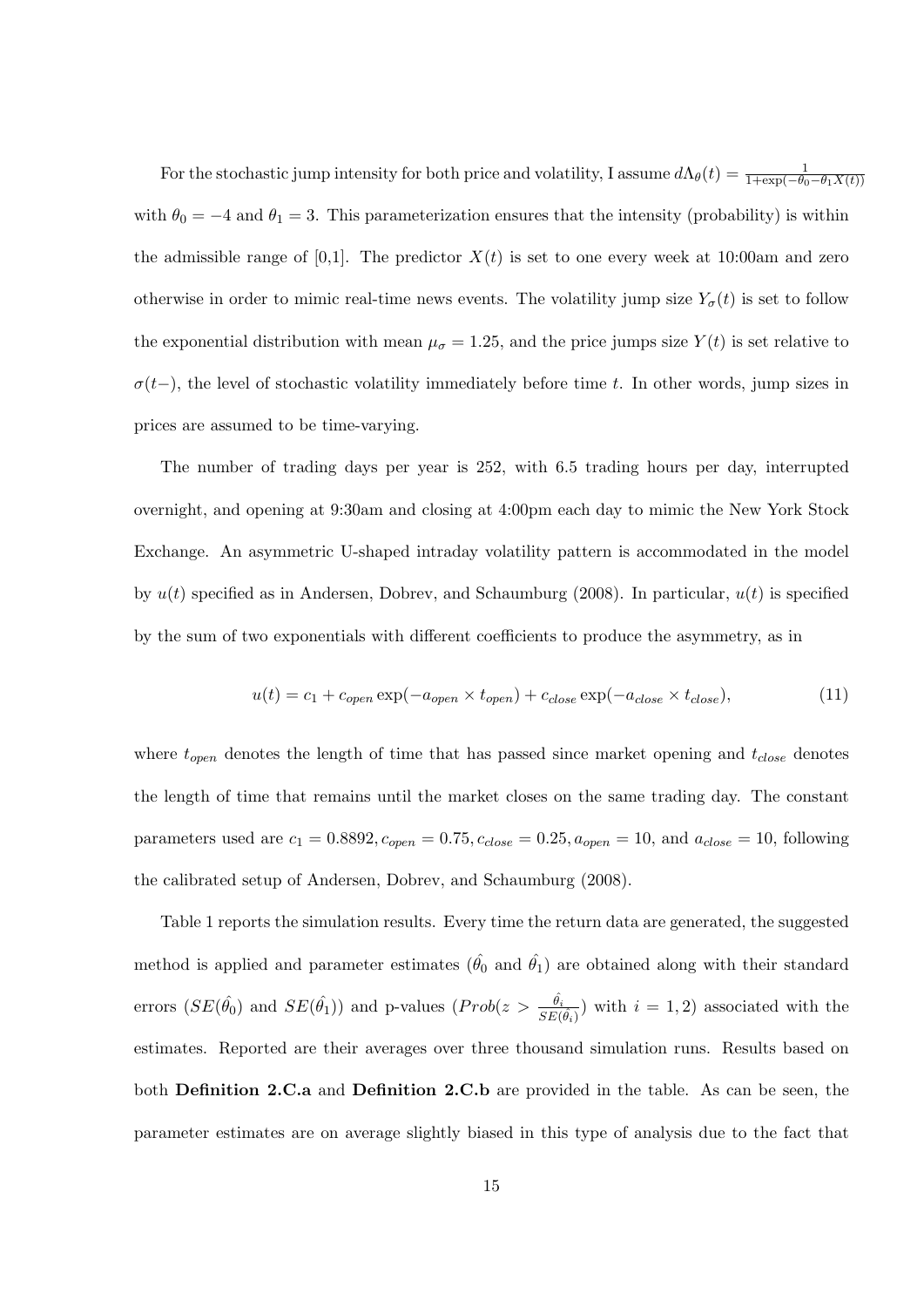we only use discrete data for this continuous-time model. One way to reduce this bias is to increase the time horizon. Despite the presence of bias, the results show that the test allows us to identify the importance of jump predictors fairly precisely with p-values much lower than usual significance levels such as 1%. This proves that this test is powerful in finite samples.

To save space, I only report results on whether one can correctly identify the jump predictors using the proposed method. I have also confirmed that the small sample distribution of the parameter estimates under the null hypothesis is as suggested by the asymptotic theory used in this paper. The empirical size of the test is close to its theoretical value and there is no over-rejection problem. Related results are available upon request.

The overall results indicate that the presence of intraday volatility patterns, market closures, volatility jumps, and time-varying jump sizes will not strongly affect the ultimate conclusion on the significance of jump predictors. Therefore, the JPT seems to be robust in various market conditions. The reason for this robust result is that the predicting information is required to be released often enough before jump arrivals in order to be selected as a significant and important predictor. This simulation evidence emphasizes the importance of using time-series information on both jumps and information covariates when identifying the economic determinants of jump dynamics.<sup>14</sup>

In the implementation of jump detection techniques such as the tests introduced by Lee and Mykland (2008) and Lee and Hannig (2010), it is important to use proper window sizes and truncation levels for volatility estimation. As is often the case with various nonparametric methods, the jump detection tests are sensitive to these tuning parameters. In theory, window sizes *K* for both **Definition 2.C.a** and **Definition 2.C.b** must be large enough (but obviously smaller than the total number of observations) to remove the effect of price jumps in volatility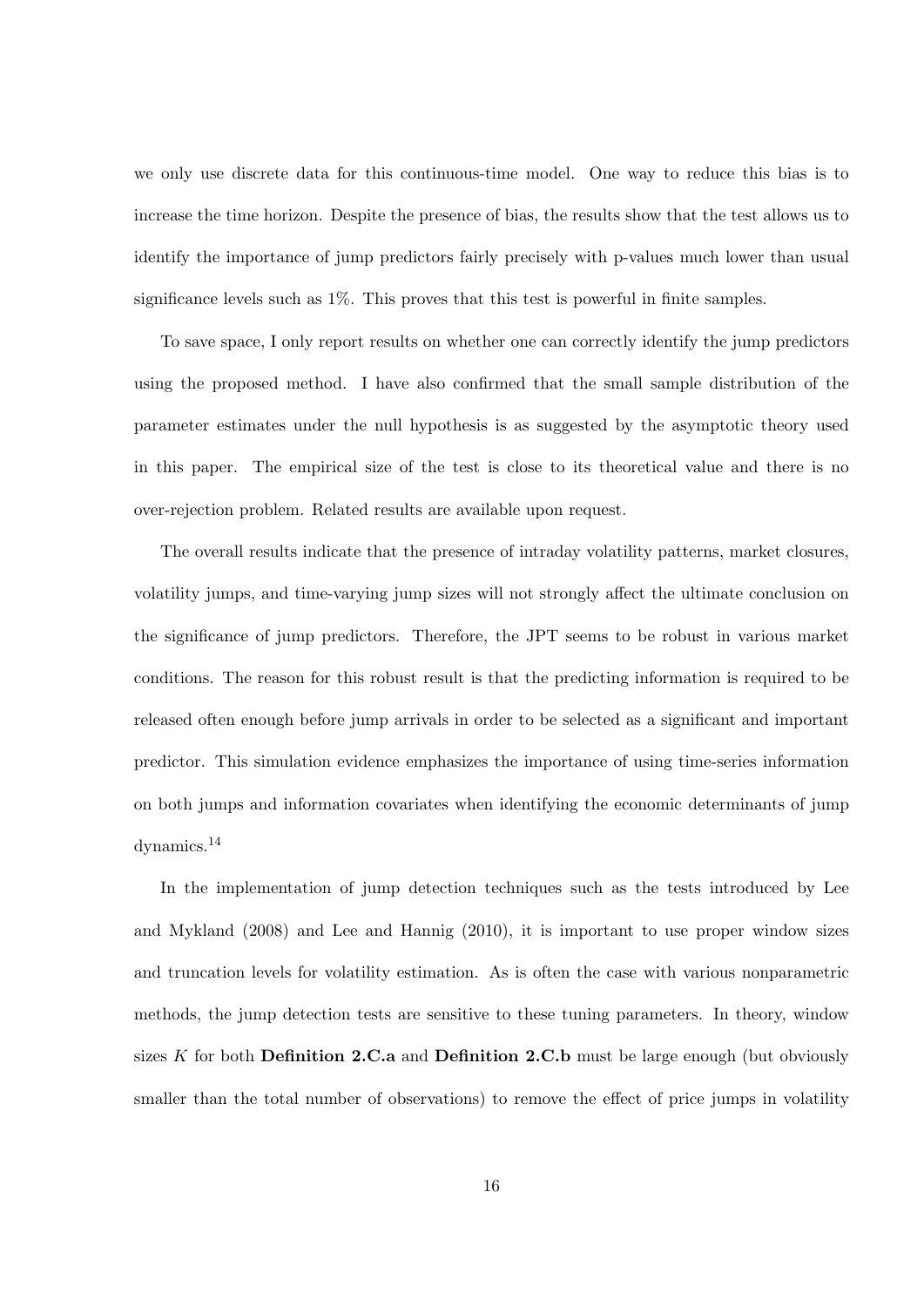estimation. I use the rules used by Lee and Mykland (2008) and Lee and Hannig (2010) in this simulation and find that the JPT performs well with the optimal window size, that is, the smallest integer that satisfies condition  $K = \Delta t^{\alpha'}$  with  $-1 < \alpha' < -0.5$  for detecting jumps.

Furthermore, **Definition 2.C.b** requires the optimal truncation level as well. In selecting these parameters, I follow the suggestion made by A¨ıt-Sahalia and Jacod (2009b), who also use the truncated power variation estimator for their analysis. The parameter values used are  $\tilde{\omega} = 0.47$ and  $g = 4 \times \tilde{\sigma}$ . Since the  $\tilde{\sigma}$  is unknown in practice and can be time-varying, it is determined using a data-dependent method. In this simulation study, I apply a jump robust volatility estimator based on bipower variation using returns in the upcoming window of size *K* after each truncation time, which can be applied in the test with **Definition 2.C.b**.<sup>15</sup> With these properly chosen tuning parameters, as can be seen in Table 1, the JPT is robust to various realistic market conditions. The ultimate conclusions drawn from both of the jump detection tests are qualitatively similar. For the empirical analysis in Section 4, results using **Definition 2.C.a** are reported.

### **4 Empirical Analysis for U.S. Individual Equity Jumps**

#### **4.1 Data for Equity Jumps**

This subsection describes jumps filtered by applying jump detection tests on equity returns. I select the most actively traded U.S. large-cap component stocks in the Dow Jones Industrial Average (DJIA) traded on the New York Stock Exchange (NYSE). Data are collected from the TAQ database, which contains tick-by-tick data for trading information such as transaction time, price, exchange, and volume information beginning with 1993. My sample extends from January 4, 1993 to December 31, 2008, for a total of 4,017 trading days over 16 years. It is based on price data from 9:30am to 4:00pm, the normal trading hours on the NYSE. I select transactions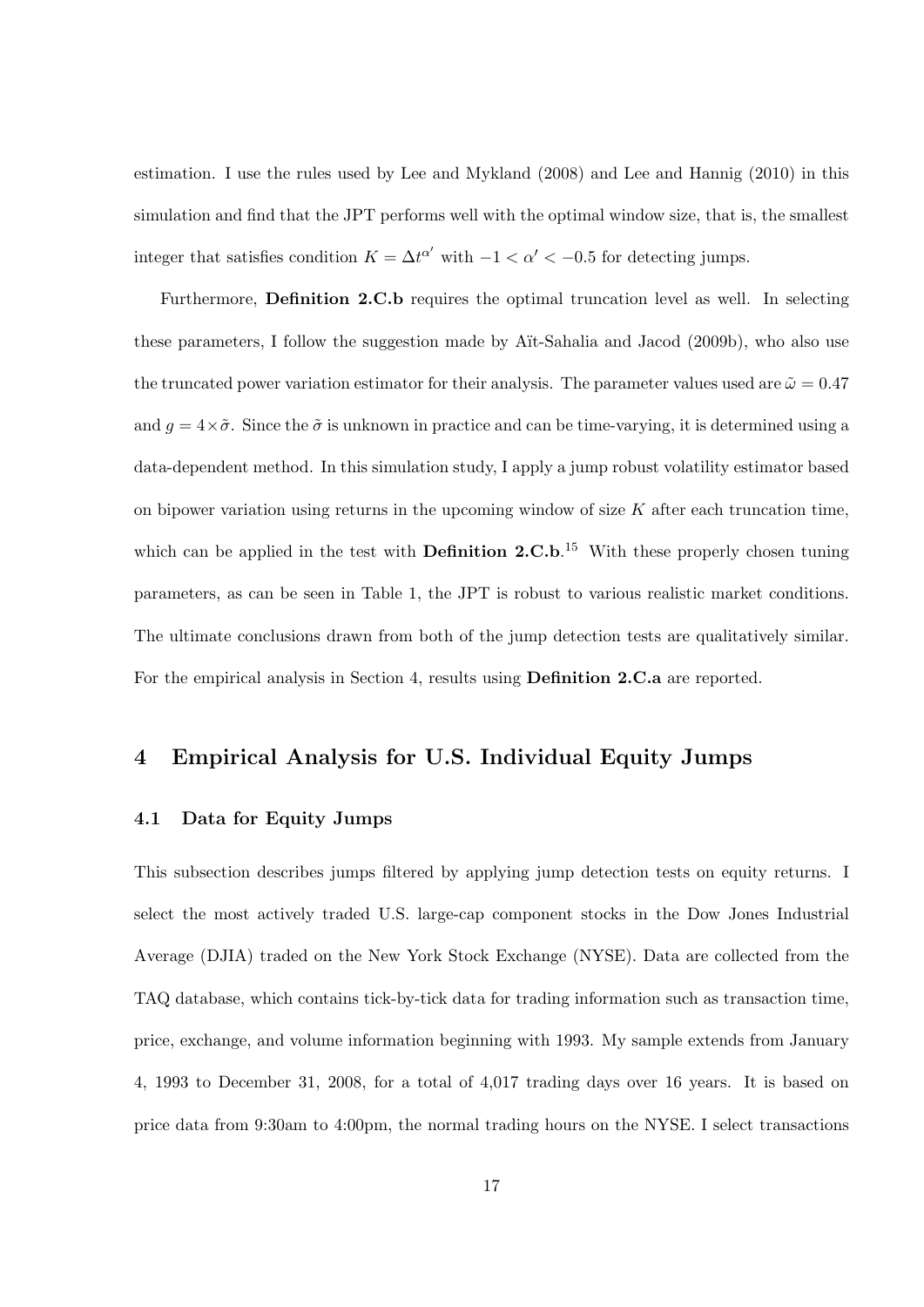on the NYSE in order to maintain sufficient degrees of liquidity and a similar organization of trading mechanisms and trading hours across different stocks. For this reason, two of the 30 stocks are excluded because they are traded on the NASDAQ. I also exclude an additional five stocks because of a significant incidence of missing data or unusual name changes, either of which could create significant bias in empirical results.

Table 2 lists the names of the 23 stocks and the S&P 500 index, along with their ticker symbols.<sup>16</sup> This table includes basic descriptive statistics of log returns such as standard deviation, skewness, kurtosis, and autocorrelations. I use 15-minute stock returns by taking the differences of log transaction prices. Although a 5-minute frequency has been a popular choice for studying the volatility of liquid stocks, an even lower frequency is chosen for this jump analysis to ensure minimal distortion or bias due to noise. Table 2 shows that the sample autocorrelations of returns are sufficiently small. Furthermore, this sampling frequency is close to 17.5 minutes, the frequency chosen by Bollerslev, Law, and Tauchen (2009), who utilize volatility signature plots for similar large-cap companies to determine optimal frequency in their analysis. The simulation study also confirms that the JPT using this frequency provides satisfactory power. The statistics suggest that the index and individual stocks have different patterns in return variations. The index has on average lower mean, lower standard deviation, lower skewness, and higher kurtosis than do the individual stocks, which means that the variation in index return tends to be driven more by infrequent extreme negative movements.

Table 2 also includes the descriptive statistics for detected jump counts, that is, the number of tests undertaken, the number of detected jumps over the sample period, and the average jump frequencies over a day, a month, and a year. The significance level for the nonparametric jump detection test is 5%, and I do not exclude the possibility of detecting jumps in overnight returns.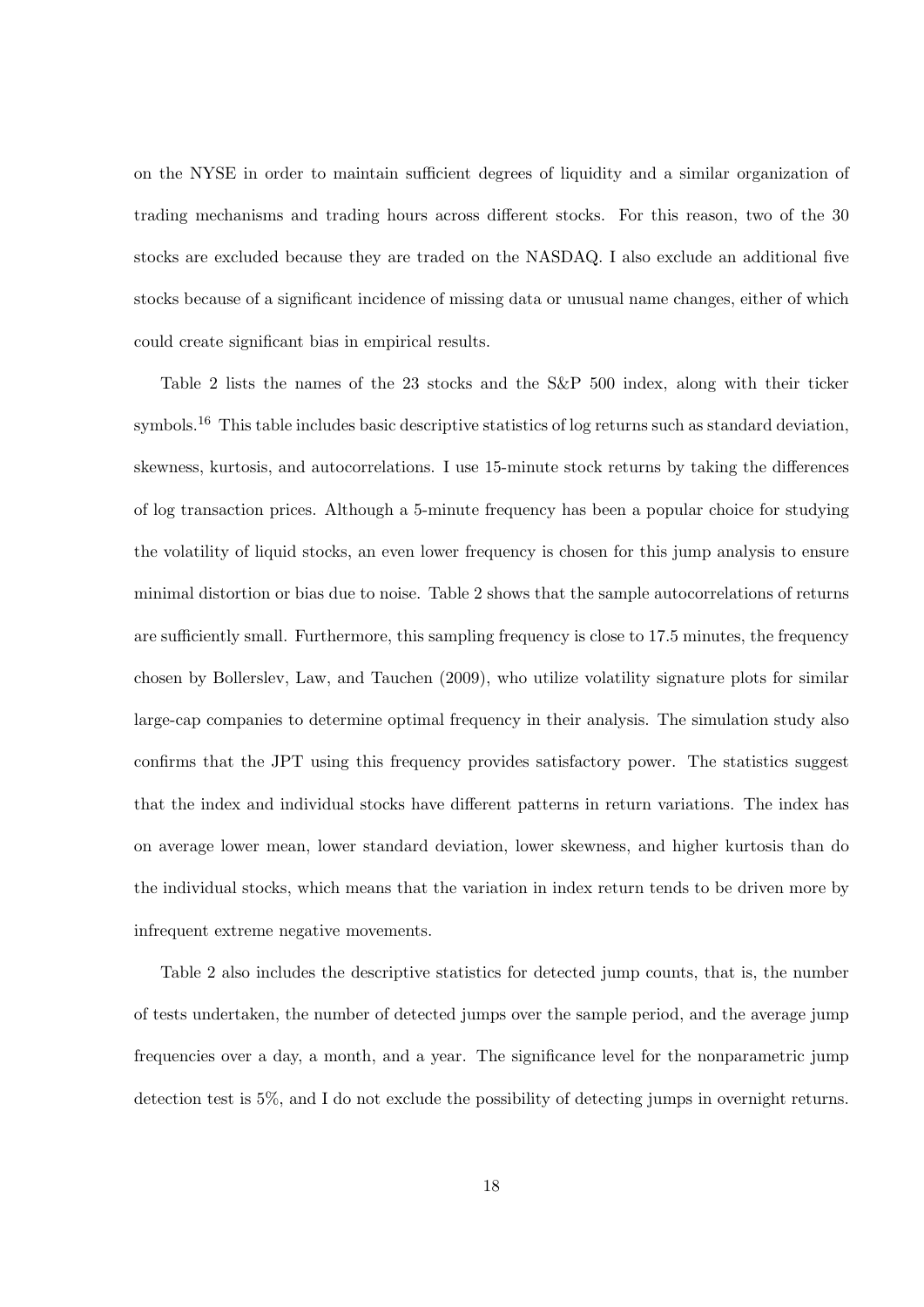Results indicate that each year, stocks in the sample experience approximately 21 jumps, from 15 for XOM to 25 for AA, BA, or HPQ. The daily average rate of jump arrival is 8%. This rate is calculated with the assumption that the jump arrival rate is constant over time. I observe, however, that jumps do not occur regularly. Therefore, models with constant jump intensities are not appropriate.

Table 2 also shows that the S&P 500 index has more jumps than an equally weighted index of the analyzed stocks. It is worth mentioning that unlike evidence in recent studies using high frequency data, I find a larger number of jumps in the index than in individual stocks.<sup>17</sup> The main reason is the difference in sample periods. For example, Bollerslev, Law, and Tauchen (2009) use a sample period of January 1, 2001 to December 31, 2005, Lee and Mykland (2008) use a sample period of September 1, 2005 to November 30, 2005, and Lee and Hannig (2010) use a sample period of January 1, 2002 to December 2006. In contrast, my sample extends from January 4, 1993 to December 31, 2008. It turns out that the S&P 500 index fund had a greater number of jumps in years in my sample that are missing from the other studies, namely 1993-1995 and 2007-2008. This result may appear counterintuitive, since we generally expect the index to jump less than individual stocks due to a diversification effect. However, this is not impossible. First, it is possible that small co-jumps induced by correlated news escape detection at the individual level but show up at the aggregate level, as noted by Bollerslev, Law, and Tauchen (2009). Second, the result is based on the S&P 500 index, which includes many component stocks that are not analyzed in this study. It is also possible that jumps in other stocks create jumps in this index.

Table 3 presents the times during a day when the jumps arrive. That is, it reports the percentage of detected jumps during specific time intervals in a trading day among all realized jumps. I divide the trading hours of the NYSE, 9:30am to 4:00pm, into nine categories. I find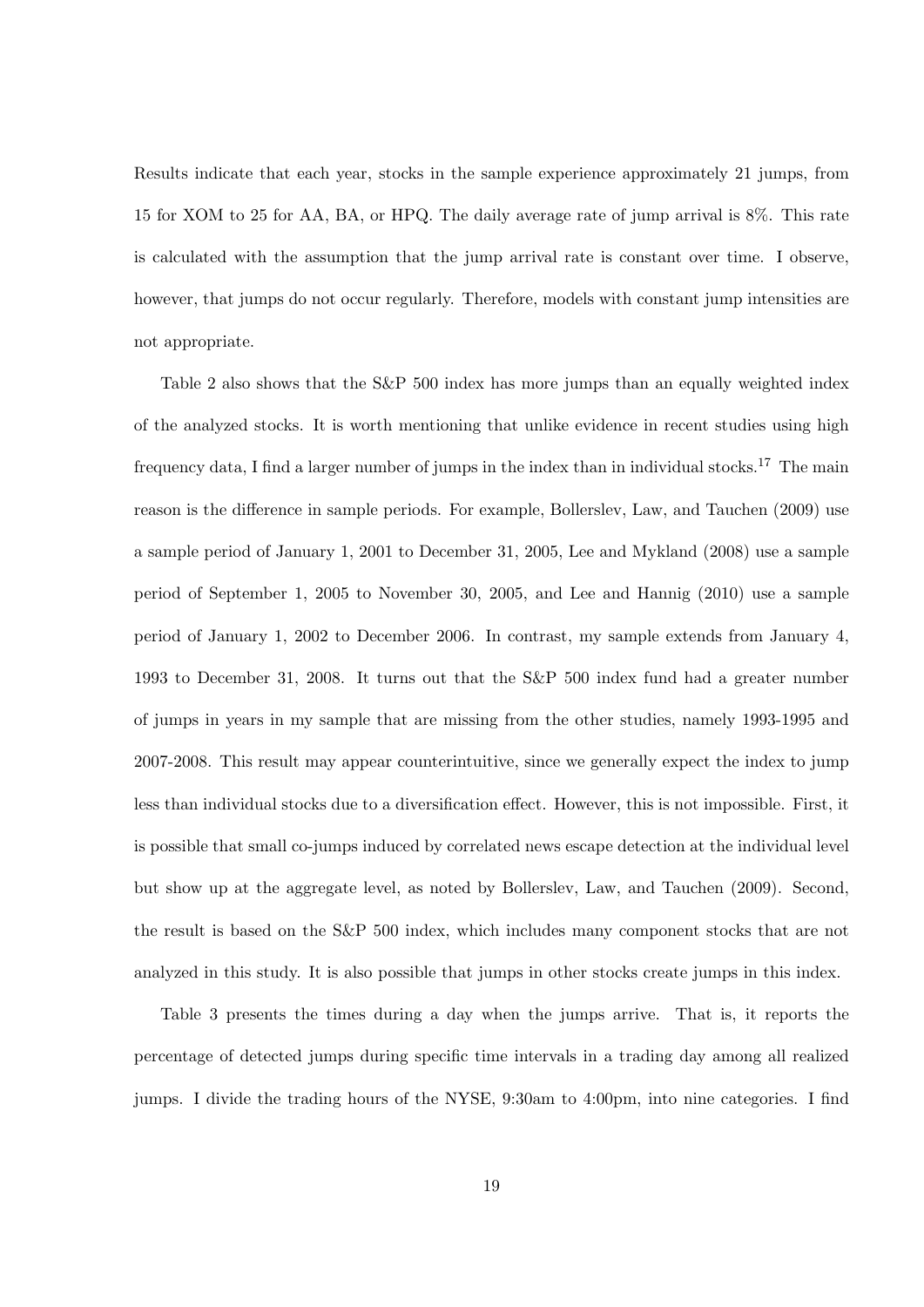that more than 86% of individual equity jumps arrive before 11:00am, at approximately the time of market opening.<sup>18</sup> The jumps in the S&P 500 index appear to show a different arrival pattern within a day. The tendency of index jumps near opening  $(64\%$  between 9:30am to 11:00am) is not as high as the tendency for stocks (86%). A significantly higher rate of jumps near market opening is similar to that of Bollerslev, Law, and Tauchen (2009), who find a significant number of jumps around 10:00am using a different approach.

Summarizing Tables 2 and 3, I conclude that if jumps occur, they tend to take place in the morning, while overnight returns do not necessarily include jumps. In fact, there are far fewer jumps than the number of trading days. The NYSE trading mechanism for opening markets provides a naturally controlled experiment framework to study whether the market interruption itself is the cause of jumps in stock prices. Based on my results, I conclude that without information that will be reflected in prices, the interruption itself does not trigger jumps. At this stage, I hypothesize that jumps are triggered when investors' demand for trading increases due to information flow in a relatively illiquid market. The jump predictor analysis, to which I now turn, allows disentangling which information is important enough to trigger jump arrivals.

### **4.2 Data for Jump Predictors X(t)**

This subsection describes the raw data used to create jump predictors. I used a pre-test procedure to reduce a large number of potential jump predictors to the eight most important predictors. The procedure is based on how broadly each variable is significant when it is used as a jump predictor of the individual stocks I consider in this study. To measure the breadth, I use the number of firms for which each predictor is significant. More detailed descriptions of the pre-test procedure, alternative information variables, and their data sources are presented in the Appendix.

Table 4 provides details on information variables related to four macroeconomic and four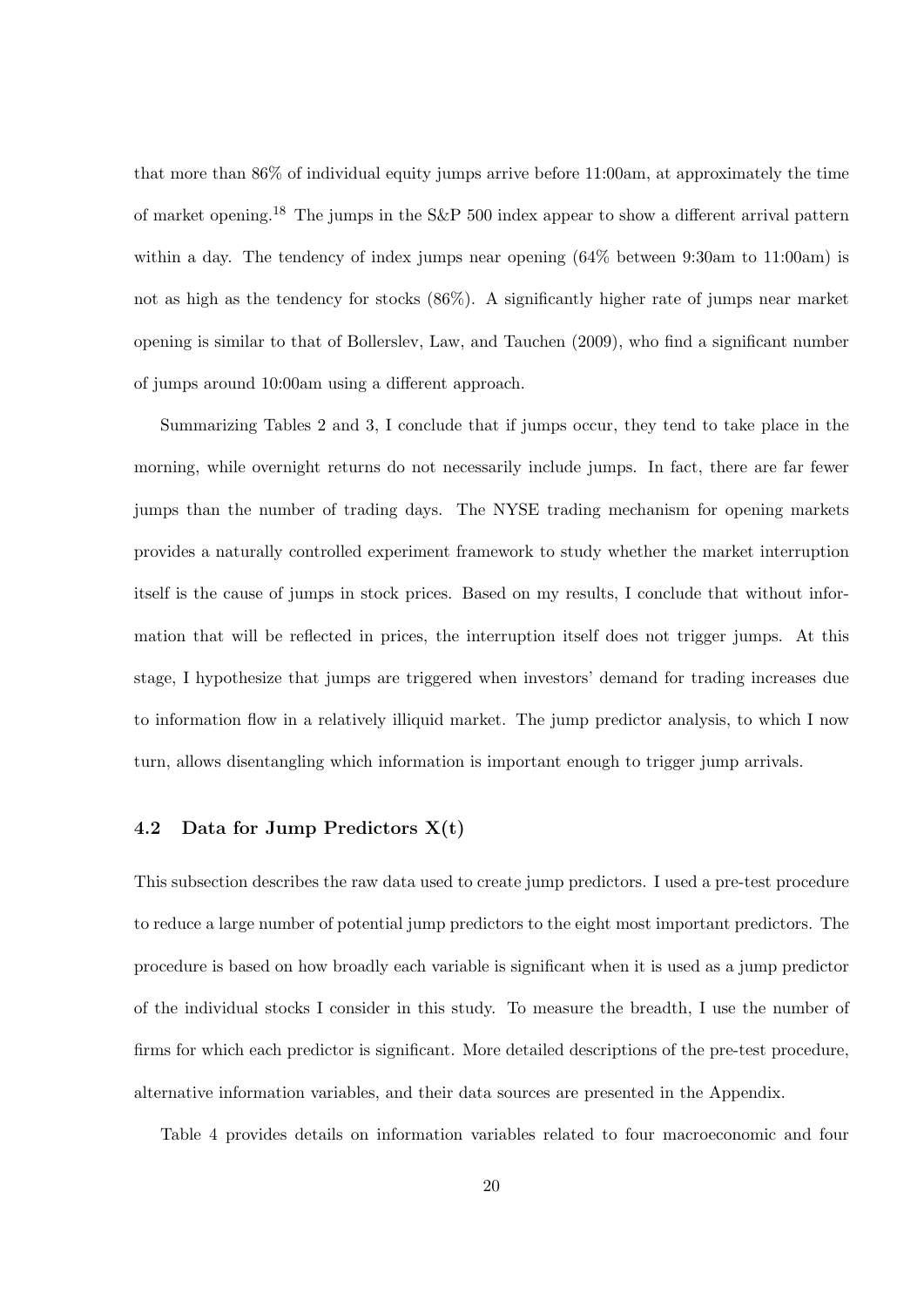firm-specific jump predictors I focus on in this study. It contains the names of the information variables, their mnemonic abbreviations, the total number of raw data, all dates and times for each variable, the data source, and the sample period which is matched exactly to the sample period for the jump data shown in Table 2. The sampling frequency of all information data is set at 15 minutes to match the sampling frequency of jump data presented in Subsection 4.1.

#### **4.2.1 Macroeconomic Information Variables**

The macroeconomic variables I consider in creating jump predictors are U.S. market jumps (MAR-KET) in the S&P 500 index, Federal Open Market Committee news releases (FOMC), nonfarm payroll employment report releases (NONFARM), and initial unemployment claims news releases (JOBLESS). Four different time series of indicators for the arrival times of the information are used.

For example, the U.S. market jump variable  $MARKET(t)$  is a time series of indicators for the arrival times of jumps in the S&P 500 index. The significance level  $\alpha$  applied to detect U.S. market jumps is 5%, and the total number of detected market jumps during the sample period is 446. FOMC announcements occur every six weeks, and I have 134 observations. Nonfarm payroll employment information is released monthly, and 191 observations are incorporated. Jobless claims information is released weekly, and thus there are many more observations for this variable than for the other variables. Since the NONFARM and JOBLESS numbers are released outside trading hours at 8:30am in the morning, I set the indicators for NONFARM(*t*) and JOBLESS(*t*) to one at the earliest possible time at which the information can be reflected. In this particular case, the earliest time is 9:30am. Except for U.S. market jumps, these macroeconomic variables are released regularly at a pre-scheduled time, as noted in Table 4, for most of the sample period.<sup>19</sup>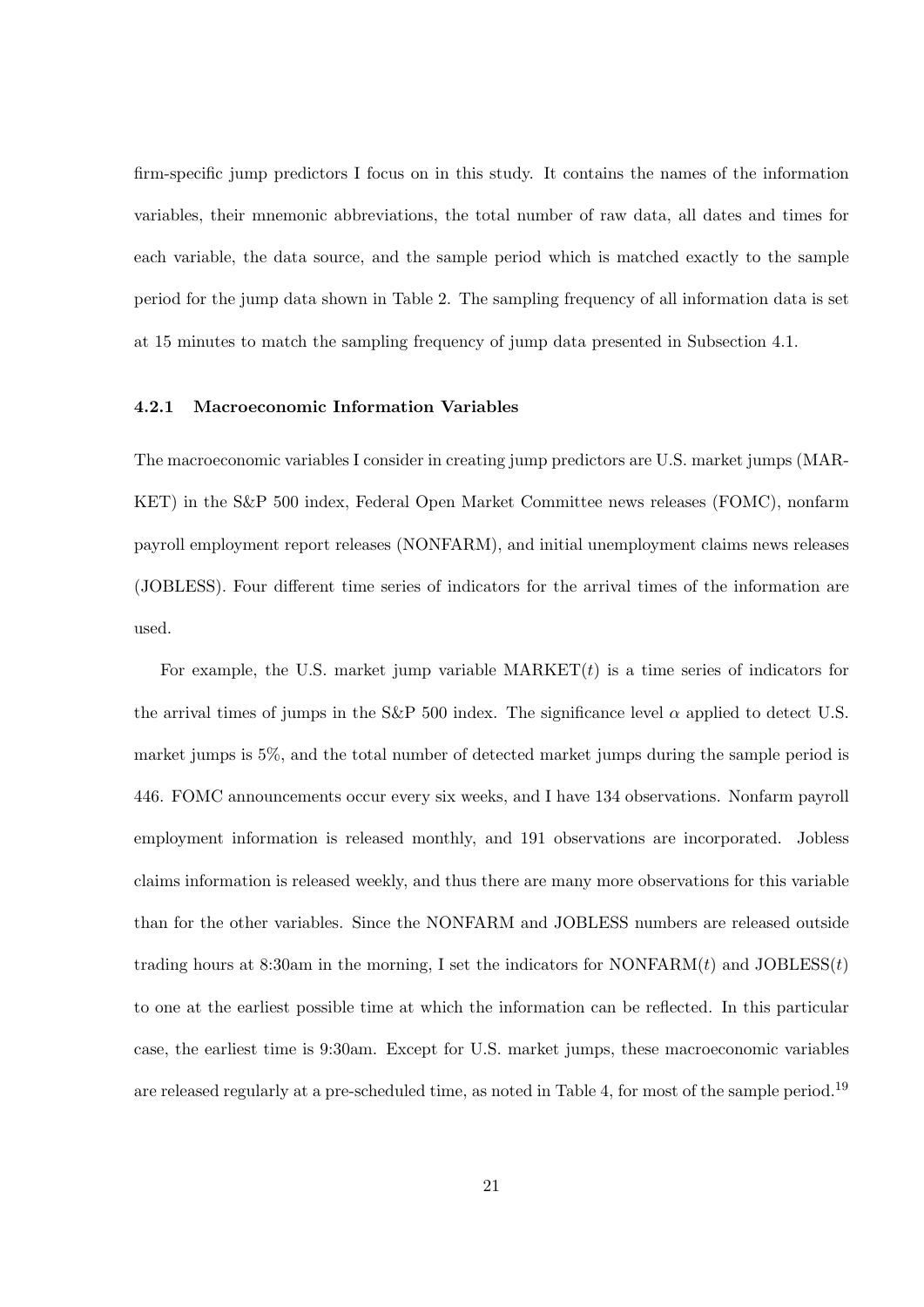#### **4.2.2 Firm-specific Information Variable**

In the presence of the aforementioned macroeconomic variables, for each firm I consider the following firm-specific variables in creating jump predictors: earnings announcements (EARNINGS), analyst recommendations (ANALYST), individual stocks' past jumps (CLUSTER), and dividend related dates (DIVIDEND). Similar to the macroeconomic variables, for firm *c*, for example, I first create a time series of indicators for the arrival times of these information releases and denote them by  $\text{EARNINGS}_c(t)$ ,  $\text{ANALVST}_c(t)$ ,  $\text{CLUSTER}_c(t)$ , and  $\text{DIVIDEND}_c(t)$ .

For earnings announcements, I collected release times and dates from the First Call Historical Database, a subsidiary of Thomson Corporation, which many brokerage firms and institutional investors depend on to disseminate their research reports electronically to their clients through a news wire service. To minimize data errors, release dates were compared between the First Call Historical Database and I/B/E/S database. If the dates from these sources were different, I used the timing information from a Factiva search. For those earnings that are released after trading hours, I set the indicator of  $EARNINGS<sub>c</sub>(t)$  for firm c to one at the earliest possible time at which the information can be reflected. As noted in Table 4, I include all the quarterly earnings announcements and revisions (if any) by firms over the sample period. The cross-sectional average number of announcements and revisions is 70 for the 23 firms and the standard error is 10.14.

For analyst recommendations, I collected the comprehensive real-time release history from the First Call Historical Database. This system provides the dates and time-stamps of analyst recommendation updates, measured within one minute, which allows us to learn when the information becomes available to investors and whether it affects jump arrivals. To reduce bias due to sample selection, I include all types of recommendation changes by all analysts reported in the database. Note that Womack (1996) examines immediate market reactions to dramatic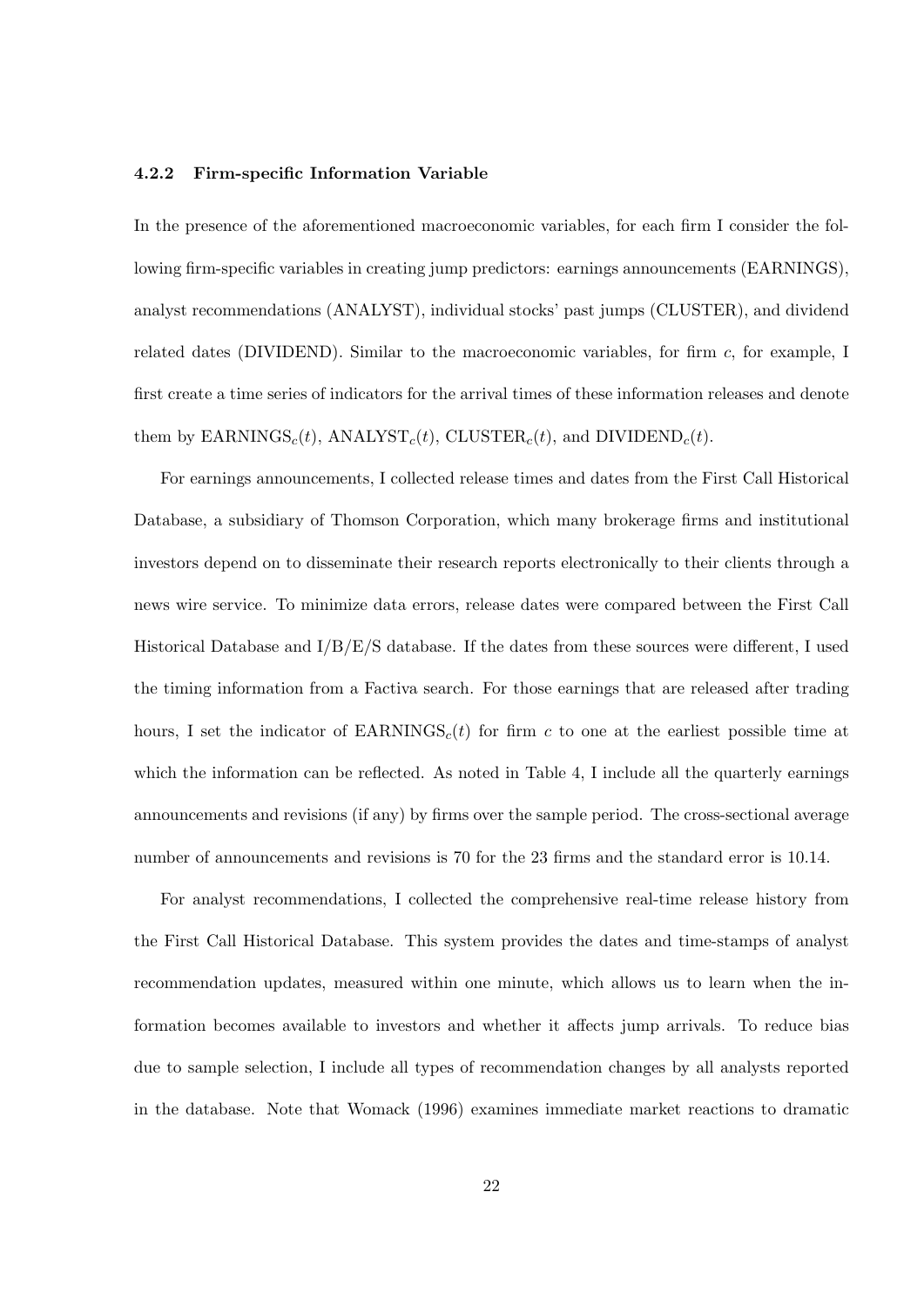recommendation changes [added to buy (sell) recommendations] made by the highest rated U.S. brokerage research departments. In contrast, I include not only those dramatic recommendation changes but also other changes, such as from buy to strong buy. Each recommendation record from the database contains the ticker symbol of the corresponding firm, the date and time of the update (up to minutes), and a one-to-five point recommendation scale, with one being most favorable and five being least favorable. For those analyst recommendations released during nontrading hours, I again set the indicator of  $\text{ANALVST}_c(t)$  for firm c to one at the earliest possible time at which the information can be reflected. As noted in Table 4, the cross-sectional average number of recommendations is 519 for the 23 firms over the sample period, and the standard error is 129.85.

I also examine whether past jump arrivals in a specific stock change the likelihood of future jump arrivals during normal trading hours. In short, I test for evidence of jump clustering, by which I mean that jump arrivals tend to follow previous jump arrivals. To capture this jump clustering effects, I use stock jump arrival times in the jump dataset and create a time series of jump time indicator variables  $CLUSTER<sub>c</sub>(t)$  for firm *c*. As noted in Table 4, the cross-sectional average number of jumps is 348 for the 23 firms over the sample period, and the standard error is 45.30. Further details on the jump data used for this CLUSTER variable can be found in Table 2.

For dividend-related dates, I collected data from the CRSP database. Four major dates related to dividend payments are available: the dividend announcement date, when the board of directors announces to shareholders and the market that the firm will pay a dividend; the exdividend date, on (or after) which a stock holder can sell the stock and still receive the declared dividend payments; the date of record, when investors must be listed as holders to ensure the right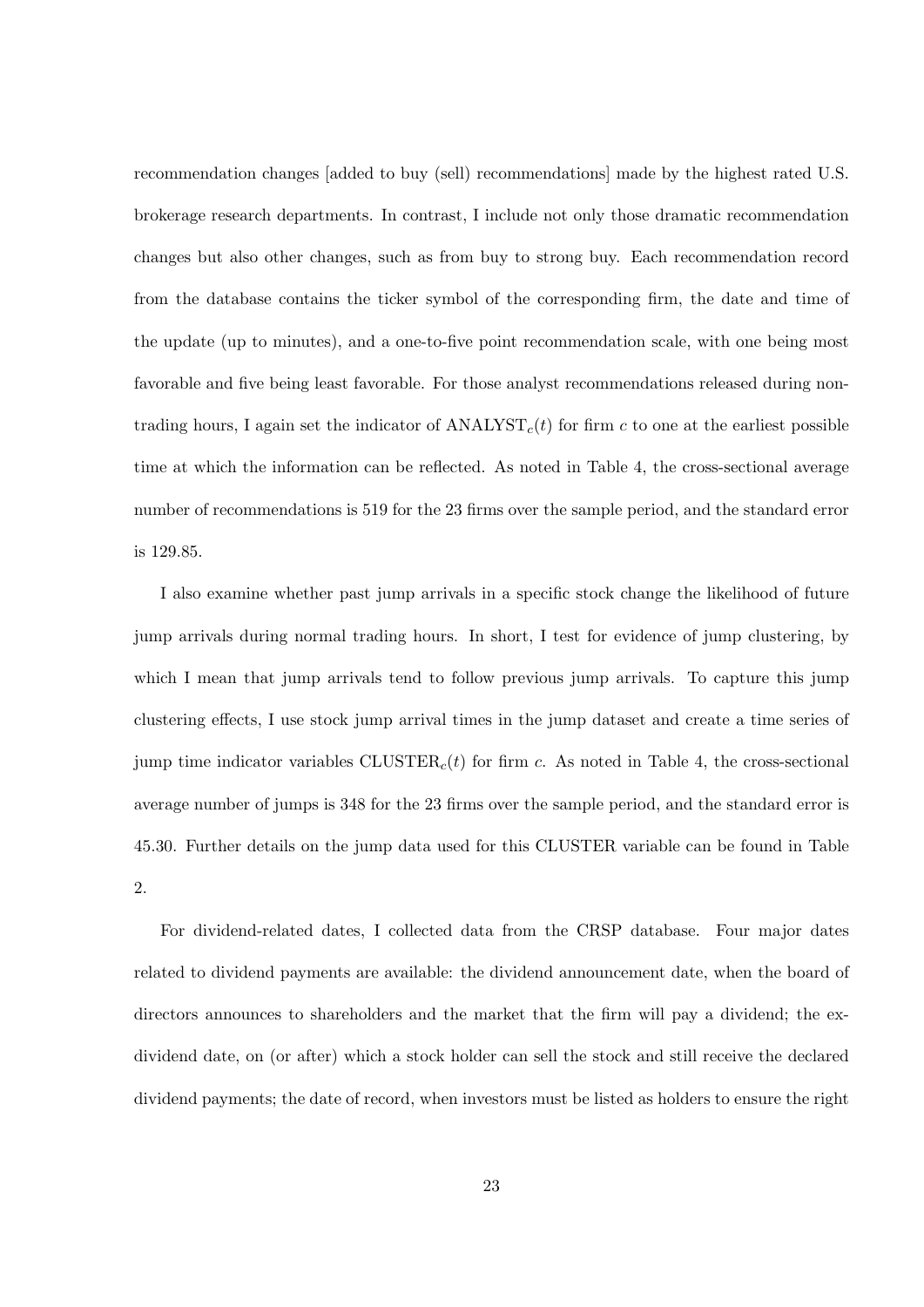to a dividend payout; and the date of payment, when the firm mails the dividend to the listed holders. I found the ex-dividend date to be significant for the majority of firms and hence include it in my analysis. For firm  $c$ , I create a time series of  $\text{DIVIDEND}_c(t)$  indicators that are set to be one on those dates. As noted in Table 4, the cross-sectional average number of dividend related dates is 190 for the 23 firms over the sample period, and the standard error is 23.79. (Since I set the information variable  $\text{DIVIDEND}_c(s)$  to be measured every 15 minutes, I use a divisor of 26 (number of 15-minute observations per trading day) in this case to report the average number of dates.)

### **4.3 General Jump Prediction**

In this subsection, I specify and estimate a model for general jump prediction with the information predictors  $X(t)$  derived from the indicators discussed previously. In particular, I consider the following logistic parameterization of the instantaneous jump intensity model for firm *c*:

$$
d\Lambda_{\theta}(t) = \frac{1}{1 + \exp(-\theta_0 - \sum_{j=1}^{10} \theta_j X_j(t))},\tag{12}
$$

where  $X_1(t) = I(9:30 \le h(t) < 10:00)$  is the time-of-day indicator for times between 9:30am and 10:00am, with  $h(t)$  being the hour:minute of time  $t$ ,

 $X_2(t) = I(10:00 \le h(t) < 11:00)$  is the time-of-day indicator for times between 10:00am and 11:00am,

 $X_3(t) = I(f_{t-30min}^t \text{MARKET}(s) > 0)$  is the indicator for MARKET taking a value of one within the 30 minutes prior to *t*,

 $X_4(t) = I(f_{t-30min}^t \text{FOMC}(s) > 0)$  is the indicator for FOMC taking a value of one within the 30 minutes prior to *t*,

 $X_5(t) = I(\int_{t-30min}^t \text{NONFARM}(s) > 0)$  is the indicator for NONFARM taking a value of one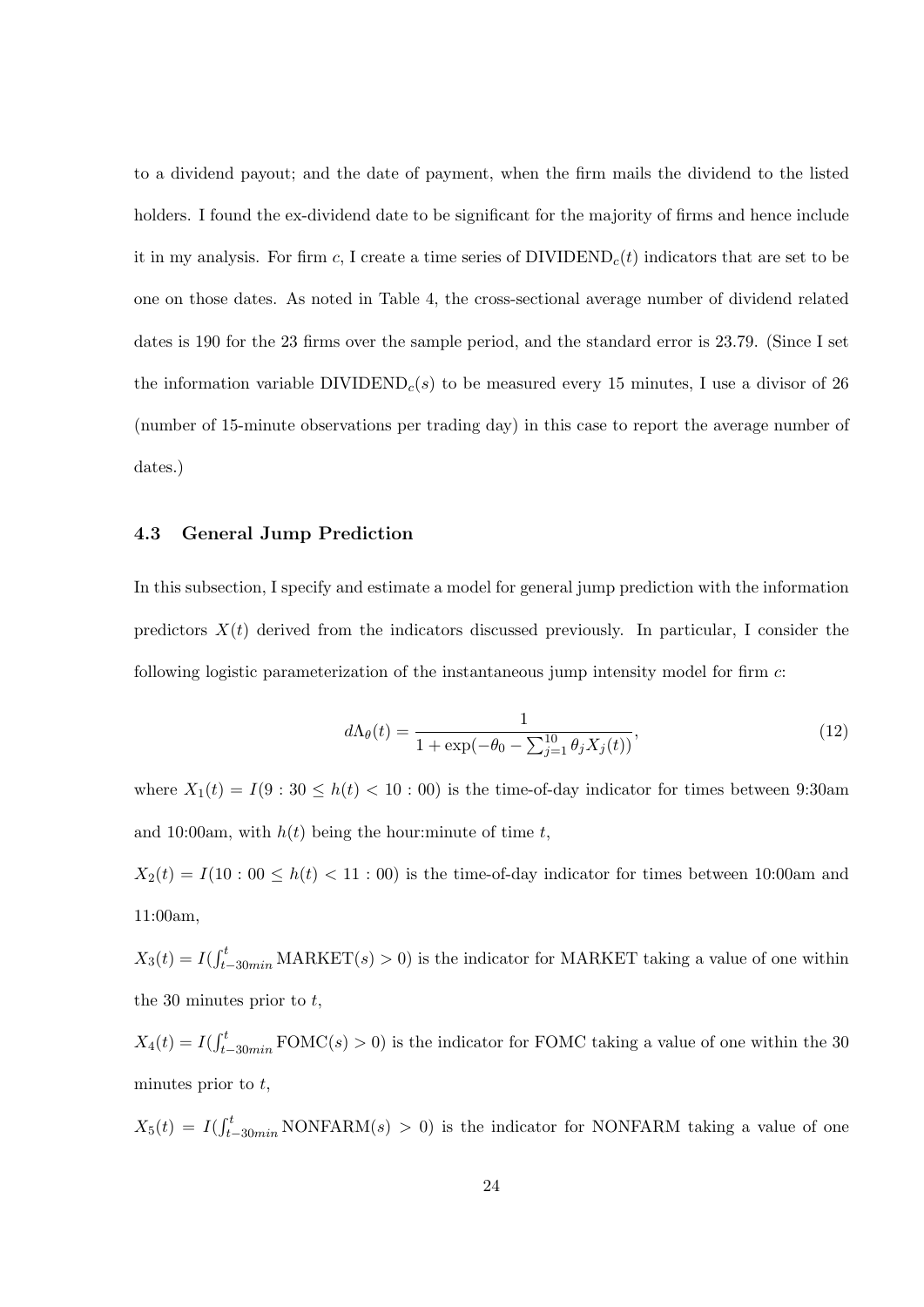within the 30 minutes prior to *t*,

 $X_6(t) = I(f_{t-30min}^t \text{JOBLESS}(s) > 0)$  is the indicator for JOBLESS taking a value of one within the 30 minutes prior to *t*,

 $X_7(t) = I(f_t^{t+1day} \text{EARNINGS}_c(s) > 0)$  is the indicator for EARNINGS for firm *c* taking a value of one within one day after *t*,

 $X_8(t) = I(f_{t-30min}^t \text{ANALYST}_c(s) > 0)$  is the indicator for ANALYST for firm *c* taking a value of one within the 30 minutes prior to *t*,

 $X_9(t) = I(f_{t-3hour}^t \text{CLUSTER}_c(s) > 0)$  is the indicator for CLUSTER for firm *c* taking a value of one within the 3 hours prior to *t*, and

 $X_{10}(t) = I(DIVIDEND<sub>c</sub>(t) \times (X_1(t) + X_2(t)) > 0)$  is the indicator for morning hours between 9:30am and 11:00am on DIVIDEND dates of firm *c*. 20

Table 5 contains the parameter estimates for all firms listed in Table 2. Coefficients on controls for intraday seasonal patterns of jump arrivals (in particular, morning hours) appear in the two left columns after the coefficient for the intercept. I then report coefficients on the four macroeconomic jump predictors and finally coefficients on the four firm-specific jump predictors in the subsequent columns. \*,\*\*,\*\*\* indicate the JPT results, showing that the corresponding predictors are significant at the 10%, 5%, and 1% levels, respectively. As recognized earlier in Table 3, the significance of  $X_1(t)$  and  $X_2(t)$  on the time of day between 9:30am and 11:00am confirms that jumps often tend to occur early in the morning.<sup>21</sup>

The significance of predictors depending on market jump arrivals  $(X_3(t))$  provides strong evidence that overall market jump arrivals increase the likelihood of individual equity jumps within 30 minutes. This predictor is significant at the  $1\%$  level for all firms except for GE, for which it is significant at the 5% level. Another noteworthy macroeconomic variable is FOMC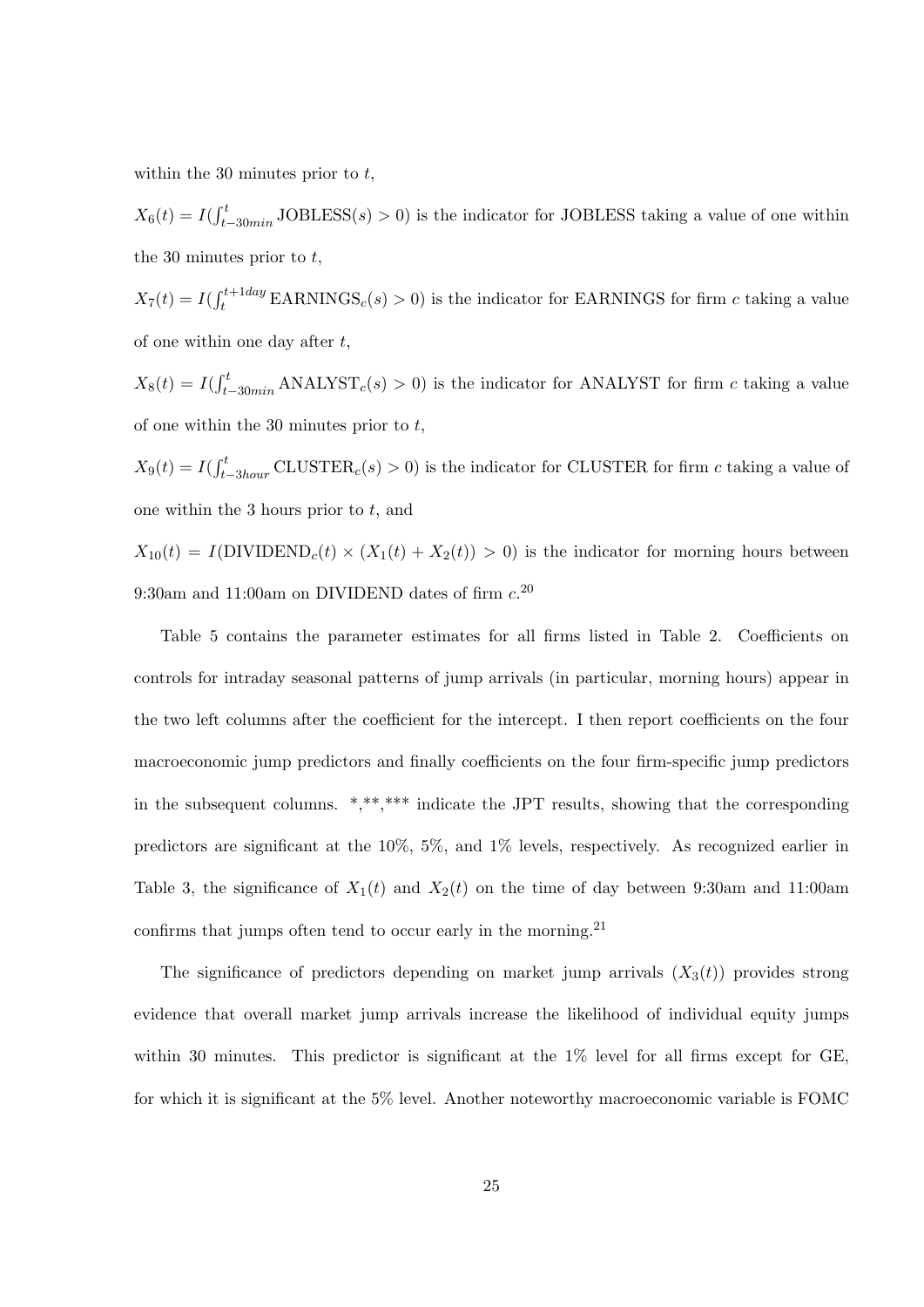announcements on federal fund rate changes  $(X_4(t))$ . Results indicate that FOMC announcements are likely to induce individual equity jump arrivals within 30 minutes. Since this information is usually released in the afternoon at 2:15pm, this means that the jumps are likely to arrive between 2:15pm and 2:45pm on these announcement dates. Considering the magnitude of the coefficient on this predictor, this is the most influential predictor of U.S. individual equity jumps among all those considered. The other two macroeconomic predictors  $(X_5(t)$  and  $X_6(t)$ ) are indicators of times shortly after the release of employment and unemployment reports. Given their actual release times, which is 8:30am for both cases, the results show that jumps are likely to occur during the first half hour of NYSE trading (9:30am to 10:00am). Except for the case of CVX for nonfarm payroll reports and the cases of DIS and GE for initial jobless claims, these two jump predictors are significant mostly at the 1% level.

Among the firm-specific jump predictors, the largest coefficient is found for  $X_7(t)$ , which indicates times within one day before earnings releases, and it is the second most influential predictor after  $X_4(t)$ , related to FOMC announcements. Earnings announcement information is the only information that tends to induce jump arrivals *before* their release time. This exception may occur because of possible information leakage or because firms sometimes do not release information at pre-scheduled times. All the other pre-scheduled variables such as FOMC, NONFARM, and JOBLESS tend to induce jump arrivals within the first 30 minutes *after* the news releases.

Another important firm-specific jump predictor is  $X_8(t)$ , which indicates times within the 30 minutes after analysts publish their recommendations. As can be seen in Table 5, it is significant at the 1% level for all firms except for XOM, for which it is significant at the 5% level. Notice that in this paper, this predictor is created to indicate the first 30 minutes after analysts' recommendation releases. Therefore, investors are supposed to observe recommendation releases before jump times,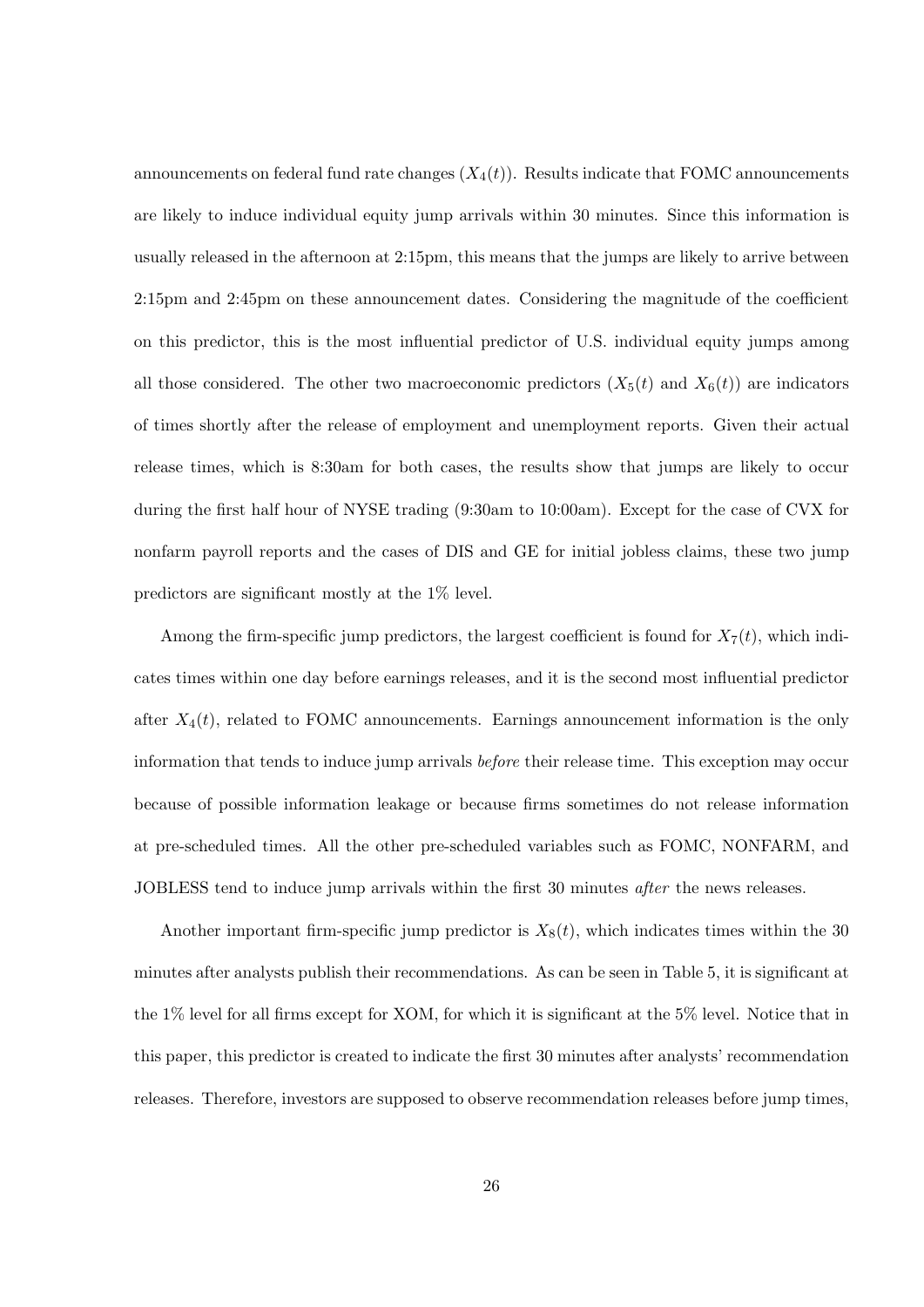making a short-term prediction in real-time. Controlling for all the aforementioned predictors, I find that the third and fourth most important among the firm-specific predictors are  $X_9(t)$ indicating morning hours (from 9:30am to 11:00am) of ex-dividend dates (significant at the 10% level for 14 out of 23 firms) and  $X_{10}(t)$  indicating arrivals of the same stock jumps within the previous three trading hours (significant at the 5% level for 15 out of 23 firms), which provides evidence of jump clustering.<sup>22</sup>

Of most economic interest in this type of study would be the magnitude of the coefficient estimates and their interpretation. Since the instantaneous jump intensity for each firm is estimated using the time-series logistic regression model (which links jumps to the various information predictors), one can express the instantaneous odds in favor of jump arrival (relative intensities of jump and no jump arrival) at time *t* as follows:

$$
\frac{d\Lambda_{\theta}(t)}{1 - d\Lambda_{\theta}(t)} = \exp\left(\theta_0 + \sum_{j=1}^{10} \theta_j X_j(t)\right). \tag{13}
$$

Because the jump predictors are set up to be the indicators of times around information releases, taking values of either 0 or 1, one can conclude that the *j*th jump predictor  $X_i(t)$  allows us to predict an increase of  $\theta_j$  units in the log-odds in favor of jump arrival in the corresponding stock price. Alternatively, but perhaps preferably, one can also conclude that the impact of the *j*th information arrivals is to increase the predicted odds of jump arrival in the individual stock price, multiplicatively by the factor of  $exp(\theta_i)$ . If there is no information release at time *t*, and hence all the jump predictors  $(X_i(t)$ 's) are set at 0 at time *t*, the predicted odds of observing a jump at that time is then  $\exp(\theta_0)$ . To give an example, Table 5 shows that the parameter estimate of  $\theta_4$  for Home Depot (HD) is 4.01. This means that the predicted odds of jump arrivals in the Home Depot stock price are generally increased by a factor of  $\exp(4.01) = 55.15$  within 30 minutes after FOMC announcements relative to that in other times without the news. If the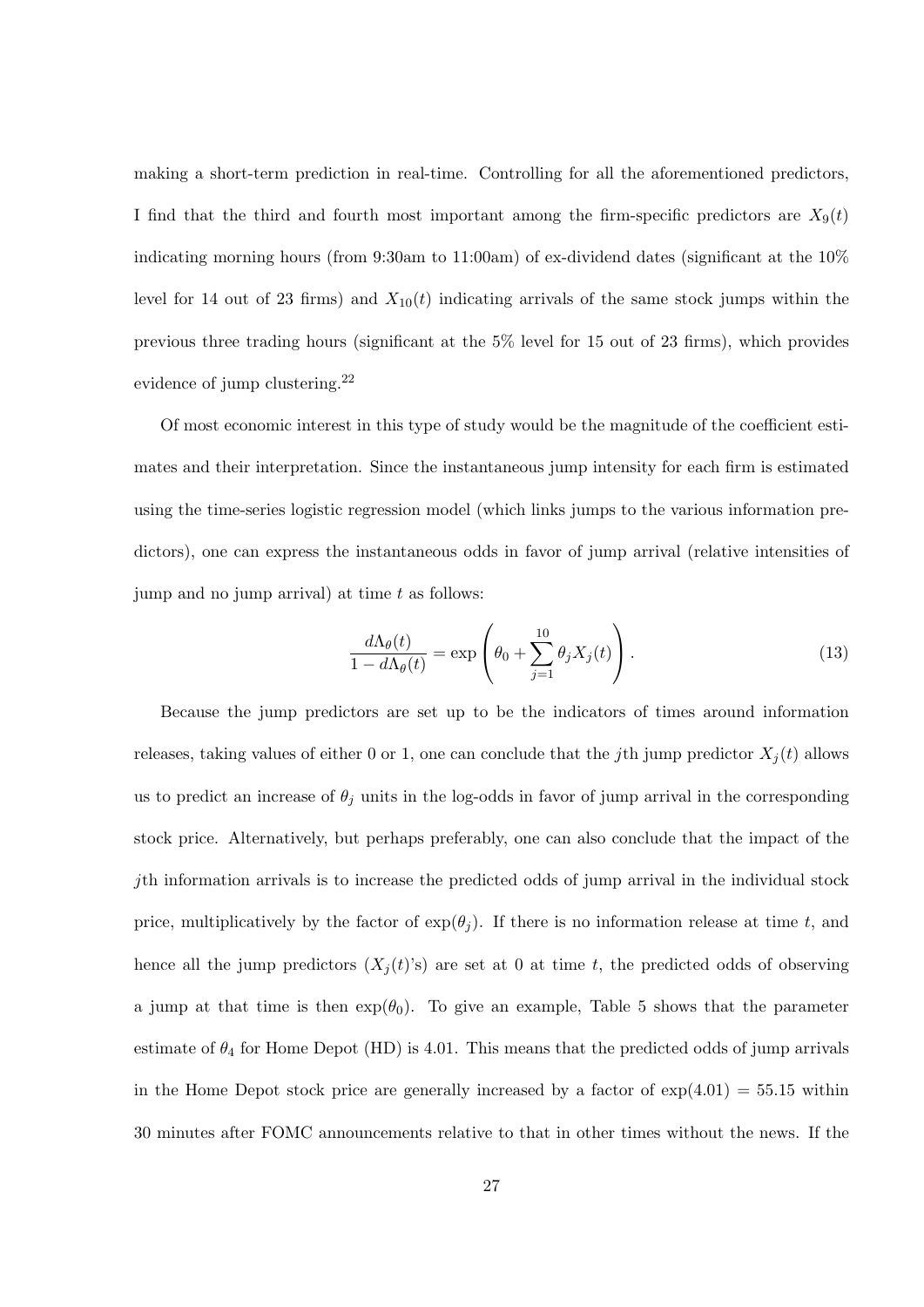information is released in morning hours, the increase in the predicted odds of jump arrivals is interpreted relative to the odds during morning hours without the news releases. Other parameter estimates can be interpreted similarly and represent strong economic significance for the selected predictors.

It is worth emphasizing here that jumps associated with the ex-dividend dates are most likely not linked to information shocks but rather are probably due to short-term trading activity on the ex-day to take advantage of possible arbitrage profits. A sizable amount of the literature focuses on short-term trading activity on ex-dividend dates and abnormal returns in relation to differential taxation between dividend and capital gains.<sup>23</sup> In a similar vein, I also investigated whether the magnitude of dividend yield matters for price jumps and whether dividend-related jump intensities were affected by a significant change in tax policy on dividend and capital gains taxation since the Jobs and Growth Tax Relief Reconciliation Act (signed in May of 2003) falls within the sample period of this study. I find no strong evidence to support these hypotheses using the JPT.

### **4.4 Separate Predictions for Systematic and Idiosyncratic Jumps**

In this subsection, I investigate whether it is possible to distinguish systematic and idiosyncratic jumps using the JPT. To accomplish this goal, I specifically define systematic jumps to be jumps detected in the S&P 500 index. Idiosyncratic jumps are defined to be all the detected jumps for each firm after excluding the systematic jumps as well as cojumps that occurred simultaneously in at least two firms. These simultaneous jumps are further excluded in order to remove any industry effect or some other common effect that is unidentified by the S&P 500 index jumps but is not considered to be entirely idiosyncratic.

Once jumps are classified as mentioned above, the separate intensity models for systematic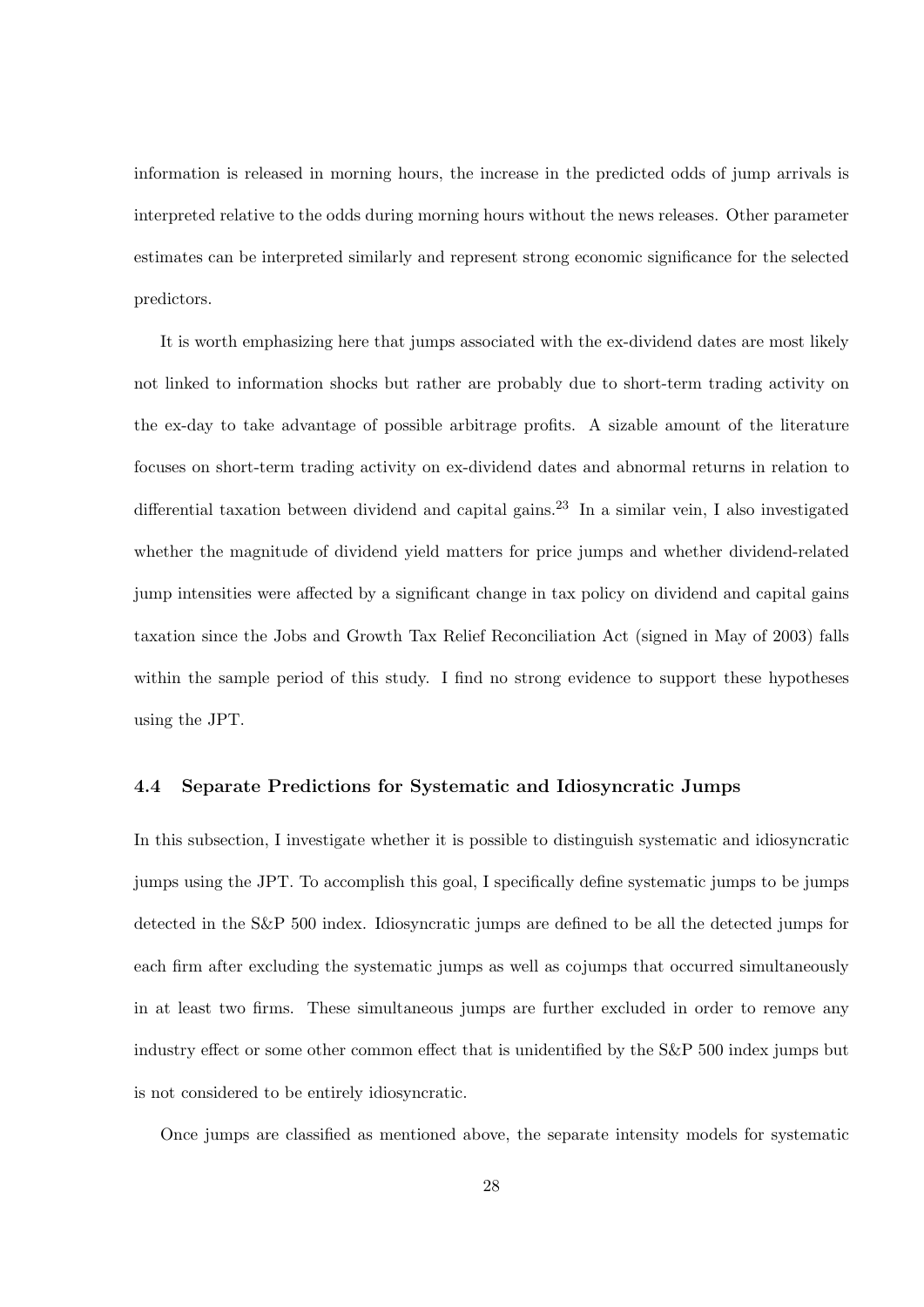and idiosyncratic jumps are set up as

$$
d\Lambda_{\theta}^{systematic}(t) = \frac{1}{1 + \exp(-\theta_0 - \sum_{j=1}^{10} \theta_j X_j(t))},\tag{14}
$$

$$
d\Lambda_{\theta}^{idiosyncratic}(t) = \frac{1}{1 + \exp(-\theta_0 - \sum_{j=1}^{10} \theta_j X_j(t))},\tag{15}
$$

where the definitions of  $X_j(t)$  are described in Subsection 4.3. As in the general jump intensity model, both models include the terms to control for intraday seasonal patterns of jump arrivals. The macroeconomic and firm-specific predictors are included for both models. Tables 6 and 7 contain the parameter estimates of the systematic and idiosyncratic jump intensity models for each firm. \*,\*\*,\*\*\* indicate the JPT results, showing that the corresponding predictors are significant at the 10%, 5%, and 1% levels, respectively.

Table 6 shows that distinguishing systematic jumps is possible using the important macroeconomic predictors. All the macroeconomic predictors  $(X_3(t), X_4(t), X_5(t)$  and  $X_6(t)$  are shown to be strongly significant at the 1% level without exception.  $X_4(t)$  related to FOMC announcements is proven to be the most influential systematic jump predictor, followed by  $X_5(t)$  related to nonfarm payroll employment information.  $X_3(t)$  and  $X_6(t)$  related to overall market jumps and jobless news releases are also shown to be fairly important and precise predictors. The significance of the predictors indicating times after market jump arrivals  $(X_3(t))$  suggests strong evidence of systematic jump clustering, which means that systematic jumps tend to increase the likelihood of systematic jumps within a short-time horizon of 30 minutes.

Comparing the average magnitudes of the coefficients for the firm-specific predictors to those for the macroeconomic predictors, the macroeconomic predictors are much more important for systematic jump prediction in U.S. stock markets. As expected, the firm-specific predictors are mostly insignificant in the systematic jump prediction. One exception is  $X_9(t)$ , which is the predictor indicating three trading hours after individual stock jumps. Individual stock jumps are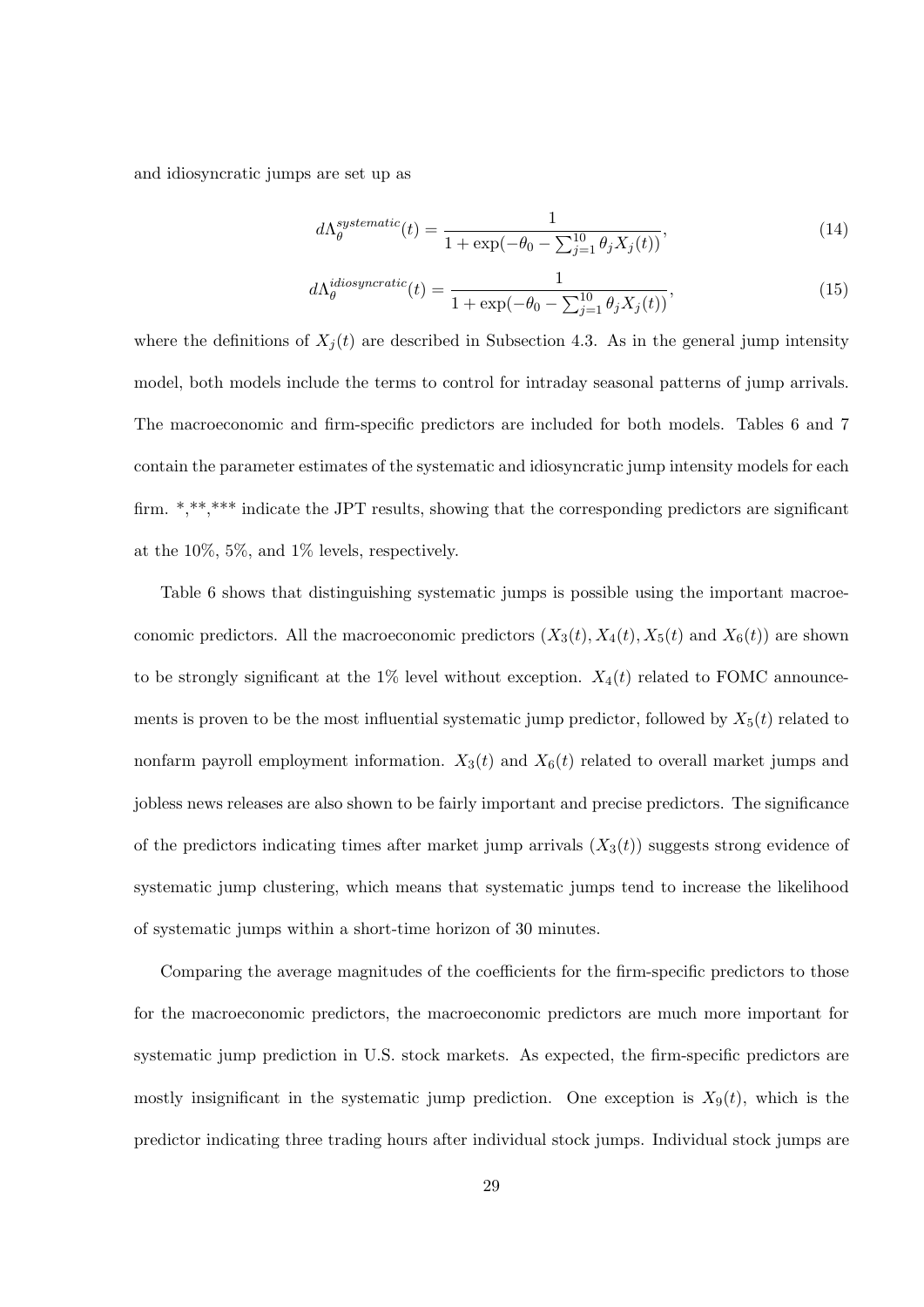shown to increase the likelihood of systematic jumps within three trading hours (for 19 out of 23 firms at the 5% level). Given that I consider large stocks included in the Dow Jones Industrial Average Index for this study, it is possible that an extreme shock realized in one large individual firm may increase uncertainty in the overall market, triggering systematic jumps due to short-term cross-autocorrelation effects in jump components.

Table 7 reveals that  $X_7(t)$  related to corporate earnings announcements is the most important idiosyncratic jump predictor, followed by  $X_8(t)$  related to analysts' recommendation releases. Both predictors are strongly significant at the 1% level for all firms (with one exception of XOM for  $X_8(t)$  and are associated with the two largest coefficients among all predictors considered. Individual stock jumps and dividend information remain influential for some firms  $(X_9(t) (X_{10}(t)))$ is significant for 14 (9) out of 23 firms at the 5% level). Comparing the average magnitudes of the coefficients for the macroeconomic predictors to those for the firm-specific predictors, the firm-specific predictors are proven to be more useful for idiosyncratic jump prediction in these individual stock markets.

Results show that for some firms, macroeconomic jump predictors remain important in predicting their idiosyncratic jumps. Hence, the macroeconomic news releases not only are likely to trigger jumps in the overall market, but also occasionally induce stock price jumps in the absence of systematic jumps. This could be because some macroeconomic news may not be broadly influential enough to trigger jump at the market level, whereas one individual stock could be more sensitive to the news to experience dramatic changes in prices. This evidence simply demonstrates the important role of macroeconomic information in extremely volatile stock markets.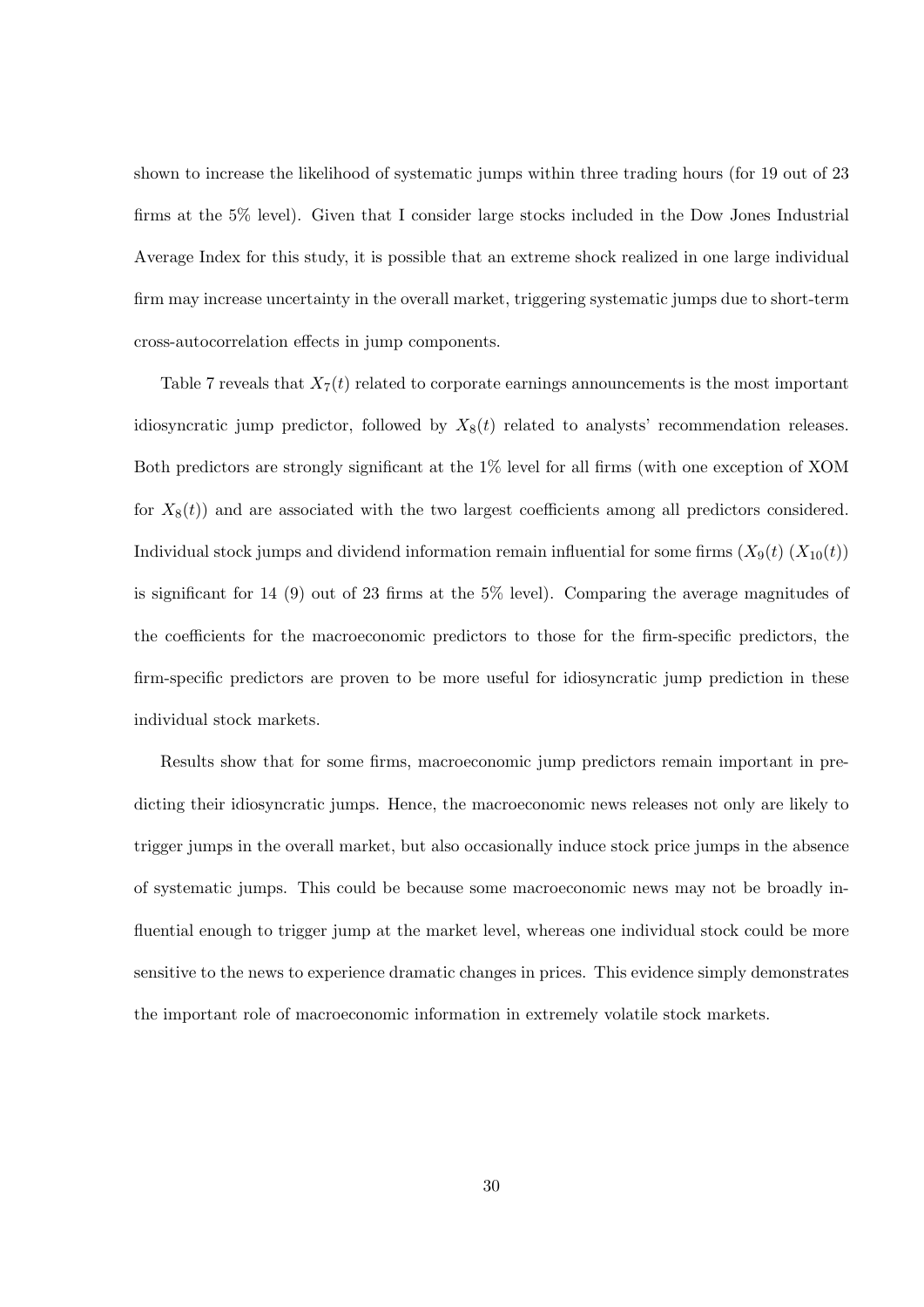#### **4.5 Jump Size Clustering and Implications**

In the analysis of jump dynamics, it is also important to understand how jump sizes changes over time. Jump size dynamics can be easily investigated by applying the JPT to jumps with different jump sizes after classifying them according to their size. Using the suggested technique, I show evidence of jump size clustering in this subsection.

As an initial step, I classify all the detected jumps for each firm into two size groups after observing its jump size distribution as presented in Table 8. The first group (inner-quartile jump group) includes jumps whose jump sizes are less than the upper quartile and greater than the lower quartile of the jump size distribution for the firm. The second group (outer-quartile jump group) includes jumps whose jump sizes are greater than the upper quartile and less than the lower quartile of the jump size distribution for the same firm. Then, I create the inner and outer quartile jump group indicators (CLUSTER<sup> $gr$ </sup>(*t*)) with  $gr = inner$  or *outer*, for firm *c*.

The jump intensity model for jump size clustering is specified as

$$
d\Lambda_{\theta}^{gr}(t) = \frac{1}{1 + \exp(-\theta_0 - \sum_{j} \theta_j X_j^{gr}(t))},\tag{16}
$$

where  $X_1^{gr}$  $\mathcal{L}_1^{gr}(t) = X_1(t) = I(9:30 \leq h(t) < 10:00)$  is the time-of-day indicator for times between 9:30am and 10:00am, with  $h(t)$  being hour:minute of the time  $t$ ,

 $X_1^{gr}$  $\int_1^{gr}(t) = X_2(t) = I(10:00 \le h(t) < 11:00)$  is the time-of-day indicator for times between 10:00am and 11:00am,

 $X_3^{gr}$  $J_3^{gr}(t) = I(\int_{t-3hours}^t CLUSTER_c^{gr}(s) > 0)$  is the indicator for CLUSTER<sub>c</sub><sup>*gr*</sup> for firm *c*'s *gr*-quartile jumps, taking a value of one within 3 hours prior to *t*, and

 $X_4^{gr}$  $\int_{4}^{gr}(t) = I(\int_{t-10 hours}^{t-3 hours} \text{CLUSTER}_{c}^{gr}(s) > 0)$  is the indicator for CLUSTER $_{c}^{gr}$  for firm *c*'s *gr*-quartile jumps, taking a value of one between 3 and 10 trading hours prior to *t*. As in the previous application, time-of-day indicators for the morning hours are included to control for the intraday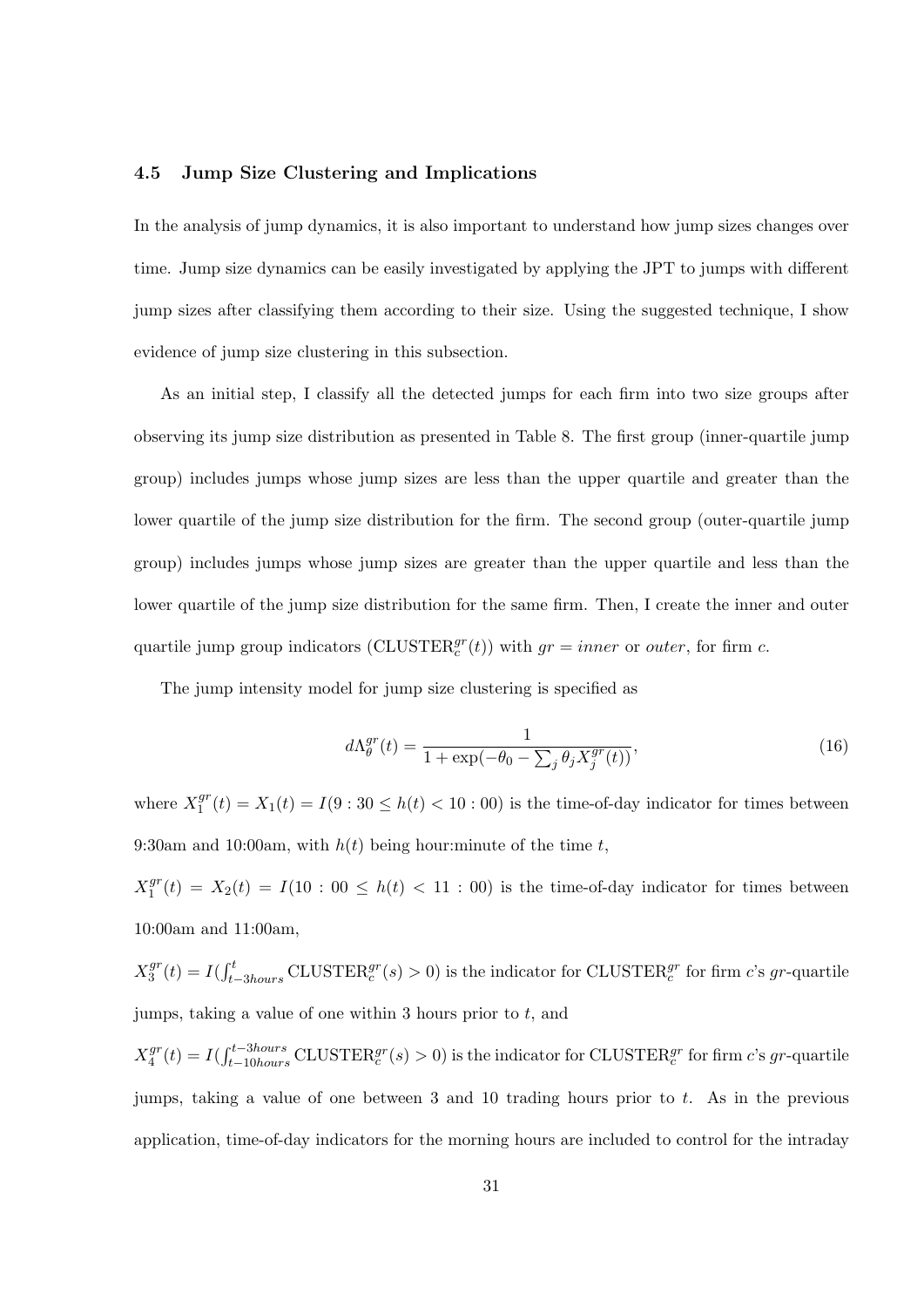seasonal pattern of jump arrivals.

Table 8 reports the characteristics of the detected jump size distribution for all firms listed in Table 2. The estimation results for inner(outer)-quartile jump clustering are also presented. As in other tables, \*,\*\*,\*\*\* indicate the JPT results, showing that the corresponding predictors are significant at the 10%, 5%, and 1% levels, respectively. It shows that both inner and outer quartile jumps are likely to cluster separately within a short time horizon of 3 trading hours and up to 10 trading hours. The results are consistent with the jump clustering evidence presented in Table 5. Both sized jumps are shown to be short-lived up to 10 trading hours. The outerquartile jumps are more likely to cluster over longer trading hours than are inner-quartile jumps. The impact sizes (measured by the average magnitudes of coefficients) of outer-quartile jumps on similar jumps in the future tend to be slightly greater than those of inner-quartile jumps.

The evidence found in this study offers explanations for some existing evidence documented in the literature. For example, it is worth noting that the jump size clustering can influence the well-known volatility clustering, since traditional volatility measures do not treat returns due to jump components separately from returns due to diffusion components. Another related study is on aggregate idiosyncratic variance by Bekaert, Hodrick, and Zhang (2010). The authors study the idiosyncratic variances estimated using realized variances of the residuals from empirical asset pricing models as in Campbell, Lettau, Malkiel, and Xu (2001) and Fama and French (1996). They identify a large number of structural breaks in their idiosyncratic variances and investigate the dynamics of idiosyncratic variances using regime shifting models. They also document the importance of macroeconomic uncertainty in explaining time-variation in idiosyncratic variance.

If the idiosyncratic realized variance is estimated by their approach, their estimates essentially represent total variations from both diffusion and jump components in jump diffusion models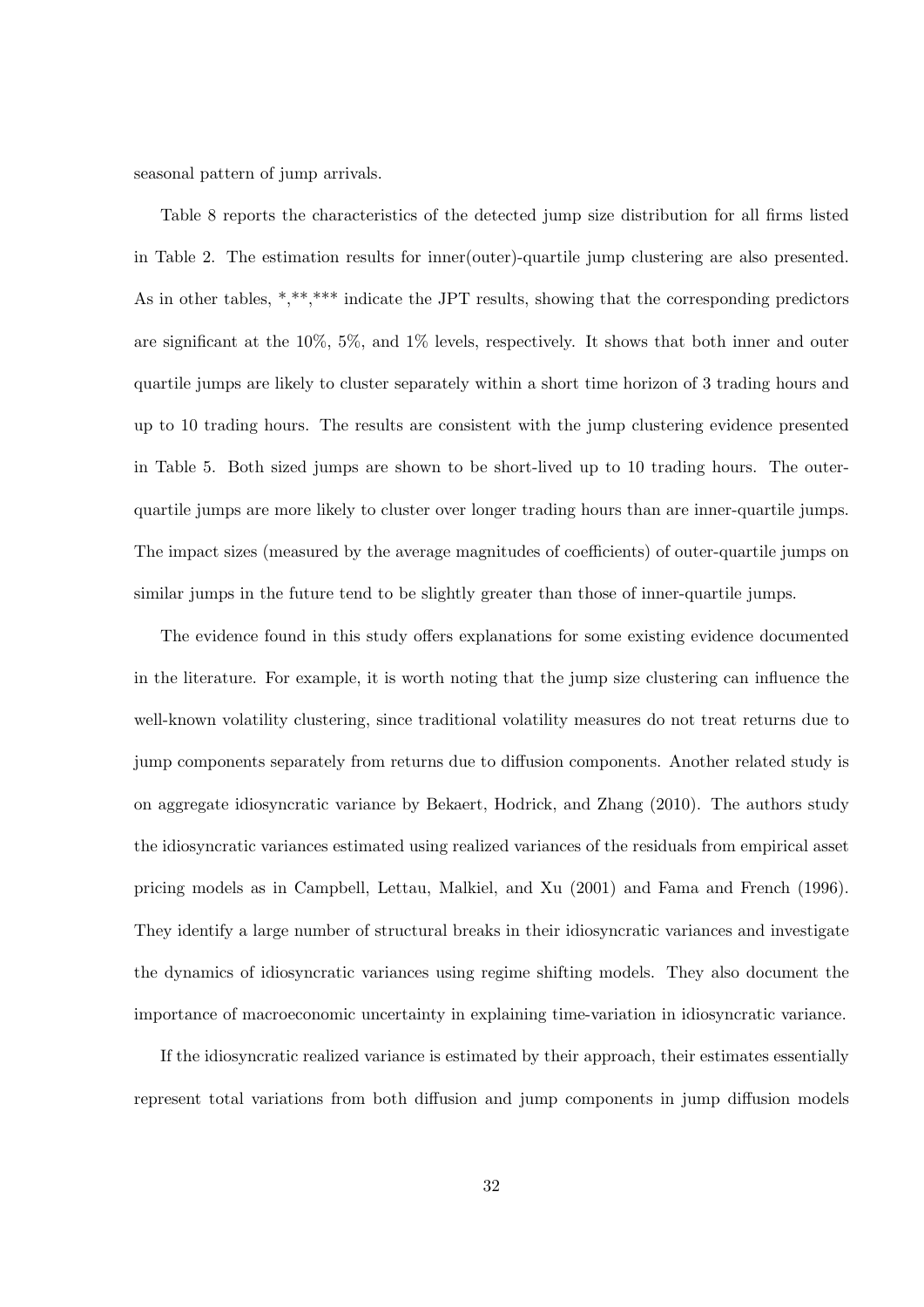(including systematic jumps). In other words, variations from jump components are embedded in their traditional idiosyncratic variance estimates. Therefore, one can interpret that structural breaks in the idiosyncratic variances are partially due to the presence of jumps in returns. In particular, if (sizes of) jumps cluster as shown in this paper, their idiosyncratic variance will stay in a higher-variance regime for a period of time in their two-regime shifting model until it comes back to a lower-variance regime without jump clustering. Moreover, their finding of macroeconomic information as important determinants of idiosyncratic variances can be explained, since the presence of jumps (especially, systematic jumps that are likely to be driven by macroeconomic predictors and market index jumps) contributes to the time variation in idiosyncratic variance.

### **5 Concluding Remarks**

This article examines the predictability of jumps in individual stock returns. Assuming that stock prices move continuously, following the jump diffusion models, but that econometricians can only observe stock price data at discrete times, I first resolve the technical problem of identifying jump predictors and propose a new empirical test which allows us to discover multiple predictors up to the intraday level and assess their relative importance and precision. The theoretical result for statistical inference is very general and can be useful for other empirical studies. As long as high frequency observations for target returns and jump predictors are available for a sufficiently long sample period, this technique can be applied to analyzing general jump dynamics as well as any specific types of jumps in various financial markets.

I show that one can predict general jump arrivals in U.S. individual stock returns using both macro-level and micro-level information. In particular, macroeconomic information arrivals such as Fed announcements, nonfarm payroll reports, overall market jumps, and initial jobless claims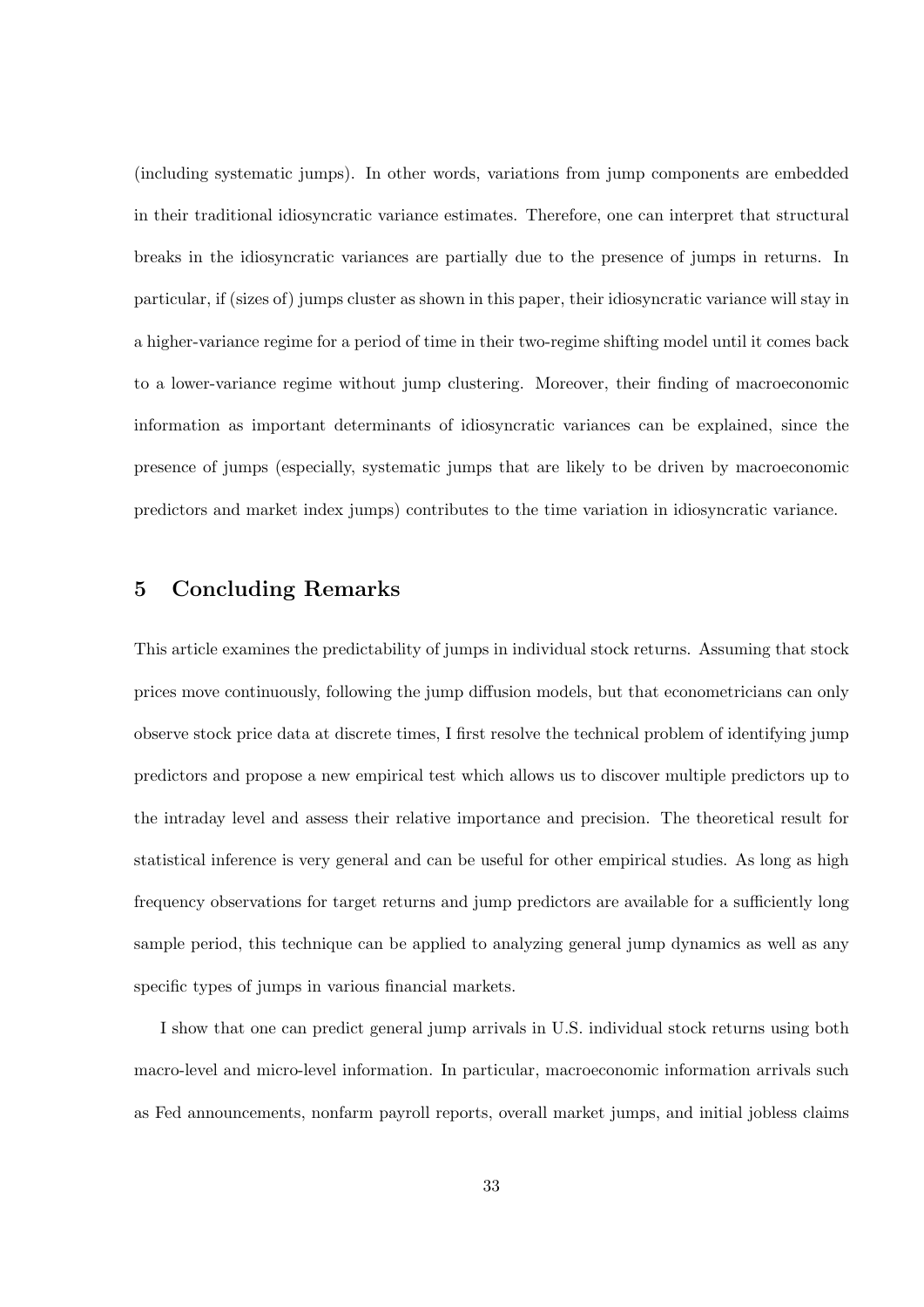tend to significantly increase the likelihood of individual stock jump arrivals within a short time horizon such as 30 minutes. I also find strong evidence that stock price jumps tend to occur within one day before earnings announcement times, within the first 30 minutes after analysts' recommendation releases, within three trading hours immediately after the same stock experiences jumps, and during the morning hours on ex-dividend dates. I further examine whether one can distinguish systematic jumps and idiosyncratic jumps using these important predictors. All the aforementioned macro-level information variables are proven to be very important in systematic jump prediction, while earnings and analyst recommendation releases are associated with better predictors for idiosyncratic jumps than dividend and individual stock jump information. Overall, the evidence demonstrates an important role of macroeconomic fundamentals in extreme stock returns, "jumps" with important implications for asset pricing, hedging strategies, portfolio diversification, and risk management.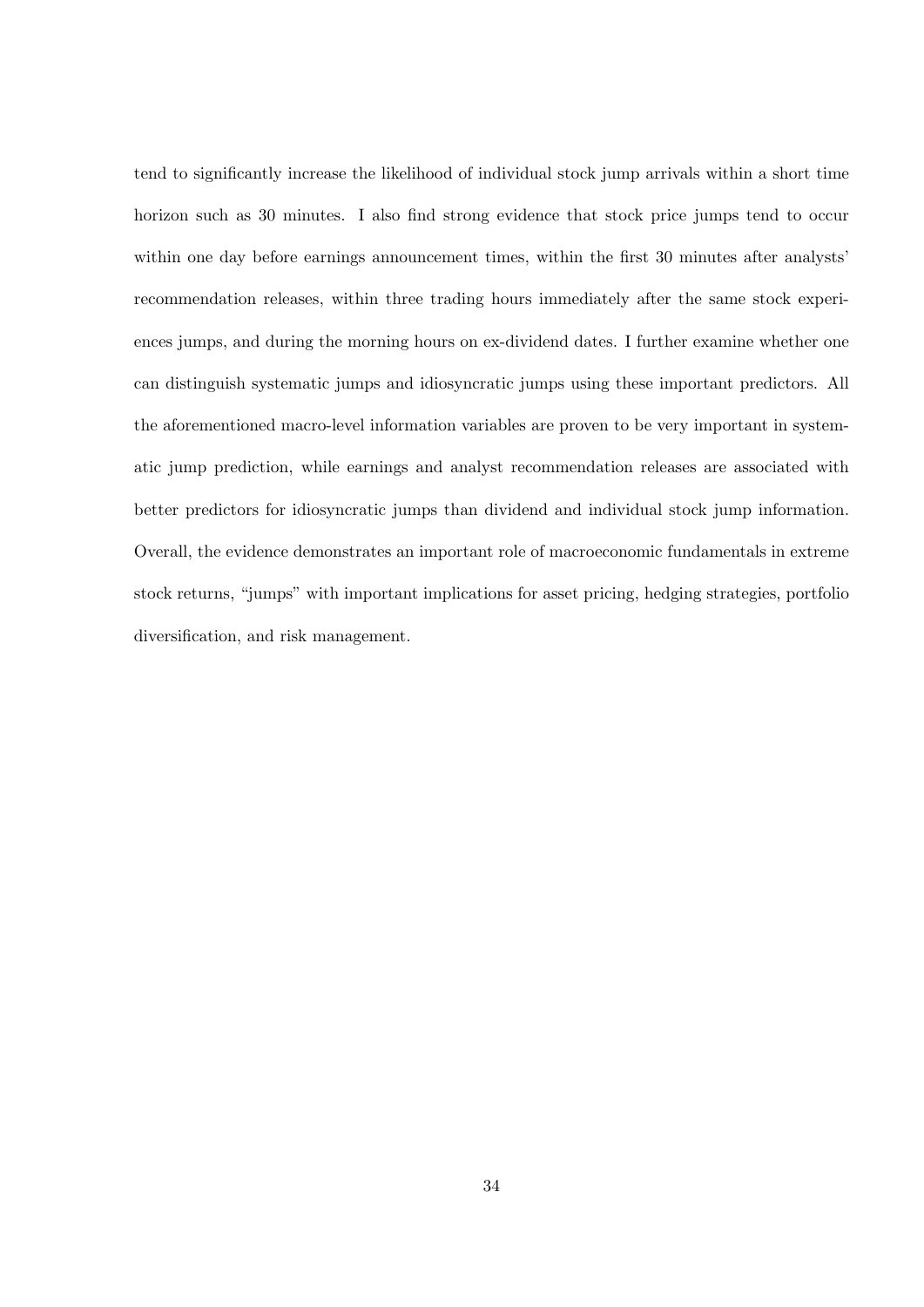# **Figure legends**

#### **Figure 1: Intuition of Jump Predictor Test**

This graph illustrates an example of seven jump arrivals over a given time horizon and shows how the proposed test identifies the information covariates predicting those jump arrivals. These arrivals of jumps are not directly observable from discrete data from continuous-time models in practice. The JPT requires estimating the location of those jump arrival times (from the 1st to the 7th) by jump detection tests (for example, see Lee and Mykland (2008) or the big jump test in Lee and Hannig (2010)) as a necessary step. The time-series data for both these estimated jumps and information covariates are employed for the JPT. The likelihood approximation for this regression-type analysis is explained in Figure 2. A time-series indicator for jump arrivals is created and linked to the predictors related to information variables. The multiple candidates for jump predictors (to become independent variables) should be from the information set available up to each time jumps arrive and the information set is updated over time. The jump arrival indicators based on the jump detection tests are required to satisfy the properties listed in **Proposition 1**. See Section 2 for more details.

#### **Figure 2: How the Mixed Unobservability Problem is Resolved**

This graph illustrates how the jump predictors are identified in continuous-time models. Note that the goal of the inference is to approximate the true likelihood  $\widetilde{L(\theta|\mathcal{F}_T)}$  for stochastic jump intensity models within jump diffusion processes with an empirical likelihood which depends on available discrete data. I suggest using partial likelihood  $PL_n(\theta|\mathcal{F}_T)$ , depending on jumps filtered by multiple jump detection tests and available covariates. The line between partial likelihood  $PL_n(\theta|\mathcal{F}_T)$  and full likelihood  $L_n(\theta|\mathcal{F}_T)$  represents their asymptotic equivalence, indicating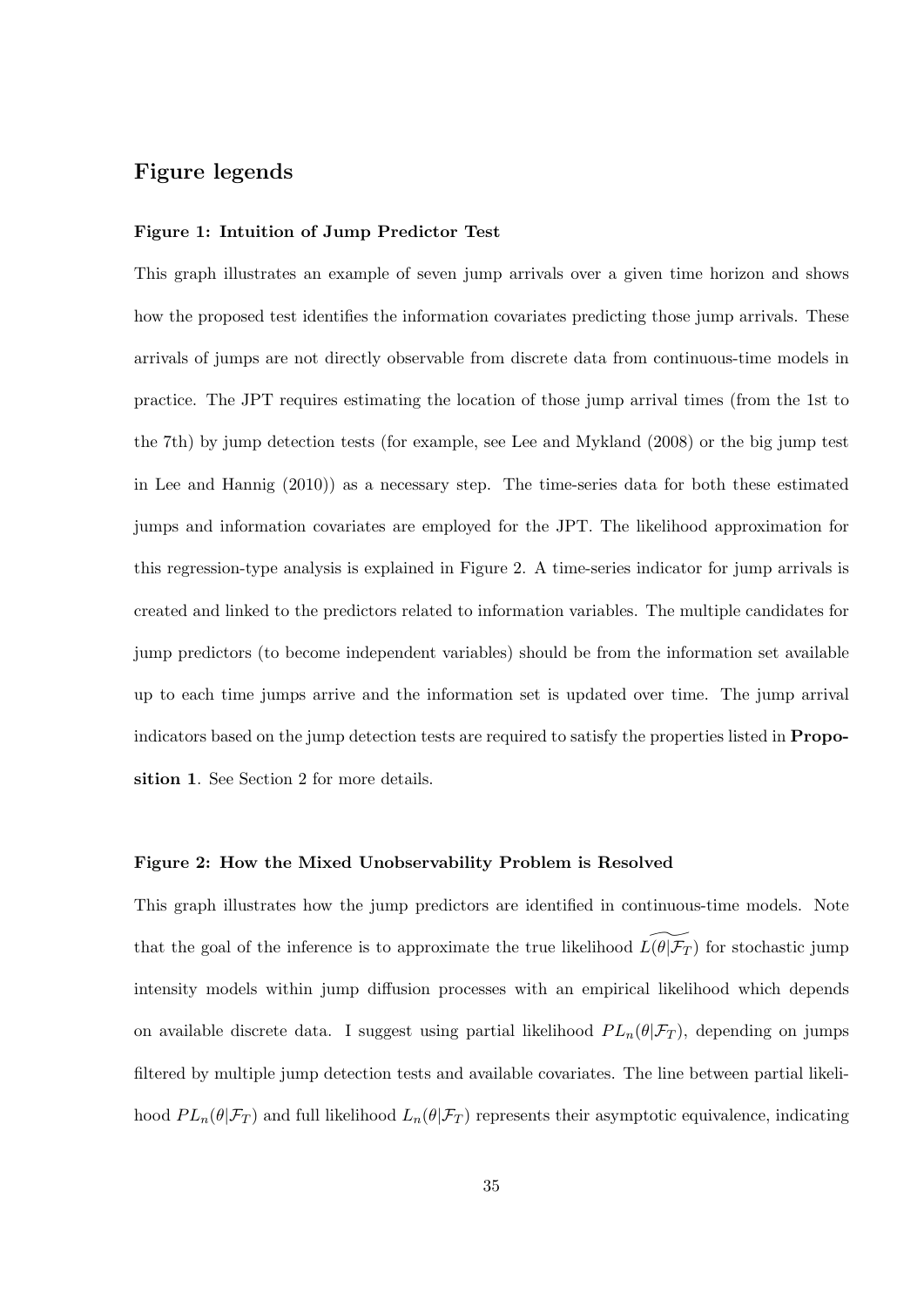that partial likelihood  $PL_n(\theta|\mathcal{F}_T)$  approximates full likelihood  $L_n(\theta|\mathcal{F}_T)$ . The line between full likelihood  $L_n(\theta | \mathcal{F}_T)$  and true likelihood  $L(\widetilde{\theta | \mathcal{F}_T})$  again indicates that full likelihood  $L_n(\theta | \mathcal{F}_T)$  approximates true likelihood  $\widetilde{L(\theta|\mathcal{F}_T)}$ , which is the ultimate likelihood that needs to be optimized in order to identify the jump predictors in continuous-time models. Mathematical definition of three likelihoods can be found in **Definition 2**. More details are in Section 2.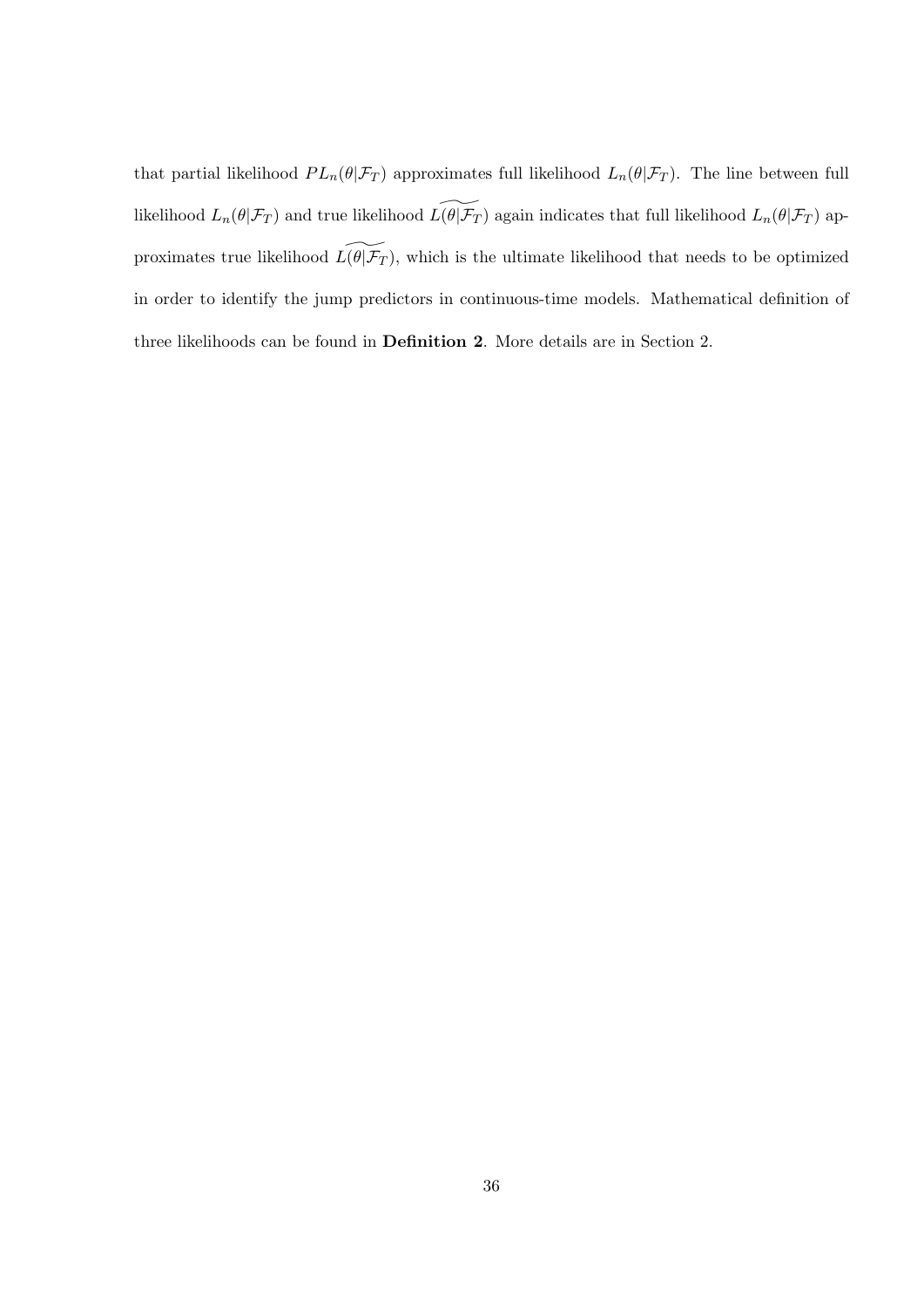# **Footnotes**

1. See Bakshi, Cao, and Chen (1997), Duffie, Pan, and Singleton (2000), Aït-Sahalia (2002), Andersen, Benzoni, and Lund (2002), and the references therein.

2. See Andersen and Bollerslev (1998), Andersen, Bollerslev, Diebold, and Vega (2003), Wongswan (2006), and the references therein for the impact of macroeconomic fundamentals on foreign currency exchange markets, futures markets, treasury (bond) markets, and international stock markets.

3. Econometricians have explored ways to distinguish jump risk from volatility risk using discrete observations from continuous-time models. See A¨ıt-Sahalia (2004), Andersen, Bollerslev, and Dobrev (2007), Huang and Tauchen (2005), Barndorff-Nielsen and Shephard (2006), Jiang and Oomen (2008), Aït-Sahalia and Jacod (2009b), Lee and Mykland (2008), and the references therein.

4. See Protter (2004) for the usual technical conditions that this filtration satisfies.

5. This doubly stochastic Poisson process is also known as a Cox process and applied in modeling corporate default events in recent studies by Duffie, Saita, and Wang (2007) and Das, Duffie, Kapadia, and Saita (2007), among others.

6. There is some evidence of extremely small jumps (see A¨ıt-Sahalia and Jacod (2009a), and Todorov and Tauchen (2008), among others). Although it would be interesting to characterize the dynamics of extremely small jumps, doing so is beyond the scope of this paper.

7. This definition of product integration is created for this study in order to explain the likelihood approximation. Though a similar concept is used in Andersen, Borgan, Gill, and Keiding (1992) for counting processes, these authors do not intend to describe it in the presence of the diffusion term in their model.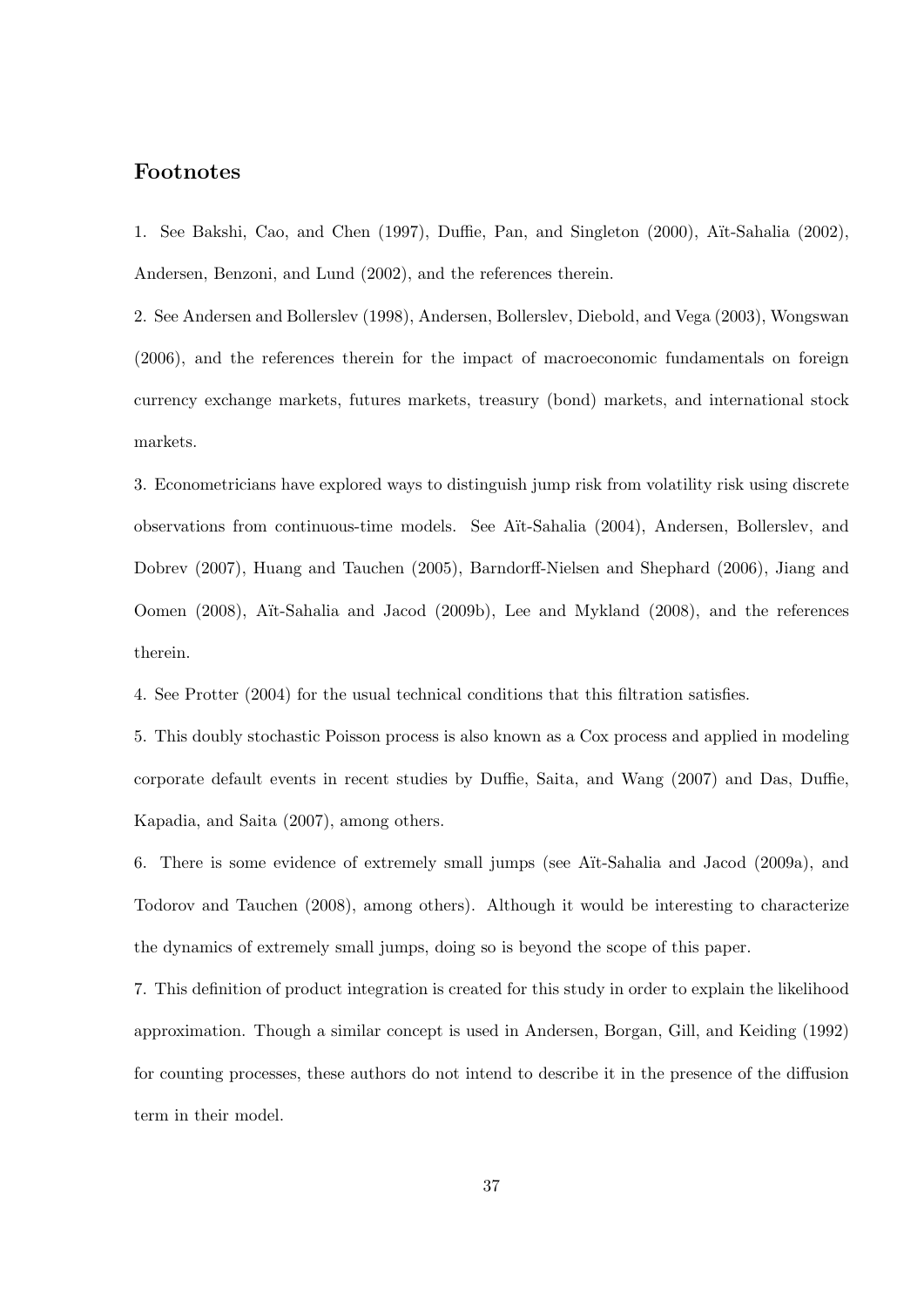8. For the jump detection test, the null hypothesis is the absence of a jump, and hence, rejecting the null indicates the presence of a jump. The simulation study in Section 4 is based on these two estimators, and various parameter choices are suggested for actual applications therein. Term *K* in the definition is a window size within which a local movement in the process is considered. These are used in Lee and Mykland (2008) and Lee and Hannig (2010) for conducting jump detection tests. For the asymptotic arguments, *K* needs to satisfy slightly different conditions depending on the choice of volatility estimator. However, all the conditions are imposed to make the effect of jumps in volatility estimation negligible. Other candidates for  $\widehat{\sigma(t_i)}$  are consistent stochastic volatility estimators such as the multipower variation based estimators, which include tripower or quadpower variations as special cases. In finite samples, the bipower variation has finite sample bias due to jumps, and multipower variations share similar finite sample bias. The simulation study suggests that the marginal benefit of using more orders in power variation is not significant in the JPT application.

9. The global property of one of the jump detection tests (**Definition 2.C.a**) was mentioned in Lee and Mykland (2008), but this local property must be satisfied.

10. This result can essentially be achieved by the application of jump tests that satisfy the properties stated in **Proposition 1**, which enables us to separate jumps from the jump diffusion models. See Lee and Mykland (2008) and Lee and Hannig (2010) for more details on this issue. 11. A similar technique is applied in Mykland and Zhang (2009) for estimating the volatility or leverage effect, which is the correlation between return and volatility processes in asset prices. 12. The formula for  $-\mathcal{Z}(\theta)$ , the matrix of second-order partial derivatives of the log-partial likelihood function, is

$$
\mathcal{Z}(\theta) = -\sum_{1 \le i \le n} \frac{\partial^2}{\partial \theta_j \theta_l} \log d\hat{\Lambda}_{\theta}(t_i) d\hat{J}(t_i) - \sum_{1 \le i \le n} \frac{\partial^2}{\partial \theta_j \theta_l} \log(1 - d\hat{\Lambda}_{\theta}(t_i)) (1 - d\hat{J}(t_i)). \tag{17}
$$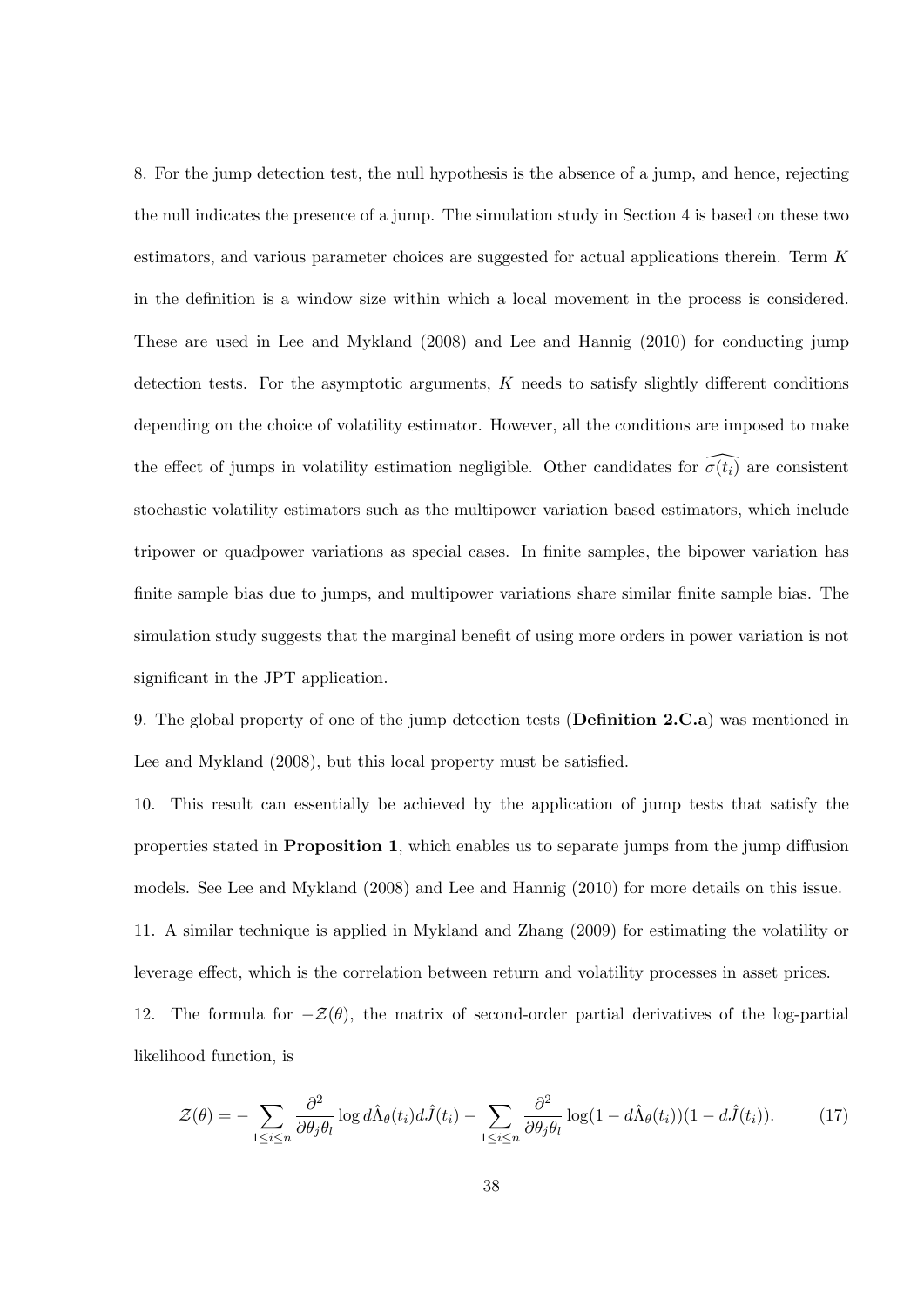13. As usual,  $\nabla d\Lambda_{\theta}$  can be estimated by replacing  $\theta$  with  $\hat{\theta}$ .  $\hat{\theta}$  is asymptotically normal under the null hypothesis around its mean  $\theta_0$  with its covariance matrix  $-\mathcal{Z}^{-1}(\theta_0)$ .

14. It is ideal to adjust individual returns for intra-day volatility patterns when detecting jumps before applying JPT. However, as also mentioned in Bollerslev, Law, and Tauchen (2009), there is no obvious solution for this adjustment in most realistic settings because the relative importance of volatility and jumps changes continuously over time (also across days) and any volatility measurements which depend on observations at particular times of the days still will not completely resolve this problem. As stated, this intraday volatility problem does not matter in the identification of jump predictors by the JPT.

15. Though other jump robust estimators based on multipower variation can be used for the same purpose, applying estimators based on multipower variation here does not significantly change the results.

16. I list in the table the symbols used as of December 31, 2008. For the data collection, I first checked if there were changes in the symbol and confirmed that the observations are from the same firm before and after the change.

17. This finding on the relative number of jumps in the index and in individual stocks is robust to the choice of the diffusive volatility estimator, and also holds for the estimator based on multipower variation.

18. To mitigate the noisy data problem, I removed from the sample all the observations that might be driven by the bounce-back effect. One could further improve the results by modeling noise explicitly in the analysis.

19. Before April 1995, FOMC news was not released regularly at the time specified in Table 4.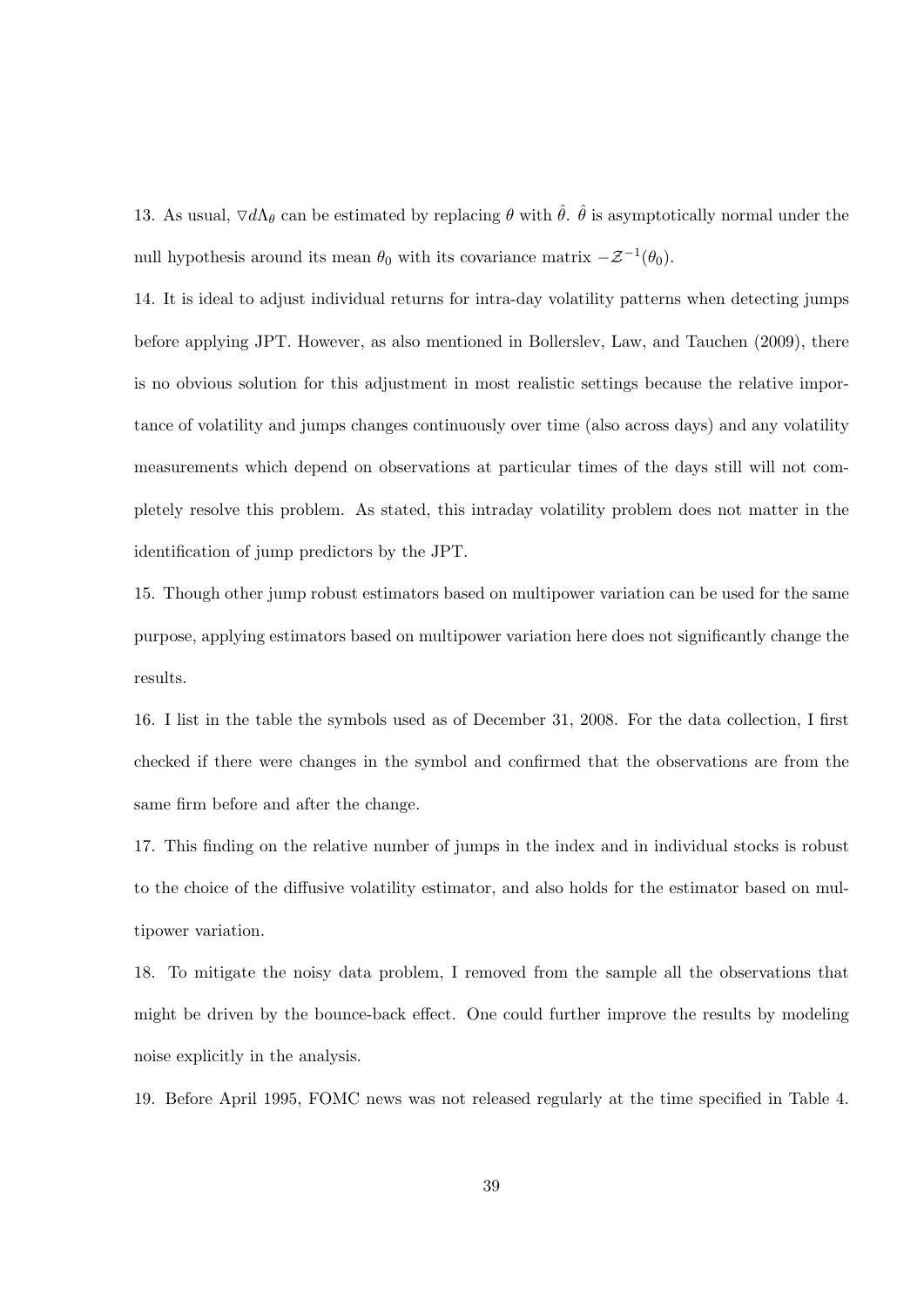I follow Andersen, Bollerslev, Diebold, and Vega (2003) for the irregular release time as in the table note and regular release times of 11:30am for the years before 1994.

20. As noted in the earlier section, depending on application, other functions for jump intensity can be applied instead of the simple logistic function.

21. Note that these time-of-day indicators only depend on time, and hence are deterministic. Therefore, they can be created before time *t*.

22. In order to make sure that the overall conclusions based on the proposed method is not the outcome of in-sample overfitting, I check whether the relative importance of the selected predictors is stable over time. Specifically, I split the total sample period from 1993 to 2008 into two subsample periods. I estimate the same jump intensity models separately over the two nonoverlapping subsample periods and find that their relative importance stays the same.

23. For example, Michaely (1991) analyzes the effect of the 1986 Tax Reform Act (TRA) on the ex-dividend day stock price behavior and finds that the tax change had no effect on the exdividend stock price behavior. Also, see Lasfer (1995) and related references therein.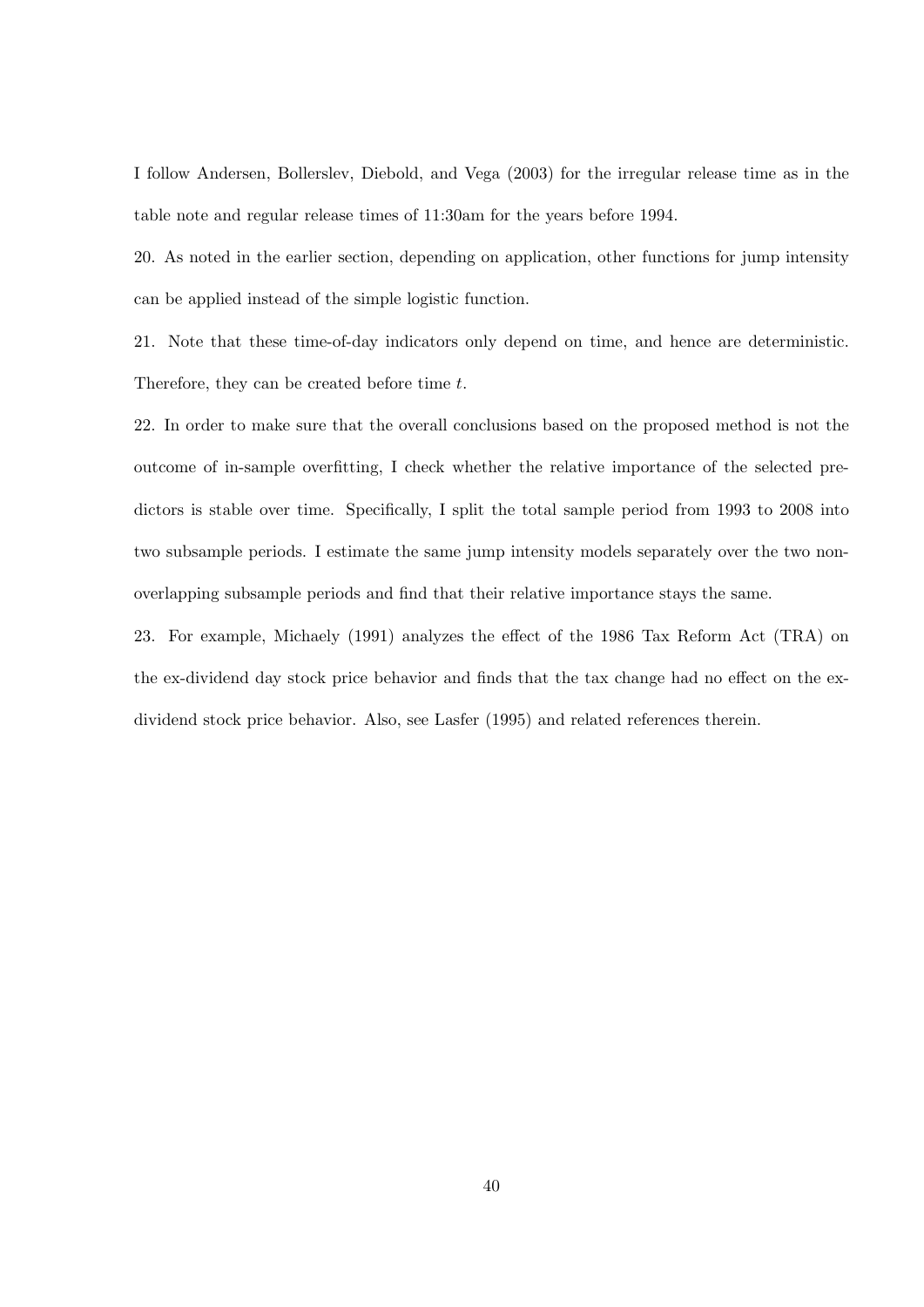# **References**

- Aït-Sahalia, Y., 2002, "Telling from Discrete Data Whether the Underlying Continuous-Time Model is a Diffusion," *Journal of Finance*, 57, 2075–2112.
- A¨ıt-Sahalia, Y., 2004, "Disentangling Diffusion from Jumps," *Journal of Financial Economics*, 74, 487–528.
- Aït-Sahalia, Y., and J. Jacod, 2009a, "Estimating the Degree of Activity of Jumps in High Frequency Data," *Annals of Statistics*, 37, 2202–2244.
- Aït-Sahalia, Y., and J. Jacod, 2009b, "Testing for Jumps in a Discretely Observed Process," *Annals of Statistics*, 37, 184–222.
- Andersen, P. K., O. Borgan, R. D. Gill, and N. Keiding, 1992, *Statistical Models based on Counting Processes*, Springer-Verlag, New York.
- Andersen, T. G., L. Benzoni, and J. Lund, 2002, "An Empirical Investigation of Continuous-Time Equity Return Models," *Journal of Finance*, 57, 1239–1284.
- Andersen, T. G., and T. Bollerslev, 1998, "Deutsche Mark-Dollar Volatility: Intraday Activity Patterns, Macroeconomic Announcements, and Longer Run Dependencies," *Journal of Finance*, 53, 219–265.
- Andersen, T. G., T. Bollerslev, F. Diebold, and C. Vega, 2003, "Micro Effects of Macro Announcements: Real-Time Price Discovery in Foreign Exchange," *American Economic Review*, 93, 38–62.
- Andersen, T. G., T. Bollerslev, and D. Dobrev, 2007, "No-Arbitrage Semi-Martingale Restrictions for Continuous-time Volatility Models subject to Leverage Effects, Jumps, and i.i.d. Noise: Theory and Testable Distributional Implications," *Journal of Econometrics*, 138, 125–180.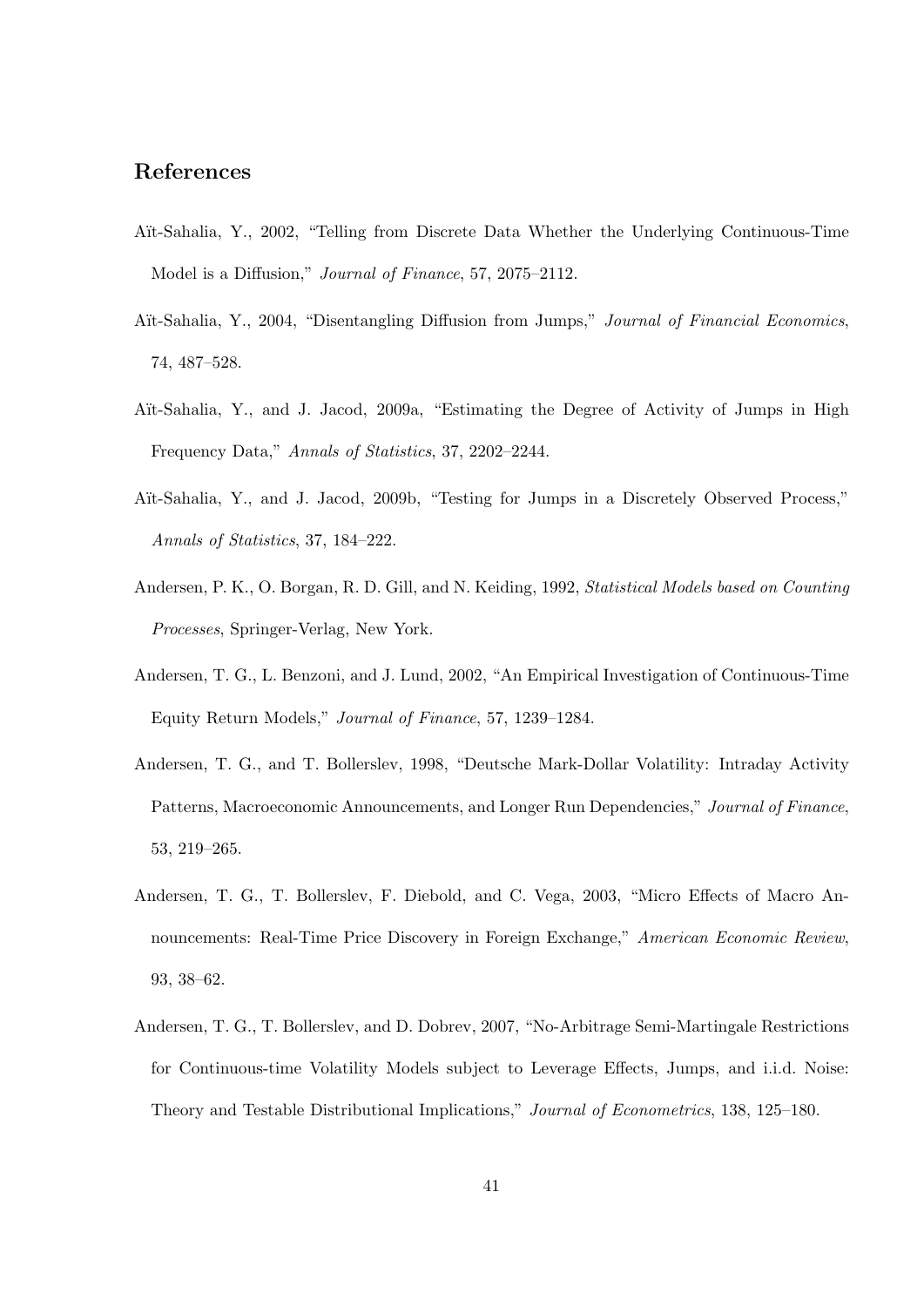- Andersen, T. G., D. Dobrev, and E. Schaumburg, 2008, "Jump-Robust Volatility Estimation using Nearest Neighbor Truncation," *Working Paper, Northwestern University*.
- Bakshi, G., C. Cao, and Z. Chen, 1997, "Empirical Performance of Alternative Option Pricing Models," *Journal of Finance*, 52, 2003–2049.
- Barndorff-Nielsen, O. E., and N. Shephard, 2006, "Econometrics of Testing for Jumps in Financial Economics Using Bipower Variation," *Journal of Financial Econometrics*, 4, 1–30.
- Bekaert, G., R. J. Hodrick, and X. Zhang, 2010, "Aggregate Idiosyncratic Volatility," *Working Paper, Columbia University*.
- Bollerslev, T., T. H. Law, and G. Tauchen, 2009, "Risk, Jumps, and Diversification," *Journal of Econometrics*, 144, 234–256.
- Campbell, J., M. Lettau, B. Malkiel, and Y. Xu, 2001, "Have Individual Stocks become more Volatile? An Empirical Exploration of Idiosyncratic Risk," *Journal of Finance*, 59, 1405–1439.
- Das, S., D. Duffie, N. Kapadia, and L. Saita, 2007, "Commmon Failing: How Corporate Defaults are Correlated," *Journal of Finance*, 62, 93–117.
- Duffie, D., J. Pan, and K. Singleton, 2000, "Transform Analysis and Asset Pricing for Affine Jump Diffusions," *Econometrica*, 68, 1343–1376.
- Duffie, D., L. Saita, and K. Wang, 2007, "Multi-period Corporate Default Prediction with Stochastic Covariates," *Journal of Financial Economics*, 83, 635–665.
- Eraker, B., 2004, "Do Stock Prices and Volatility Jump? Reconciling Evidence from Spot and Option Prices," *Journal of Finance*, 59, 1367–1404.
- Fama, E. F., and K. French, 1996, "Multifactor Explanations of Asset Pricing Anomalies," *Journal of Finance*, 51, 55–84.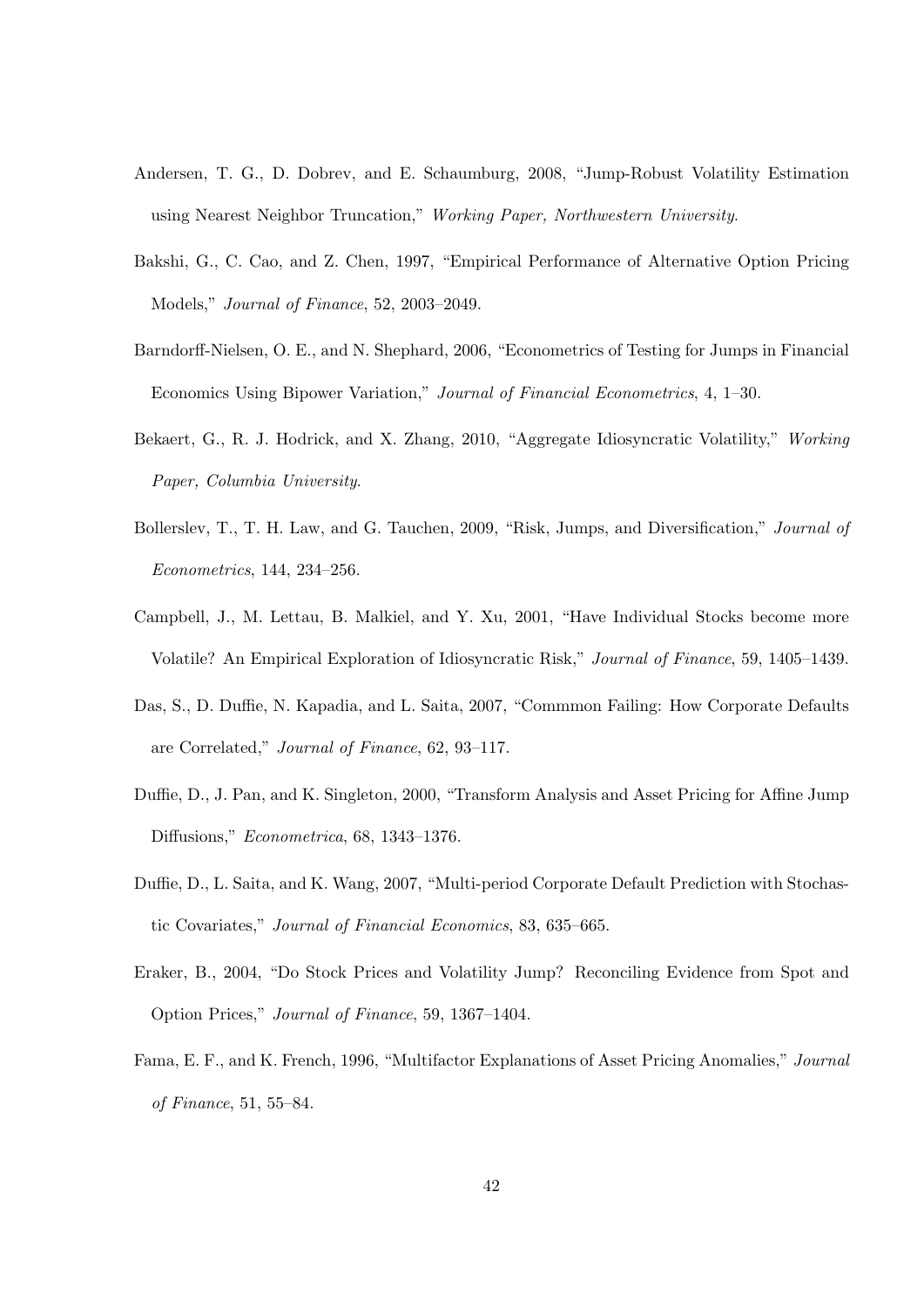Ferguson, T. S., 1996, *A Course in Large Sample Theory*, Chapman and Hall, London.

- Galambos, J., 1978, *The Asymptotic Theory of Extreme Order Statistics*, John Wiley and Sons, Inc., New York.
- Huang, X., and G. Tauchen, 2005, "The Relative Contribution of Jumps to Total Price Variance," *Journal of Financial Econometrics*, 3, 456–499.
- Jiang, G. J., and R. Oomen, 2008, "Testing for Jumps when Asset Prices are Observed with Noise: A "Swap Variance" Approach," *Journal of Econometrics*, 144, 357–370.
- Kloeden, P. E., and E. Platen, 1992, *Numerical Solution of Stochastic Differential Equations*, Springer-Verlag, Berlin, Germany.
- Lasfer, M., 1995, "Ex-Day Behavior: Tax or Short-Term Trading Effects," *Journal of Finance*, 50, 875–897.
- Lee, S., and J. Hannig, 2010, "Detecting Jumps from L´evy Jump Diffusion," *Journal of Financial Economics*, 96, 271–290.
- Lee, S., and P. A. Mykland, 2008, "Jumps in Financial Markets: A New Nonparametric Test and Jump Dynamics," *Review of Financial Studies*, 21, 2535–2563.
- Michaely, R., 1991, "Ex-dividend Day Stock Price Behavior: The Case of the 1986 Tax Reform Act," *Journal of Finance*, 46, 845–859.
- Mykland, P., and L. Zhang, 2009, "Inference for Continuous Semimartingales Observed at High Frequency," *Econometrica*, forthcoming.
- Newey, W. K., 1991, "Uniform Convergence in Probability and Stochastic Equicontinuity," *Econometrica*, 59, 1161–1167.
- Protter, P., 2004, *Stochastic Integration and Differential Equations: A New Approach*, Spinger,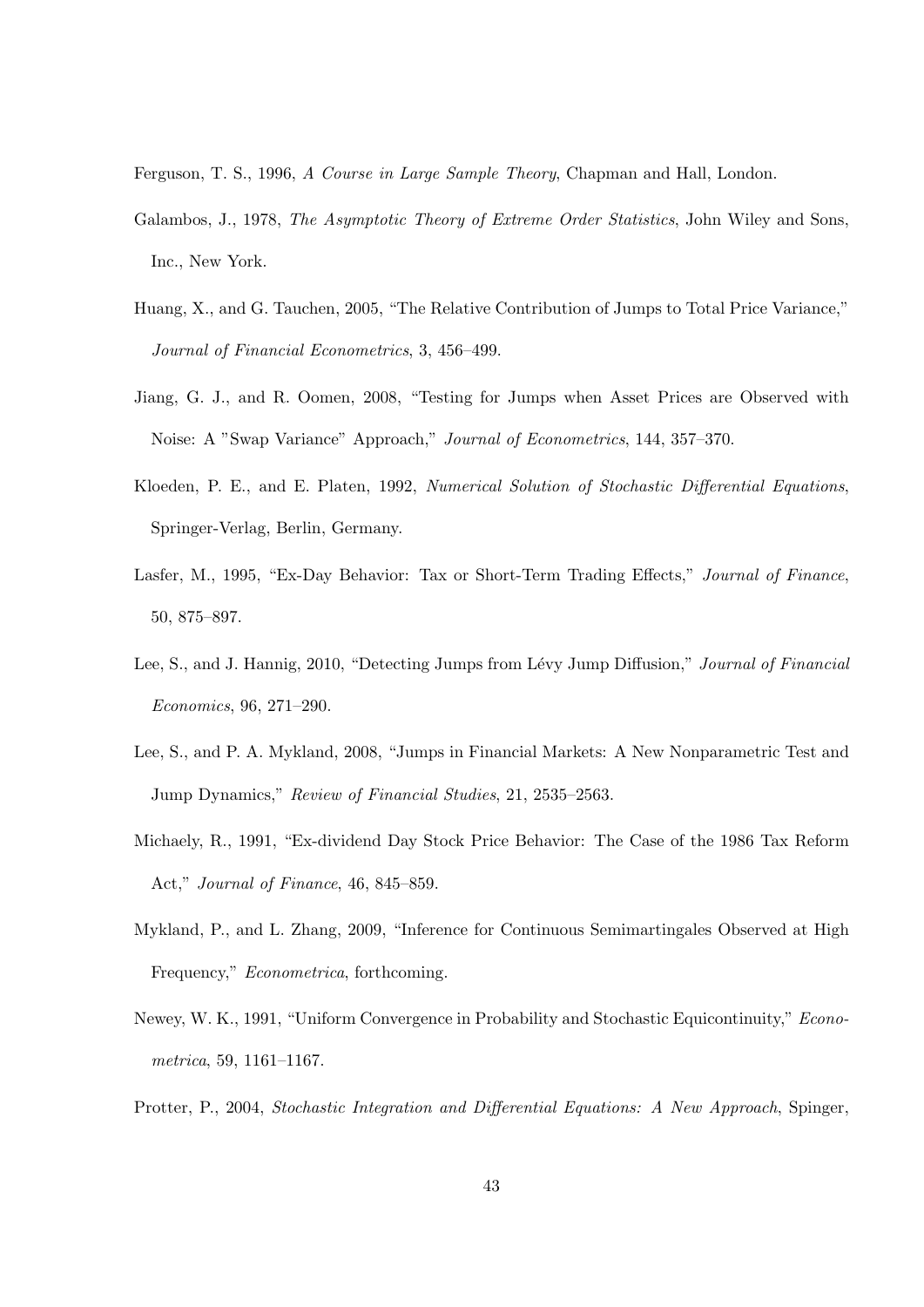New York.

- Todorov, V., and G. Tauchen, 2008, "Activity Signature Plots and the Generalized Blumenthal-Getoor Index," *Duke University and Northwestern University*.
- Womack, K. L., 1996, "Do Brokerage Analysts' Recommendations have Investment Value?," *Journal of Finance*, 51, 137–167.
- Wongswan, J., 2006, "Transmission of Information across Internaional equity Markets," *Review of Financial Studies*, 19, 1157–1189.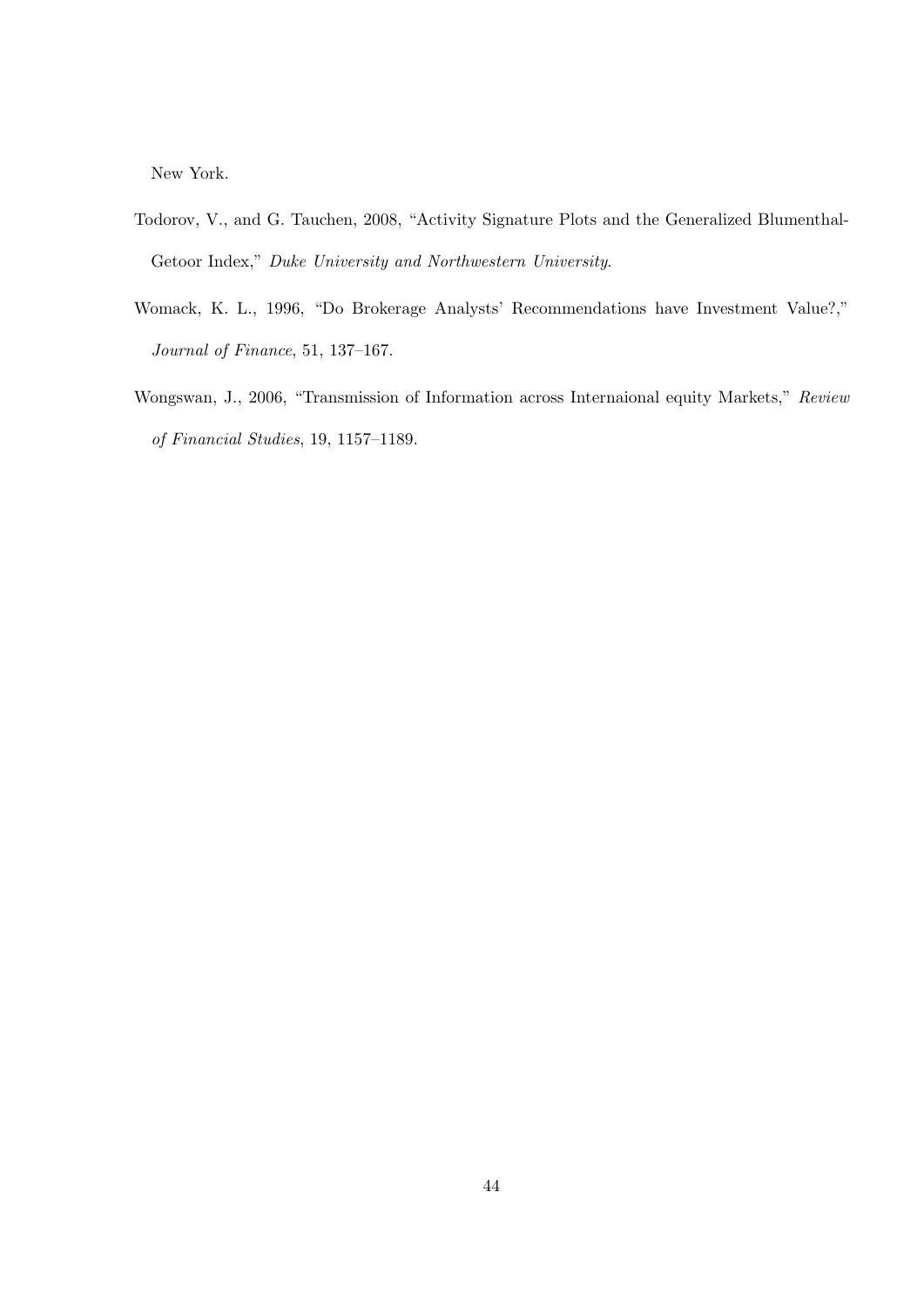

Figure 1: **Intuition of Jump Predictor Test (JPT)**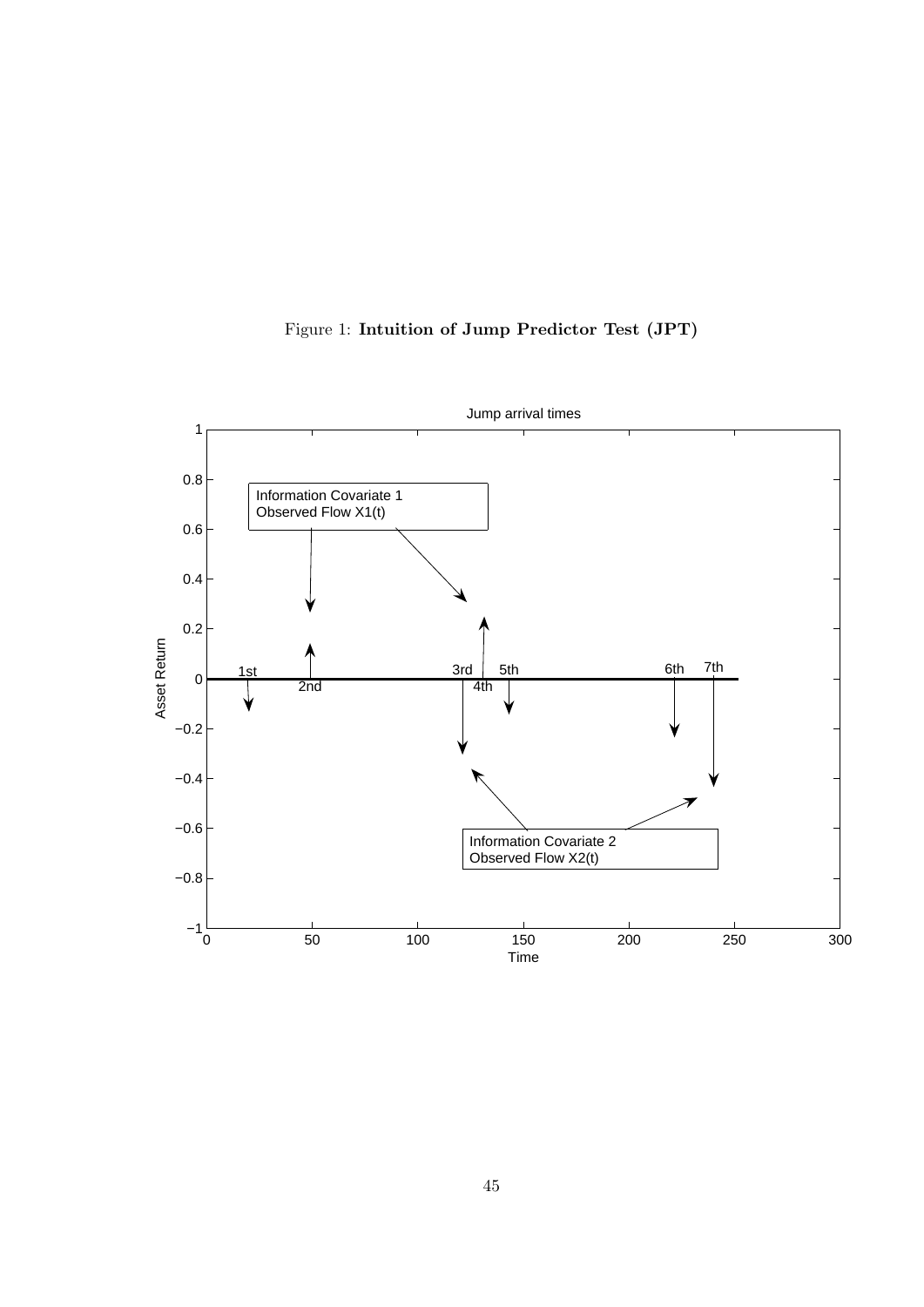

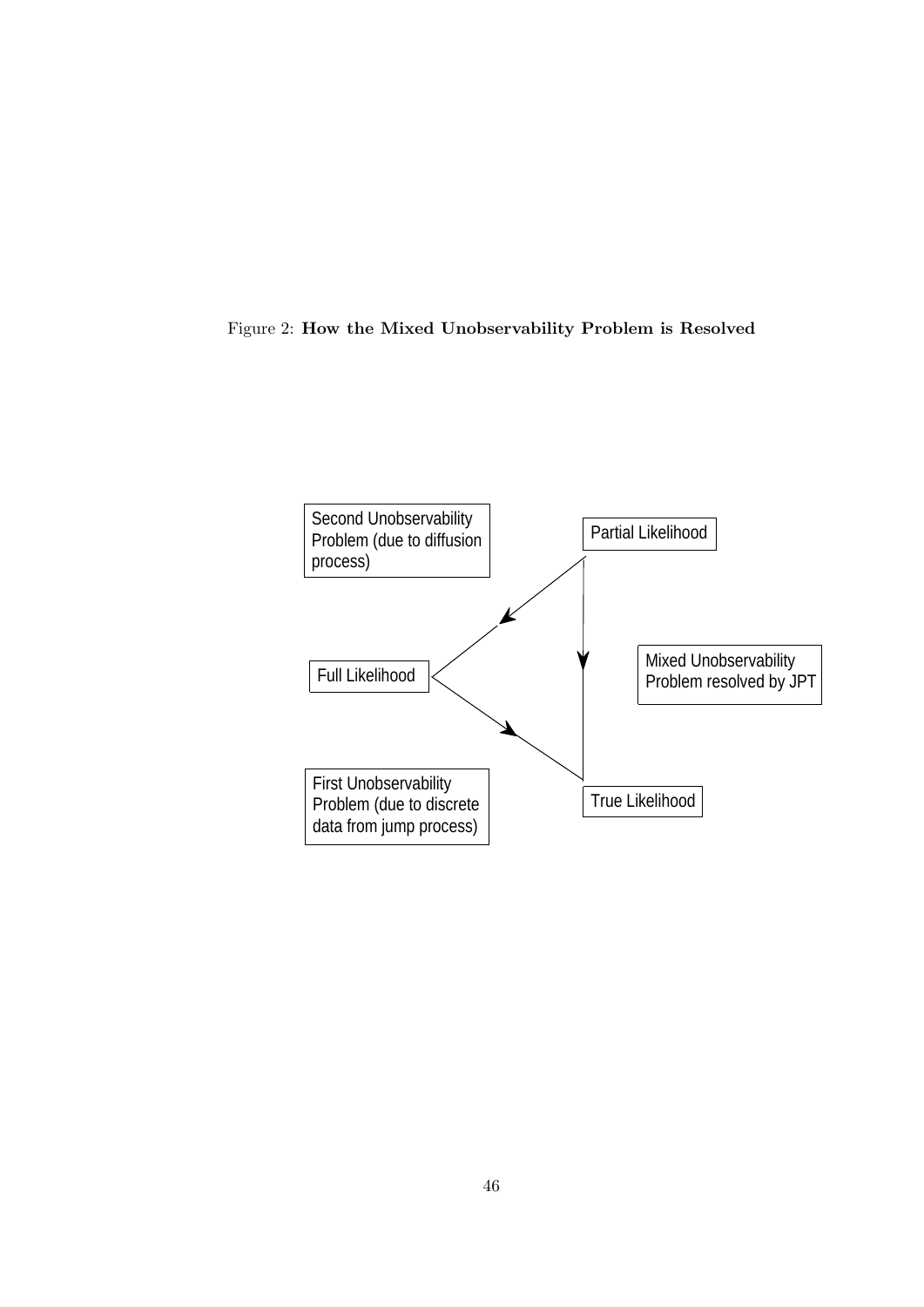|                   |                  | Definition 2.C.a     |               |                  | Definition 2.C.b     |                                                                         |
|-------------------|------------------|----------------------|---------------|------------------|----------------------|-------------------------------------------------------------------------|
|                   |                  |                      |               |                  |                      | In the presence of U-shaped intraday volatility and jumps in volatility |
| $\sigma_y$        | $\hat{\theta_0}$ | $SE(\hat{\theta_0})$ | p-value       | $\hat{\theta_0}$ | $SE(\hat{\theta_0})$ | p-value                                                                 |
| $4\sigma(t^{-})$  | $-3.9986$        | 0.0934               | 0.0000        | $-4.0202$        | 0.0943               | 0.0000                                                                  |
| $8\sigma(t^{-})$  | $-3.9992$        | 0.0934               | 0.0000        | $-4.0211$        | 0.0944               | 0.0000                                                                  |
| $12\sigma(t^{-})$ | $-4.0034$        | 0.0936               | 0.0000        | $-4.0250$        | 0.0946               | 0.0000                                                                  |
| $\sigma_y$        | $\hat{\theta_1}$ | $SE(\hat{\theta_1})$ | p-value       | $\hat{\theta_1}$ | $SE(\hat{\theta_1})$ | p-value                                                                 |
| $4\sigma(t^{-})$  | 2.9506           | 0.3372               | $4.4562e-006$ | 2.9456           | 0.3395               | 5.8270e-006                                                             |
| $8\sigma(t^{-})$  | 2.9478           | 0.3373               | 7.0656e-007   | 2.9421           | 0.3397               | $9.9900e-007$                                                           |
| $12\sigma(t^{-})$ | 2.9510           | 0.3374               | 5.9852e-007   | 2.9434           | 0.3400               | 5.1609e-007                                                             |

Table 1: **Simulation Results of the Jump Predictor Test (JPT)***†*

*†* This table contains averaged simulation results from the proposed procedure described in Section 2 using the two tests as defined in **Definition 2.C.a** and **2.C.b**. All the figures in this table are results averaged over 3,000 simulation runs. 15-minute returns over 1 year are generated from the general model that accommodates the presence of price jumps with stochastic jump intensity, U-shaped asymmetric intraday volatility, jumps in volatility, time-varying jump sizes, and leverage effect. It is assumed that market opens at 9:30am and closes at 4:00pm. The model is specified as  $d \log S(t) = u(t)\sigma(t)dW(t) + Y(t)dJ(t)$ , and the stochastic volatility model is specified as  $d\sigma^2(t) = \kappa (\theta - \sigma^2(t)) dt + \omega \sigma(t) dB(t) + Y_{\sigma}(t) J_{\sigma}(t)$ , where  $W(t)$  and *B*(*t*) denote standard Brownian Motion processes and  $J(t)$  and  $J_{\sigma}(t)$  denote Poisson processes,  $E(dB(t)dW(t)) = \rho dt$ . The parameter values used for the simulation are the estimates from the empirical study by Eraker (2004). They are  $\kappa = 0.0162$ ,  $\theta = 0.573$ , and  $\omega = 0.58$ ,  $\rho = -0.46$ . For the jump intensity model, I assume that  $d\Lambda_{\theta}(t) = \frac{1}{1+\exp(-\theta_0-\theta_1X_1(t))}$  with  $\theta_0 = -4$  and  $\theta_1 = 3$ . Here, the predictor  $X_1(t)$  is set to become 1 every week at 10:00am to mimic real-time news events. Sizes for jumps in volatility  $Y_{\sigma}(t)$  follow the exponential distribution with its mean  $\mu_v = 1.25$  and time-varying sizes for jumps in prices  $Y(t)$  are set in comparison to  $\sigma(t^-)$ volatility level immediately before time *t*. *u*(*t*) for the asymmetric U-shaped intra-day volatility pattern is modeled as in Andersen, Dobrev, and Schaumburg (2008) and their calibrated parameter setup. See further details in Section 3.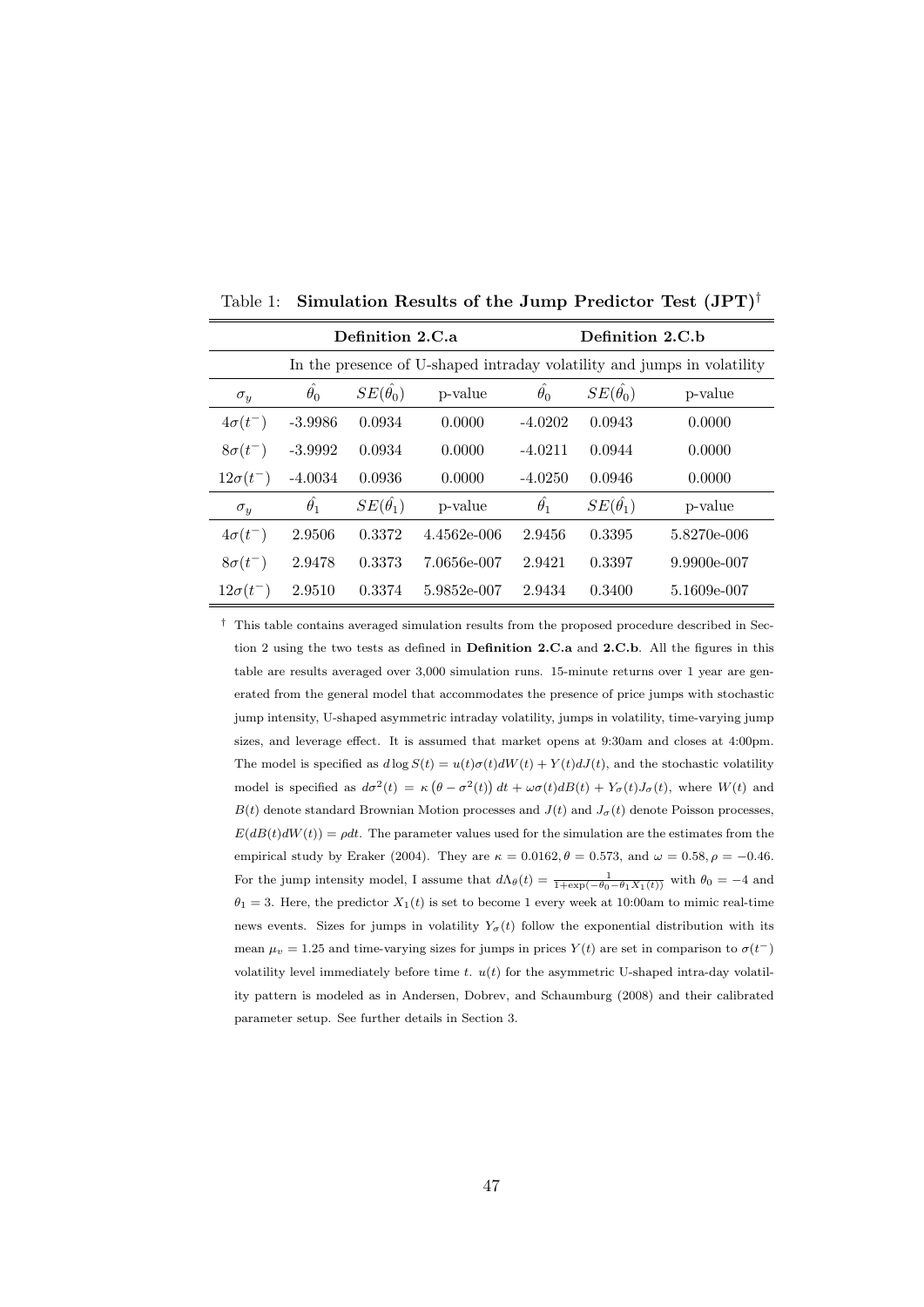| Table 2: Descriptive Statistics for Jump Counts and Returns from DJIA Individual Equities and the S&P 500 Index <sup>†</sup>                                                                          |              |              |          |           |                   |          |           |           |                         |                |
|-------------------------------------------------------------------------------------------------------------------------------------------------------------------------------------------------------|--------------|--------------|----------|-----------|-------------------|----------|-----------|-----------|-------------------------|----------------|
| Name (Ticker)                                                                                                                                                                                         | $#$ of tests | $#$ of jumps | per year | per month | per day           | Stdev    | Skew      | Kurt      | Autocorr <sup>(1)</sup> | Autocorr $(2)$ |
| $S\&P$ 500 $(SPY)$                                                                                                                                                                                    | 107929       | 446          | 27.87    | 2.32      | 0.11              | 0.0023   | $-0.5236$ | 58.28     | $-0.0788$               | $-0.0007$      |
| ALCOA (AA)                                                                                                                                                                                            | 106299       | 409          | 25.56    | 2.13      | $\overline{0.11}$ | 0.0045   | 0.0286    | 37.38     | $-0.0181$               | 0.0037         |
| AMERICAN EXPRESS (AXP)                                                                                                                                                                                | 106406       | 338          | 21.12    | 1.76      | 0.08              | 0.0044   | $-0.2928$ | 44.05     | $-0.0559$               | $-0.0023$      |
| BOEING (BA)                                                                                                                                                                                           | 106756       | $409$        | 25.56    | 2.13      | 0.10              | 0.0039   | $-0.1562$ | 34.17     | $-0.0412$               | $-0.0045$      |
| CATERPILLAR (CAT)                                                                                                                                                                                     | 105840       | 391          | 24.43    | 2.03      | 0.10              | 0.0041   | $-0.2746$ | 32.70     | $-0.0236$               | $-0.0091$      |
| CHEVRON CORPORATION(CVX)                                                                                                                                                                              | 105872       | 284          | 17.75    | 1.48      | 0.07              | 0.0032   | $-0.1865$ | 20.23     | $-0.0230$               | 0.0063         |
| DU PONT (DD)                                                                                                                                                                                          | 106741       | 313          | 19.56    | $1.63\,$  | 0.08              | 0.0037   | $-0.0734$ | $16.50\,$ | $-0.0568$               | 0.0040         |
| WALT DISNEY (DIS)                                                                                                                                                                                     | 106527       | 368          | 23.00    | 1.91      | 0.09              | 0.0040   | $-0.1808$ | 34.06     | $-0.0669$               | $-0.0072$      |
| (GE)<br>GENERAL ELECTRIC                                                                                                                                                                              | 107577       | 291          | 18.18    | 1.51      | 0.07              | 0.0036   | $-0.0007$ | 39.43     | $-0.0452$               | $-0.0117$      |
| HOME DEPOT (HD)                                                                                                                                                                                       | 106529       | 392          | 24.50    | 2.04      | 0.10              | 0.0043   | $-0.4156$ | 50.75     | $-0.0576$               | $-0.0003$      |
| HEWLETT PACKARD (HPQ)                                                                                                                                                                                 | 106588       | 411          | 25.68    | 2.41      | 0.10              | 0.0043   | $-0.4156$ | $50.75$   | $-0.0576$               | $-0.0003$      |
| INTL. BUSINESS MACH. (IBM)                                                                                                                                                                            | 107335       | 363          | 22.68    | 1.89      | 0.09              | 0.0037   | 0.7954    | $59.60\,$ | $-0.0266$               | $-0.0028$      |
| JOHNSON & JOHNSON (JNJ)                                                                                                                                                                               | 106368       | 358          | 22.37    | 1.86      | 0.09              | 0.0031   | 0.2544    | 21.89     | $-0.0721$               | $-0.0092$      |
| JP MORGAN & CHASE (JPM)                                                                                                                                                                               | 106624       | 346          | 21.62    | 1.80      | 0.09              | 0.0044   | 0.5689    | 41.81     | $-0.0379$               | $-0.0007$      |
| COCA COLA (KO)                                                                                                                                                                                        | 106420       | 281          | 17.56    | 1.46      | 0.07              | 0.0032   | $-0.1931$ | 23.55     | $-0.0582$               | 0.0010         |
| MCDONALD (MCD)                                                                                                                                                                                        | 106418       | 374          | 23.37    | 1.94      | 0.09              | 0.0036   | $-0.1960$ | 19.55     | $-0.0792$               | $-0.0052$      |
| 3M (MMM)                                                                                                                                                                                              | 105901       | 320          | 20.00    | 1.66      | 0.08              | 0.0032   | $-0.2309$ | 34.90     | $-0.0442$               | $-0.0007$      |
| MERCK $\&$ CO INC(MRK)                                                                                                                                                                                | 105878       | 388          | 24.25    | 2.02      | 0.10              | 0.0036   | $-0.5656$ | 32.41     | $-0.0399$               | 0.0102         |
| PFIZER (PFE)                                                                                                                                                                                          | 105955       | <b>788</b>   | 24.18    | 2.01      | 0.10              | 0.0037   | $-0.2976$ | 41.75     | $-0.0668$               | $-0.0042$      |
| PROCTOR & GAMBLE (PG)                                                                                                                                                                                 | 106316       | 276          | 17.25    | 1.43      | 0.07              | 0.0031   | $-0.4345$ | 27.35     | $-0.0719$               | $-0.0141$      |
| AT&T(T)                                                                                                                                                                                               | 106531       | 293          | 18.31    | 1.52      | 0.07              | 0.0040   | 0.3408    | 29.30     | $-0.0740$               | 0.0120         |
| UNITED TECHNOLOGIES (UTX)                                                                                                                                                                             | 106005       | 365          | 22.81    | 1.90      | 0.09              | 0.0036   | 0.0422    | 30.11     | $-0.0224$               | $-0.0126$      |
| WALMART STORES (WMT)                                                                                                                                                                                  | 106178       | 354          | 22.12    | 1.84      | 0.09              | 0.0039   | 0.0163    | 23.69     | $-0.0775$               | 0.0048         |
| EXXON MOBIL (XOM)                                                                                                                                                                                     | 106640       | 253          | 15.81    | 1.31      | 0.06              | 0.0031   | $-0.4102$ | 25.85     | $-0.0614$               | 0.0048         |
| AVERAGE                                                                                                                                                                                               | 106447       | 348          | 21.79    | 1.82      | 0.08              | 0.0038   | $-0.0731$ | 34.73     | $-0.0498$               | $-0.0022$      |
| Standard Error                                                                                                                                                                                        | (418)        | (45.30)      | (2.83)   | (0.25)    | (0.012)           | (0.0004) | (0.3290)  | (11.62)   | (0.01966)               | (0.0069)       |
| <sup>†</sup> This table includes the descriptive statistics for jump counts and returns for each individual component stock of the DJIA (as of December 31, 2008) and the S&P 500 index. For returns, |              |              |          |           |                   |          |           |           |                         |                |
| summary statistics such as standard deviation, skewness, kurtosis, and autocorrelations are listed. For jump counts, the total number of jump tests, the total number of detected jumps,              |              |              |          |           |                   |          |           |           |                         |                |
| and the average numbers of detected jumps are listed, with their cross-sectional averages at the bottom. Observations are based on trades in the New York Stock Exchange (NYSE)                       |              |              |          |           |                   |          |           |           |                         |                |
| from January 4, 1993 to December 31, 2008 with a total of 4,017 trading days. The component stocks traded on the Nasdaq are excluded to keep consistent trading mechanisms across                     |              |              |          |           |                   |          |           |           |                         |                |
| different securities for comparison purposes. Kraft (KFT) is excluded due to a significant amount of missing data because it only started to be traded in 2001. CITI GROUP (C), BANK                  |              |              |          |           |                   |          |           |           |                         |                |
| OF AMERICA (BAC), and VERIZON (VZ) are also excluded because of unusual firm name changes in order to avoid any complication due to the change. The 15-minute returns from                            |              |              |          |           |                   |          |           |           |                         |                |

transaction prices are applied. Ticker denotes the ticker symbol of each series as of December 31, 2008.

transaction prices are applied. Ticker denotes the ticker symbol of each series as of December 31, 2008.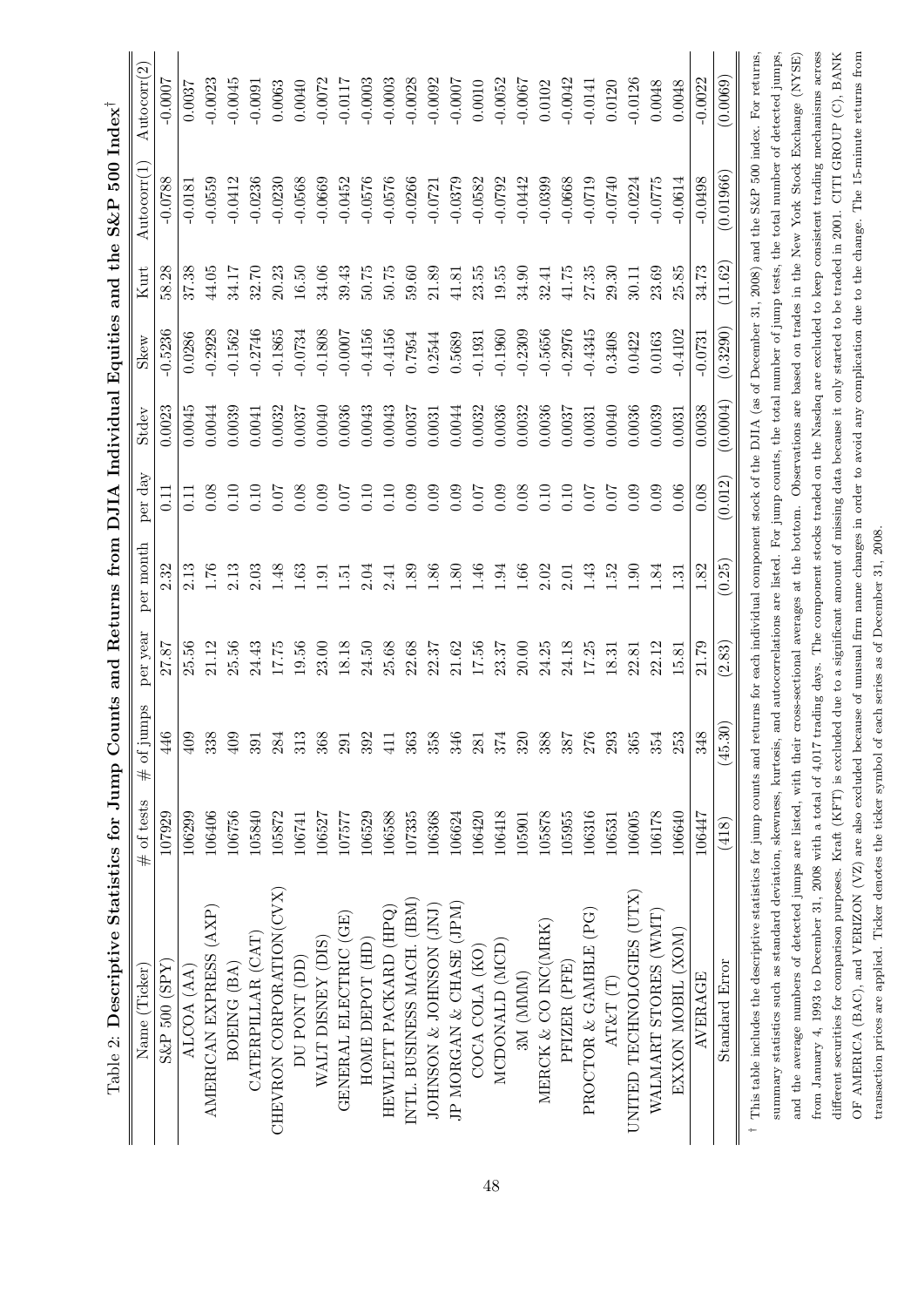| Ticker      | $9:30\mathrm{am}$ | 9:45am | 10:00am | 10:15am      | 11:00am      | 12:00 <sub>pm</sub> | 1:00 <sub>pm</sub> | 2:00 <sub>pm</sub> | 3:00 <sub>pm</sub> |
|-------------|-------------------|--------|---------|--------------|--------------|---------------------|--------------------|--------------------|--------------------|
| <b>SPY</b>  | 0.6300            | 0.0157 | 0.0314  | $0.0650\,$   | 0.0269       | 0.0336              | 0.0291             | 0.0605             | 0.0561             |
| AA          | 0.5917            | 0.1320 | 0.0636  | $\,0.0685\,$ | 0.0318       | 0.0318              | 0.0098             | 0.0244             | 0.0269             |
| <b>AXP</b>  | 0.6065            | 0.1272 | 0.0207  | $\,0.0621\,$ | $0.0237\,$   | 0.0089              | $\,0.0325\,$       | 0.0355             | 0.0533             |
| <b>BA</b>   | 0.5892            | 0.1516 | 0.0636  | 0.0733       | 0.0244       | 0.0147              | 0.0244             | 0.0196             | 0.0269             |
| <b>CAT</b>  | 0.6087            | 0.1535 | 0.0716  | 0.0486       | 0.0179       | 0.0230              | 0.0153             | 0.0205             | 0.0256             |
| <b>CVX</b>  | 0.6021            | 0.1725 | 0.0387  | 0.0387       | 0.0070       | 0.0106              | 0.0141             | 0.0317             | 0.0599             |
| DD          | 0.6198            | 0.1725 | 0.0575  | 0.0511       | 0.0256       | 0.0096              | 0.0096             | 0.0160             | 0.0288             |
| <b>DIS</b>  | 0.6576            | 0.1603 | 0.0462  | 0.0408       | 0.0136       | 0.0054              | 0.0190             | 0.0109             | 0.0190             |
| GE          | 0.6632            | 0.0687 | 0.0241  | 0.0790       | 0.0412       | 0.0069              | 0.0206             | 0.0172             | 0.0378             |
| HD          | 0.6224            | 0.1607 | 0.0408  | 0.0536       | 0.0230       | 0.0128              | 0.0204             | 0.0357             | 0.0128             |
| <b>HPQ</b>  | 0.6399            | 0.1582 | 0.0535  | 0.0389       | 0.0268       | 0.0122              | 0.0195             | 0.0195             | 0.0219             |
| <b>IBM</b>  | 0.6501            | 0.1405 | 0.0386  | 0.0523       | 0.0220       | 0.0165              | 0.0138             | 0.0193             | 0.0138             |
| $\rm JNJ$   | 0.6341            | 0.1229 | 0.0447  | 0.0531       | $\,0.0168\,$ | $0.0112\,$          | 0.0223             | 0.0223             | 0.0475             |
| <b>JPM</b>  | 0.6272            | 0.1069 | 0.0405  | 0.0578       | 0.0434       | 0.0145              | 0.0173             | 0.0289             | 0.0434             |
| KO          | 0.7544            | 0.1103 | 0.0320  | 0.0285       | 0.0142       | 0.0142              | 0.0142             | 0.0071             | 0.0214             |
| <b>MCD</b>  | 0.6070            | 0.1551 | 0.0294  | 0.0428       | 0.0348       | 0.0187              | 0.0241             | 0.0348             | 0.0374             |
| <b>MMM</b>  | 0.5156            | 0.1656 | 0.0906  | 0.0469       | 0.0375       | 0.0219              | 0.0156             | 0.0125             | $0.0656\,$         |
| <b>MRK</b>  | 0.5851            | 0.1598 | 0.0387  | 0.0490       | 0.0258       | 0.0155              | 0.0103             | 0.0232             | 0.0670             |
| <b>PFE</b>  | 0.6176            | 0.1628 | 0.0413  | 0.0413       | 0.0439       | 0.0207              | 0.0181             | 0.0155             | 0.0310             |
| PG          | 0.6594            | 0.1377 | 0.0290  | 0.0906       | 0.0000       | 0.0181              | 0.0036             | 0.0145             | 0.0326             |
| $\mathbf T$ | 0.6280            | 0.1297 | 0.0444  | 0.0410       | 0.0205       | 0.0239              | 0.0171             | 0.0239             | 0.0478             |
| <b>UTX</b>  | 0.5233            | 0.1699 | 0.0548  | 0.0877       | 0.0521       | 0.0219              | 0.0219             | 0.0137             | 0.0384             |
| <b>WMT</b>  | 0.6243            | 0.1469 | 0.0367  | 0.0508       | 0.0169       | 0.0226              | 0.0226             | 0.0169             | 0.0508             |
| XOM         | 0.6877            | 0.0830 | 0.0356  | 0.0593       | 0.0158       | 0.0158              | 0.0158             | 0.0316             | 0.0356             |
| <b>AVE</b>  | 0.6224            | 0.1412 | 0.0451  | 0.0546       | 0.0252       | 0.0161              | 0.0175             | 0.0215             | 0.0367             |

Table 3: **At What Times do Jumps Occur more often?***†*

*†* The table reports the percentages of jumps in individual equities and the S&P 500 index detected at specific time intervals in a trading day among all detected jumps during the sample period from January 4, 1993 to December 31, 2008 for a total of 4,017 trading days. The NYSE trading hours (9:30am to 4:00pm) are divided into 9 time intervals. Column names are the starting points of the time intervals. For example, the first column (9:30am) includes the percentages of jumps that occurred during the time interval starting at 9:30am and ending at 9:45am.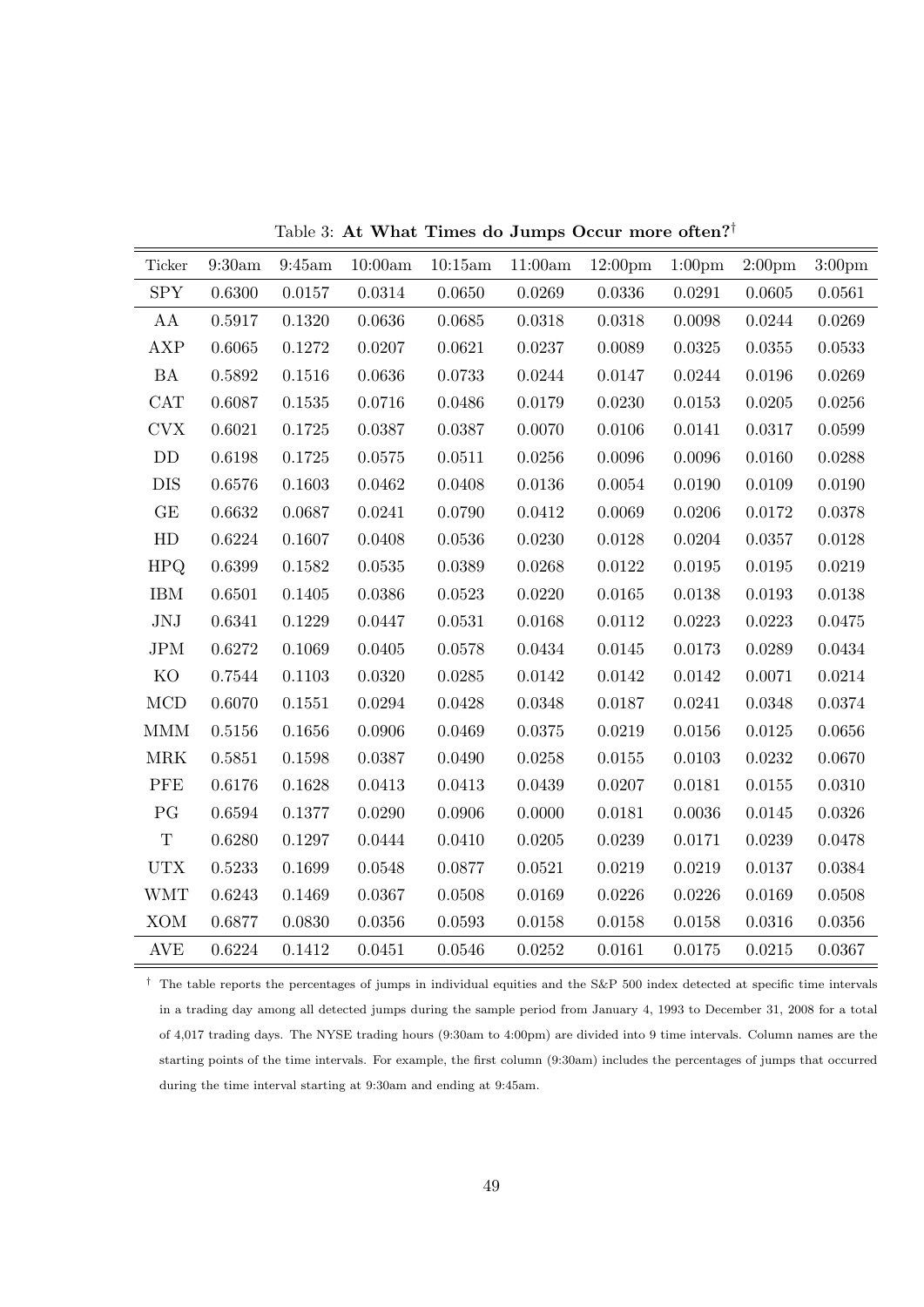|                                                  |                  |                    |                       | Table 4: Description of Data for Jump Predictors in U.S. Individual Equity Markets <sup>1</sup>                                                                                                         |
|--------------------------------------------------|------------------|--------------------|-----------------------|---------------------------------------------------------------------------------------------------------------------------------------------------------------------------------------------------------|
| Macroeconomic Variable Names                     | Total            | Times              | Dates                 | Data Source                                                                                                                                                                                             |
| U.S. Market Jump (MARKET)                        | 446              | Irregular          | 1993.01.04-2008.12.31 | Trade and $Quote$ $(TAQ)$                                                                                                                                                                               |
| Federal Open Market Committee Meeting (FOMC) 134 |                  | $14:15^{\diamond}$ | 1993.01.04-2008.12.31 | Federal Reserve Board & Bloomberg                                                                                                                                                                       |
| Nonfarm Payroll Employment (NONFARM)             | 192              | 8:30               | 1993.01.04-2008.12.31 | Bureau of Labor Statistics & Bloomberg                                                                                                                                                                  |
| Initial Unemployment Claims (JOBLESS)            | 834              | 8:30               | 1993.01.04-2008.12.31 | Employment and Training Administration & Bloomberg                                                                                                                                                      |
| Firm-specific Variable Names                     | $\rm Total^{\S}$ | Times              | Dates                 | Data Source                                                                                                                                                                                             |
| Earnings Announcements (EARNINGS)                | 70(10.14)        | Irregular          | 1993.01.04-2008.12.31 | First Call Historical Database                                                                                                                                                                          |
| Analyst Recommendation Release (ANALYST)         | 519 (129.85)     | Irregular          | 1993.01.04-2008.12.31 | First Call Historical Database                                                                                                                                                                          |
| Past Jumps (CLUSTER)                             | 348 (45.30)      | Irregular          | 1993.01.04-2008.12.31 | Trade and $Quote$ $(TAQ)$                                                                                                                                                                               |
| Dividend Dates (DIVIDEND)                        | 190 (23.79) $88$ | Irregular          | 1993.01.04-2008.12.31 | Center for Research in Security Prices (CRSP)                                                                                                                                                           |
|                                                  |                  |                    |                       | <sup>†</sup> This table shows the source, dates, times, and number of observations of each information variable. Total denotes the total number of times in which the corresponding event happened over |
|                                                  |                  |                    |                       | the sample period, as stated in the Dates column. § For the firm-specific variables, I report the averages of total numbers across all the firms along with their standard error in parentheses.        |
|                                                  |                  |                    |                       | Times are local U.S. Eastern times. U.S. market jumps and past jumps denote variables based on the jumps in the S&P 500 and individual equity returns, respectively. Jumps are detected                 |
|                                                  |                  |                    |                       | by the nonparametric jump test statistic as defined in Definition 2.C.a using the 15-minute returns. The significance level $\alpha$ applied for detecting both U.S. market jumps and individual        |
|                                                  |                  |                    |                       | equity jumps is 5%. All the observations are in real time up to 1 minute, except Dividend Dates, for which daily observations are available. GENERAL MOTORS (GM) is excluded due to                     |
|                                                  |                  |                    |                       | significant missing data in the First Call Historical Database. §§ Since the observations for DIVIDEND are available in daily frequency, I report the average number of daily observations. $\diamond$  |
|                                                  |                  |                    |                       | Before April 1995, FOMC news were not released regularly at the specified time. I follow Andersen, Bollerslev, Diebold, and Vega (2003) for the irregular release times of FOMC news release,           |

which are 11:05am on 1994.2.4, 2:20pm on 1994.3.22 and 1994.7.6, 2:30pm on 1994.11.15, 2:26pm on 1994.5.17, 2:23pm on 1994.12.20, 1:17pm on 1994.8.16, 2:22pm on 1994.9.27, and 2:24pm

which are 11:05am on 1994.2.4, 2:20pm on 1994.3.22 and 1994.7.6, 2:30pm on 1994.11.15, 2:26pm on 1994.5.17, 2:23pm on 1994.12.20, 1:17pm on 1994.8.16, 2:22pm on 1994.9.27, and 2:24pm

on 1995.2.1. Before 1994, I use 11:30am.

on 1995.2.1. Before 1994, I use 11:30am.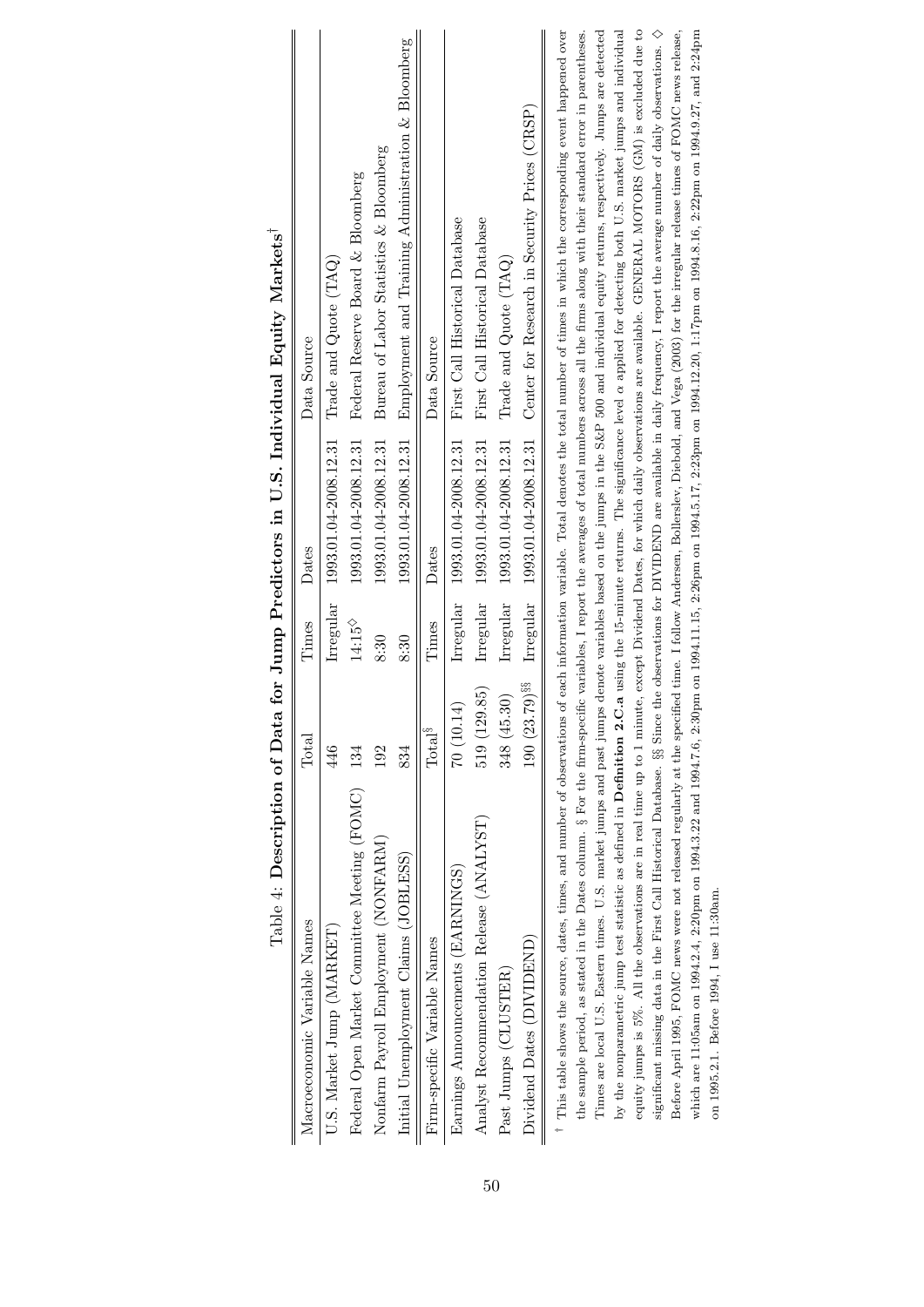|            | Related Variable | $9:30 - 10:00$ | $10:00-11:00$                                        | MARKET      | FOMC        | NONFARM                                                                                                            | <b>JOBLESS</b> | EARNINGS                                                                                                                                                                        | <b>TSALNANA</b> | CLUSTER      | <b>DIVIDEND</b> |
|------------|------------------|----------------|------------------------------------------------------|-------------|-------------|--------------------------------------------------------------------------------------------------------------------|----------------|---------------------------------------------------------------------------------------------------------------------------------------------------------------------------------|-----------------|--------------|-----------------|
| Ticker     | Intercept        | $X_1(t)$       | $X_2(t)$                                             | $X_3(t)$    | $X_4(t)$    | $X_5(t)$                                                                                                           | $X_6(t)$       | $X_7(t)$                                                                                                                                                                        | $X_8(t)$        | $X_9(t)$     | $X_{10}(t)$     |
| AA         | $-7.8144***$     | $3.6418***$    | $1.8084***$                                          | 1.5326***   | 3.6508***   | $1.2330***$                                                                                                        | 0.9882***      | $.4039***$                                                                                                                                                                      | $1.2981***$     | $0.95378***$ | $-0.5298$       |
| AXP        | $-7.7531***$     | $3.4042***$    | $1.2469***$                                          | 1.9561***   | 3.1663****  | 1.4879***                                                                                                          | $0.7655***$    | $1.4932***$                                                                                                                                                                     | $1.1224***$     | $0.92842***$ | $1.1995***$     |
| BA         | -7.9999***       | $3.9836***$    | $1.9775***$                                          | $1.1086***$ | 2.1912***   | $1.0610***$                                                                                                        | $0.5417***$    | $2.2272***$                                                                                                                                                                     | $0460***$       | $0.7856***$  | 0.1997          |
| CAT        | $-8.0818***$     | $3.8428***$    | $2.0611***$                                          | $1.6874***$ | 3.8204 ***  | $1.2347***$                                                                                                        | $0.9712***$    | $2.0695***$                                                                                                                                                                     | $1.2969***$     | $0.6643***$  | $0.4924*$       |
| CVX        | $-8.1292***$     | $3.6083***$    | $1.5752***$                                          | $1.8762***$ | 2.9845****  | 0.5167                                                                                                             | $0.0633***$    | $1.0199***$                                                                                                                                                                     | $1.0021***$     | $1.0327***$  | $2.0428***$     |
| <b>A</b>   | $-8.4827***$     | 4.0620***      | $2.1965***$                                          | $1.2496***$ | 3.9256***   | $.6242***$                                                                                                         | $1.0490***$    | 2.3641 ***                                                                                                                                                                      | $1.1901***$     | 0.3525       | $1.2100***$     |
| DIS        | $-8.0831***$     | $3.7731***$    | 1.7896***                                            | $1.3690***$ | $1.6904***$ | $0.9829***$                                                                                                        | 1.4441         | $1.3044***$                                                                                                                                                                     | $1.4369***$     | $1.4733***$  | 0.6911          |
| $\rm{GE}$  | $-8.0210***$     | $3.8356***$    | $1.2015***$                                          | $0.8198**$  | 3.6902***   | $0.7399**$                                                                                                         | $-0.4940$      | $.6548***$                                                                                                                                                                      | 1.8496***       | 1.0862***    | 1.2008***       |
| $\Xi$      | $-8.0724***$     | 3.9520***      | 1.9986***                                            | $1.4200***$ | $4.0128***$ | $1.3721***$                                                                                                        | $0.9442***$    | $2.3218***$                                                                                                                                                                     | $0.8497***$     | 0.2880       | $1.0947***$     |
| <b>POH</b> | $-8.0351***$     | $4.0713***$    | 1.8896***                                            | 1.1256***   | 3.3822***   | $0.8238***$                                                                                                        | $0.7690***$    | $1.4297***$                                                                                                                                                                     | $1.1971***$     | $0.64140***$ | $-0.3814$       |
| IBM        | $-8.0761***$     | $4.0309***$    | $1.6760***$                                          | $0.7944***$ | $.3143***$  | $1.1395***$                                                                                                        | $0.5880***$    | $***858*$                                                                                                                                                                       | 1.4604****      | 0.0690       | 0.2185          |
| LNI        | $-7.9060***$     | $3.6711***$    | $1.5072***$                                          | $1.5687***$ | 3.3266***   | $1.1265***$                                                                                                        | 1.1194***      | $2.1832***$                                                                                                                                                                     | $0.9213***$     | $0.5559**$   | $1.0080***$     |
| NH         | $-7.8185***$     | 3.5438***      | $1.3923***$                                          | $1.6798***$ | 3.8022****  | $.2384***$                                                                                                         | $0.9482***$    | $1.9435***$                                                                                                                                                                     | $0.9370***$     | 0.2926       | $1.2376***$     |
| KO         | $-8.8063***$     | $4.4579***$    | 1.9059***                                            | $1.6545***$ | $1.9381***$ | $.3850***$                                                                                                         | $0.6545***$    | $2.2853***$                                                                                                                                                                     | 1.4942***       | 0.1379       | $0.9913**$      |
| <b>NCD</b> | ****7679.7       | 3.5861***      | $1.1577***$                                          | $1.5203***$ | $.6346***$  | $1.0066***$                                                                                                        | $0.5497***$    | 1.5543***                                                                                                                                                                       | $1.0218***$     | $1.1421***$  | $0.8517*$       |
| MMM        | $-7.8196***$     | $3.2633***$    | $1.7792***$                                          | 1.7631 ***  | $.3914***$  | $.6108***$                                                                                                         | $0.4482**$     | $.3990***$                                                                                                                                                                      | 1.4641 ***      | 0.1769       | 0.6819          |
| <b>MRK</b> | $-7.6606***$     | $3.3771***$    | $1.5106***$                                          | $1.8177***$ | $4264***$   | $.2788***$                                                                                                         | $1.1487***$    | $1.8247***$                                                                                                                                                                     | $0.9554***$     | $0.5873***$  | $0.9024**$      |
| PFE        | $-7.8430***$     | 3.7069***      | $1.5421***$                                          | $1.3149***$ | .5535***    | 1.4551 ***                                                                                                         | $0.9195***$    | $1.7234***$                                                                                                                                                                     | $0.8047***$     | $1.0330***$  | 1.4674****      |
| <b>C</b>   | $-8.7633***$     | $4.3661***$    | $2.2297***$                                          | $1.6371***$ | $2.7987***$ | 0.6228                                                                                                             | $0.6867***$    | $2.3072***$                                                                                                                                                                     | $0.9834***$     | $0.7624***$  | 0.4922          |
|            | $-8.0451***$     | 3.5796***      | $1.2137***$                                          | $2.1107***$ | $2.0850***$ | $0.9886***$                                                                                                        | $0.8000***$    | 1.7980***                                                                                                                                                                       | $0.9498***$     | $0.9444***$  | $1.8488***$     |
| UTX        | $-7.7814***$     | 3.4414***      | ***8622                                              | $1.7532***$ | 2.7354 ***  | $.4421***$                                                                                                         | $0.8144***$    | $.2252***$                                                                                                                                                                      | $0.3406***$     | $0.4870**$   | 0.5611          |
| WMT        | $-8.0105***$     | 3.6988***      | $1.6869***$                                          | $1.6252***$ | 3.5814***   | $1.4561***$                                                                                                        | .2996 ***      | $5700***$                                                                                                                                                                       | $1.1536***$     | $-0.4644$    | 0.0629          |
| <b>NOX</b> | $8.4024***$      | 3.9781***      | $1.5942***$                                          | $1.9345***$ | 3.8401 ***  | $0.9399***$                                                                                                        | $0.5122**$     | 1.9373***                                                                                                                                                                       | $0.6535***$     | 0.1565       | .5759***        |
| Average    | $-8.0472$        | 3.7772         | 1.6835                                               | 1.5356      | 3.0410      | 1.1142                                                                                                             | 0.7644         | 1.9055                                                                                                                                                                          | 1.1099          | 0.5686       | 0.7445          |
|            |                  |                | Firm names associated with ticker symbols are listed |             |             | in Table 2, and descriptions of relevant jump data can also be found therein. The jumps are detected based on NYSE |                | This table contains the parameter estimates for general jump intensity models applied to the individual equity price data to assess the relative importance of jump predictors. |                 |              |                 |

Firm names associated with ticker symbols are listed in Table 2, and descriptions of relevant jump data can also be found therein. The jumps are detected based on NYSE transaction price data sampled every 15 minutes as a necessary step for the jump predictor test as defined in **Definition 2.C.a**. The jump predictors are assumed to be related to doubly stochastic Poisson jump arrivals as in the following fashion:  $d\Lambda_{\theta}(t) = \frac{1}{1+\exp(-\theta_0-\sum_{j=1}^{10}\theta_jX_j(t))}$ , where the definitions of  $X_j(t)$ 's are in Subsection 4.3. The sample period extends 16 years from January 4, 1993 to December 31, 2008. \*,\*\*\*\* indicate the significance at the 10%, 5%, and 1% levels, respectively. The averages in

related to doubly stochastic Poisson jump arrivals as in the following fashion:  $d\Lambda_{\theta}(t) = \frac{1}{1+\exp(-\theta_0-\sum_{j=1}^{10} \theta_j X_j(t))}$ , where the definitions of  $X_j(t)$ 's are in Subsection 4.3. The sample period extends 16 years fro transaction price data sampled every 15 minutes as a necessary step for the jump predictor test as defined in **Definition 2.C.a.** The jump predictors are assumed to be

the last row are taken after setting the insignificant parameter values equal to zero.

the last row are taken after setting the insignificant parameter values equal to zero.

Table 5: Jump Predictor Test Results for U.S. Individual Bquity Markets<sup>†</sup> Table 5: **Jump Predictor Test Results for U.S. Individual Equity Markets***†*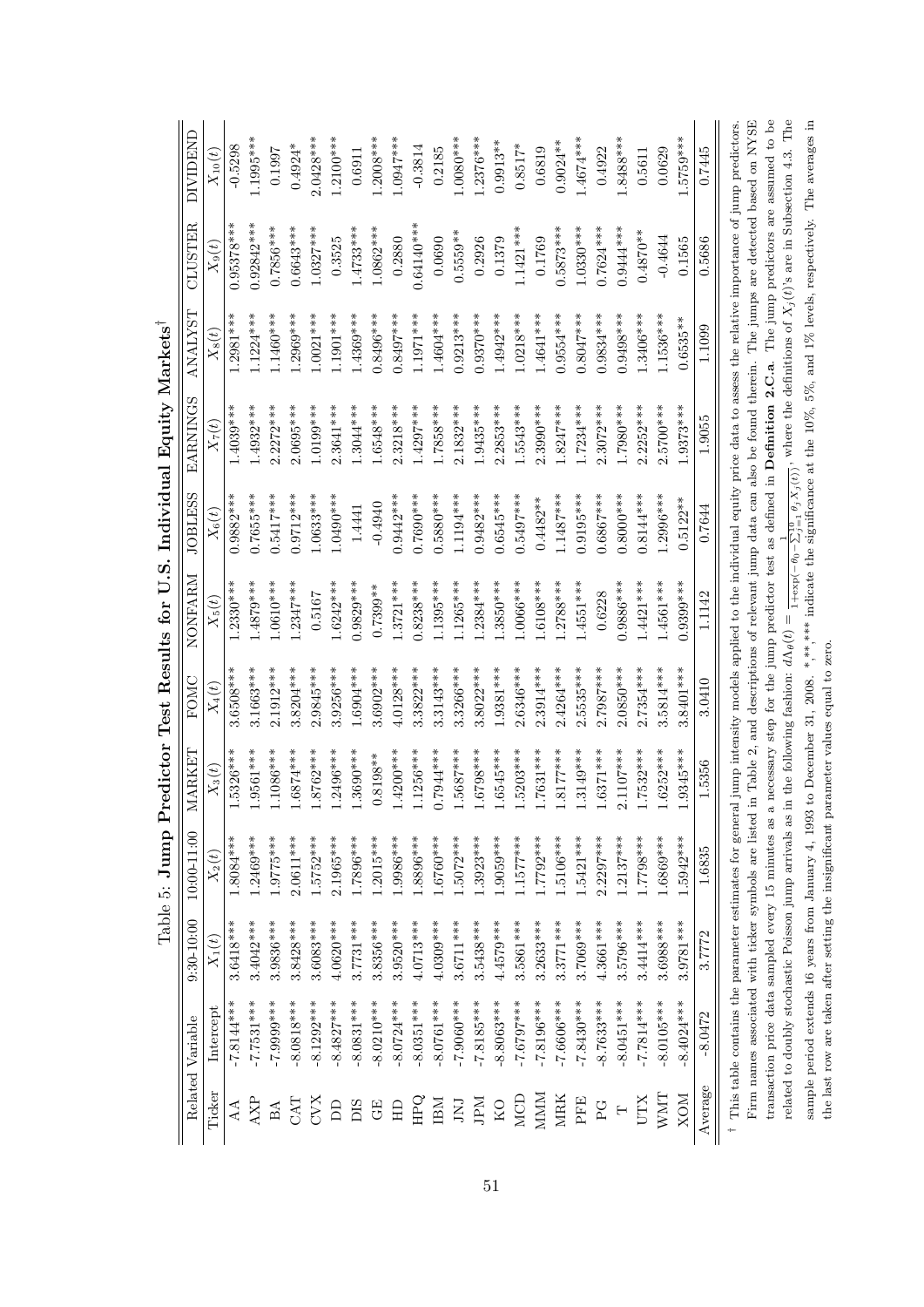|            |                                                         |                |                                                        |             |             |             |                | content of the content of the content of the content of the content of the content of the content of the content of the content of the content of the content of the content of the content of the content of the content of t |                 |             |                 |
|------------|---------------------------------------------------------|----------------|--------------------------------------------------------|-------------|-------------|-------------|----------------|--------------------------------------------------------------------------------------------------------------------------------------------------------------------------------------------------------------------------------|-----------------|-------------|-----------------|
|            | Related Variable                                        | $9:30 - 10:00$ | $10:00 - 11:00$                                        | MARKET      | FOMC        | NONFARM     | <b>JOBLESS</b> | <b>EARNINGS</b>                                                                                                                                                                                                                | <b>TSZLIVNA</b> | CLUSTER     | <b>DIVIDEND</b> |
| Ticker     | Intercept                                               | $X_1(t)$       | $X_2(t)$                                               | $X_3(t)$    | $X_4(t)$    | $X_5(t)$    | $X_6(t)$       | $X_7(t)$                                                                                                                                                                                                                       | $X_8(t)$        | $X_9(t)$    | $X_{10}(t)$     |
| AA         | $-7.1221***$                                            | $3.2396***$    | 0.5544***                                              | 1.3868***   | 3.7379***   | 1.8166***   | $0.5609***$    | $-0.3328$                                                                                                                                                                                                                      | 0.3213          | $0.9835***$ | 0.1188          |
| AXP        | -7.0892***                                              | $3.2190***$    | $0.6024***$                                            | $1.4804***$ | $3.7477***$ | $1.8141***$ | 0.5615***      | 0.5534                                                                                                                                                                                                                         | 0.0586          | 0.2389      | 0.3583          |
| BA         | $-7.1057***$                                            | $3.2392***$    | $0.5825***$                                            | $1.4449***$ | 3.7632***   | 1.8090***   | $0.5401***$    | 0.0297                                                                                                                                                                                                                         | 1787            | $0.7403***$ | $-1.2161$       |
| <b>EXC</b> | $-7.1238***$                                            | $3.2479***$    | $0.5545***$                                            | $1.3766***$ | $3.7248***$ | $1.8217***$ | $0.5406***$    | $0.5472*$                                                                                                                                                                                                                      | 0.0058          | $0.8976***$ | 0.4751          |
| XAC        | -7.0859***                                              | $3.2262***$    | $0.6011***$                                            | $1.4677***$ | 3.7404***   | $1.8233***$ | $0.5520***$    | $-0.3239$                                                                                                                                                                                                                      | 0.1700          | $0.5679**$  | $-0.6180$       |
| BD         | $-7.1128***$                                            | $3.2491***$    | 0.5666***                                              | 1.3988***   | $3.7232***$ | $1.7727***$ | $0.5717***$    | 0.4495                                                                                                                                                                                                                         | 0.1178          | $0.9307***$ | $-1.2169$       |
| DIS        | $-7.1184***$                                            | $3.2235***$    | $0.5490***$                                            | $1.4146***$ | $3.7336***$ | 1.7979***   | $0.5365***$    | 0.3879                                                                                                                                                                                                                         | 0.2362          | $0.938***$  | 0.3256          |
| GE         | $-7.1430***$                                            | $3.2625***$    | $0.5526***$                                            | 1.0698***   | 3.6839***   | 1.7840***   | $0.4993***$    | $-0.1423$                                                                                                                                                                                                                      | $-0.1740$       | $1.4822***$ | 0.1700          |
| $\Xi$      | $-7.1114***$                                            | $3.2435***$    | $0.5512***$                                            | $1.3964***$ | $3.6873***$ | 1.7993***   | $0.5629***$    | 0.2772                                                                                                                                                                                                                         | $-0.1751$       | $0.8490***$ | $0.8008**$      |
| <b>EHR</b> | $-7.1045***$                                            | $3.2085***$    | $0.5411***$                                            | $1.3704***$ | 3.6216***   | $1.8185***$ | $0.5458***$    | 0.1189                                                                                                                                                                                                                         | 0.1791          | $0.8100***$ | $0.8849**$      |
| IBM        | $-7.1124***$                                            | $3.2163***$    | $0.5445***$                                            | $1.2795***$ | 3.6546***   | 1.7658***   | 0.5548***      | $-0.3236$                                                                                                                                                                                                                      | $0.4324***$     | 1.0558***   | $-0.4304$       |
| LNI        | -7.0995***                                              | $3.2245***$    | $0.5747***$                                            | $1.4549***$ | 3.7190***   | $1.8170***$ | $0.5583***$    | 0.2655                                                                                                                                                                                                                         | 0.1229          | $0.6684***$ | 0.1745          |
| Mdr        | $-7.109***$                                             | 3.1936 ***     | $0.5561***$                                            | 1.3266***   | $3.7251***$ | $1.8189***$ | $0.5643***$    | $1.0076***$                                                                                                                                                                                                                    | 0.2197          | $0.5780***$ | $1.2331***$     |
| KO         | $-7.1114***$                                            | $3.2556***$    | $0.5512***$                                            | $1.3968***$ | 3.7308***   | 1.8099***   | $0.5450***$    | 0.3741                                                                                                                                                                                                                         | $-0.2427$       | 1.0739***   | $-0.3234$       |
| <b>MCD</b> | $-7.1023***$                                            | $3.2192***$    | $0.570***$                                             | $1.4765***$ | 3.7500***   | $1.8127***$ | 0.5315***      | 0.4351                                                                                                                                                                                                                         | 0.2341          | $0.5831***$ | 0.5330          |
| MMM        | $-7.0972***$                                            | $3.2252***$    | $0.5974***$                                            | $1.4769***$ | 3.7488***   | $1.8072***$ | 0.5508****     | 0.3986                                                                                                                                                                                                                         | 0.3014          | $0.5087*$   | $-0.4226$       |
| <b>MRK</b> | $-7.0981***$                                            | $3.2209***$    | $0.5796***$                                            | $1.4834***$ | 3.7396***   | $1.8132***$ | 0.5586***      | 0.3362                                                                                                                                                                                                                         | 0.1162          | $0.5294**$  | 0.3309          |
| PFE        | $-7.1008***$                                            | 3.2396***      | $0.5009***$                                            | $1.4560***$ | $3.7284***$ | $1.8236***$ | $0.5489**$     | 0.4304                                                                                                                                                                                                                         | 0.0142          | $0.5982***$ | $-0.5868$       |
| PG         | ***0800.7-                                              | $3.2125***$    | $0.5405***$                                            | $1.4083***$ | $3.7155***$ | $1.8847***$ | $0.5976***$    | 0.2488                                                                                                                                                                                                                         | $-0.6007*$      | $0.8195***$ | 1.5502***       |
| $\vdash$   | $-7.0865***$                                            | $3.2258***$    | $0.5930***$                                            | $1.4855***$ | 3.7436***   | $1.7914***$ | $0.5631***$    | $-0.0053$                                                                                                                                                                                                                      | 0.0002          | $0.4948*$   | 0.2851          |
| UTX        | $-7.1092***$                                            | $3.2706***$    | $0.5975***$                                            | $1.4268***$ | 3.7579***   | $1.8131***$ | $0.5472***$    | 0.2373                                                                                                                                                                                                                         | $-0.5598$       | $0.8037***$ | $-1.1444$       |
| WMT        | -7.0882***                                              | $3.2252***$    | $0.5982***$                                            | $1.4914***$ | 3.7503***   | $1.8308***$ | $0.5600***$    | 0.3640                                                                                                                                                                                                                         | $-0.1109$       | 0.2959      | 0.6089          |
| NOX        | $-7.1023***$                                            | $3.2302***$    | $0.5759***$                                            | 1.3996***   | .7366***    | $1.8035***$ | $.5385***$     | 0.1483                                                                                                                                                                                                                         | 0.1787          | $0.9283***$ | 0.1142          |
| Average    | $-7.1058$                                               | 3.2312         | 0.5710                                                 | 1.4073      | 3.7245      | 1.8108      | 0.5517         | 0.0676                                                                                                                                                                                                                         | $-0.0073$       | 0.7320      | 0.1943          |
|            |                                                         |                |                                                        |             |             |             |                | This table contains the parameter estimates for systematic jump intensity models to assess the relative importance of jump predictors. Firm names associated with ticker                                                       |                 |             |                 |
|            |                                                         |                |                                                        |             |             |             |                | symbols are listed in Table 2, and description of relevant jump data can also be found therein. The systematic jumps are detected in the S&P 500 index as a necessary step                                                     |                 |             |                 |
|            |                                                         |                | for the systematic jump predictor test as defined in I |             |             |             |                | <b>Definition 2.C.a.</b> The jump predictors are assumed to be related to doubly stochastic Poisson jump arrivals as in the                                                                                                    |                 |             |                 |
|            | following fashion: $d\Lambda_{\theta}^{systematic}(t)=$ |                |                                                        |             |             |             |                | $\frac{1}{1+\exp(-\theta_0-\sum_{j=1}^1\theta_jX_j(t))}$ , where the definitions of $X_j(t)$ 's are in Subsection 4.3. The sample period extends 16 years from January 4,                                                      |                 |             |                 |
|            |                                                         |                |                                                        |             |             |             |                | 1993 to December 31, 2008. *, **, and *** indicate the significance at the 10%, 5%, and 1% levels, respectively. The averages in the last row are taken after setting the                                                      |                 |             |                 |

insignificant parameter values equal to zero.

insignificant parameter values equal to zero.

Table 6: Systematic Jump Predictor Test Results for II S. Individual Routty Market Table 6: **Systematic Jump Predictor Test Results for U.S. Individual Equity Markets***†*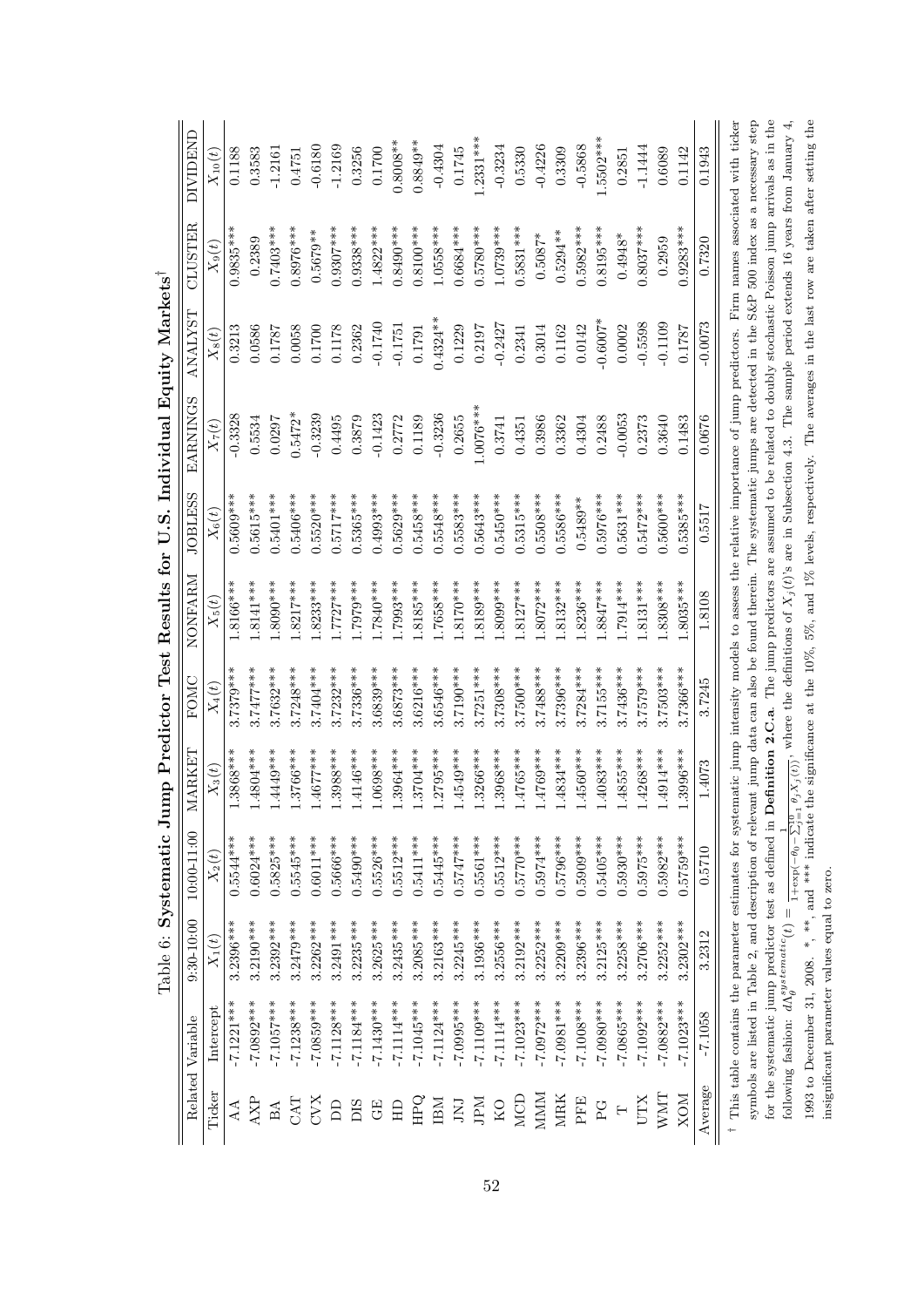|            |                  |                | Tanne I + Trins Americann                              | milh 1 remove<br>¢ |             | TEP TREPATING TOT |                | C:S: Thurs Killman Toplan Washington                                                                                                                                        |              |             |                                                                          |
|------------|------------------|----------------|--------------------------------------------------------|--------------------|-------------|-------------------|----------------|-----------------------------------------------------------------------------------------------------------------------------------------------------------------------------|--------------|-------------|--------------------------------------------------------------------------|
|            | Related Variable | $9:30 - 10:00$ | $10:00-11:00$                                          | MARKET             | FOMC        | NONFARM           | <b>JOBLESS</b> | EARNINGS                                                                                                                                                                    | TSXTVNY      | CLUSTER     | <b>DIVIDEND</b>                                                          |
| Ticker     | Intercept        | $X_1(t)$       | $X_2(t)$                                               | $X_3(t)$           | $X_4(t)$    | $X_5(t)$          | $X_6(t)$       | $X_7(t)$                                                                                                                                                                    | $X_8(t)$     | $X_9(t)$    | $X_{10}(t)$                                                              |
| AA         | $-7.9363***$     | $2.4758***$    | $1.6724***$                                            | 0.6588             | $2.0155***$ | 0.4114            | $0.9894***$    | $1.6873***$                                                                                                                                                                 | $1.6395***$  | $0.9917***$ | 0.4719                                                                   |
| AXP        | $-8.2021***$     | 2.3469***      | $1.3860***$                                            | $1.4438***$        | 2.5358***   | 0.3582            | $0.6635*$      | $2.2778***$                                                                                                                                                                 | $1.2000$ *** | $1.1763***$ | 0.7742                                                                   |
| BA         | $-8.2781***$     | $3.2449***$    | $2.0307***$                                            | 0.4465             | 0.0000      | 0.0080            | $0.5893**$     | $2.4116***$                                                                                                                                                                 | 1.1929***    | $0.7152***$ | $-0.3901$                                                                |
| CAT        | 8.3654 ***       | 2.9568***      | $2.0309***$                                            | $1.2146***$        | $2.3323**$  | $1.0718*$         | $1.0264***$    | $2.2106***$                                                                                                                                                                 | $1.4771***$  | 0.1379      | $0.8519**$                                                               |
| KAD        | $-8.4792***$     | $2.7210***$    | 1.6319***                                              | $1.3523***$        | 0.0000      | 0.6666            | $.2022***$     | $1.0746**$                                                                                                                                                                  | $1.3022***$  | 1.1535***   | $2.4072***$                                                              |
| <b>A</b>   | $-8.8742***$     | 3.3244***      | $2.1784***$                                            | $-0.4521$          | $2.3075**$  | .3560***          | $1.1483***$    | 2.6048***                                                                                                                                                                   | .4092***     | $0.5882*$   | 1.5896***                                                                |
| DIS        | $-8.6378***$     | $3.4382***$    | $2.0985***$                                            | $1.1767***$        | 0.0000      | $0.9387**$        | 0.2081         | 1.3365***                                                                                                                                                                   | $1.3990***$  | 0.8932***   | 0.3082                                                                   |
| $\rm{GE}$  | $-8.5663***$     | $3.2028***$    | 1.2665***                                              | $-0.9003$          | $3.1230***$ | 0.0000            | $-0.3699$      | 1.7864***                                                                                                                                                                   | $1.3424***$  | $1.4834***$ | $1.1222*$                                                                |
| $\Xi$      | $-8.2000***$     | $2.8436***$    | $1.8642***$                                            | 0.1827             | $2.9942***$ | 0.6104            | $1.0260***$    | 1.9746***                                                                                                                                                                   | $1.3097***$  | $0.7591***$ | 0.7725                                                                   |
| <b>HPQ</b> | $-8.3449***$     | $3.3812***$    | 1.8789***                                              | $-0.1609$          | 0.0000      | 0.6968            | $0.6806***$    | $1.8070***$                                                                                                                                                                 | $1.1010***$  | $0.9643***$ | $-0.4216$                                                                |
| IBM        | $-8.4305***$     | $3.2232***$    | 1.7844***                                              | 0.1369             | 0.0000      | $1.0910**$        | 0.3130         | $2.1974***$                                                                                                                                                                 | $1.4234***$  | 0.4374      | 0.7540                                                                   |
| LNI        | -8.0988***       | $2.7578***$    | 1.5884***                                              | 0.6880             | 1.7963*     | $-0.4491$         | $1.0811***$    | $1.7360***$                                                                                                                                                                 | $0.9816***$  | $0.5920*$   | 1.7116***                                                                |
| INE        | $-8.0772***$     | $2.6858***$    | $1.4022***$                                            | $1.1237***$        | 0.0000      | 0.0000            | $0.8528***$    | 1.5624***                                                                                                                                                                   | 1.1556***    | $0.5558*$   | 1.5197***                                                                |
| KO         | $-9.1329***$     | $3.8300***$    | $2.1107***$                                            | $-0.4557$          | $2.8787***$ | $-0.2498$         | 0.2397         | $2.1323***$                                                                                                                                                                 | 1.5533***    | $-0.2410$   | $-0.0021$                                                                |
| MCD        | $-7.8472***$     | 2.9162***      | $1.1768***$                                            | 0.5483             | 1.9416*     | 0.3724            | 0.4381         | 1.5584***                                                                                                                                                                   | $1.0183***$  | 1.1853***   | $1.1221*$                                                                |
| MMM        | $-8.1022***$     | $2.2236***$    | $1.7134***$                                            | $1.0197**$         | 0.0000      | $.5741***$        | $0.6977**$     | $2.5714***$                                                                                                                                                                 | 1.5889***    | 0.2380      | 0.8871                                                                   |
| <b>MRK</b> | ***8708.7-       | 2.3416***      | 1.3484***                                              | 0.5024             | 0.0000      | 0.2140            | $1.2862***$    | $1.7729***$                                                                                                                                                                 | $1.0478***$  | $1.0112***$ | 1.1229**                                                                 |
| PFE        | $-8.2045***$     | 2.8938***      | 1.5371***                                              | 0.2899             | 0.0000      | $1.3538***$       | $0.6828**$     | 1.5861***                                                                                                                                                                   | $0.9460***$  | $1.2912***$ | 1.5468***                                                                |
| PG         | $-9.3901***$     | $4.0060***$    | $2.5535***$                                            | $1.0019**$         | 0.0000      | 0.2699            | 0.2377         | .5889***                                                                                                                                                                    | $1.3286***$  | $0.7410**$  | 0.7740                                                                   |
| $\vdash$   | $-8.3327***$     | $2.9468***$    | $1.2626***$                                            | 0.6099             | 0.0000      | $-0.6685$         | $.0241***$     | $1.8102***$                                                                                                                                                                 | $0.8428***$  | $1.3290***$ | $2.1022***$                                                              |
| <b>NID</b> | -7.9386***       | 2.3433***      | 1.6682***                                              | $0.8607**$         | $2.0532**$  | 0.6112            | $1.0754***$    | $2.0923***$                                                                                                                                                                 | $1.8286***$  | $0.7807***$ | 1.1186*                                                                  |
| <b>WMT</b> | $-8.3501***$     | $2.9808***$    | 1.6563***                                              | 0.5007             | 0.0000      | .5990***          | $.3301***$     | 2.7184***                                                                                                                                                                   | 1.0968***    | 0.0028      | $-0.1019$                                                                |
| <b>NOX</b> | $-8.8659***$     | 3.2563***      | 1.5986***                                              | 0.3457             | $2.9570***$ | 0.5026            | 0.4764         | $.3308***$                                                                                                                                                                  | 0.4011       | 0.2345      | $2.2325***$                                                              |
| Average    | $-8.3679$        | 2.9713         | 1.7147                                                 | 0.3997             | 1.1711      | 0.3906            | 0.6676         | 1.9926                                                                                                                                                                      | 1.2254       | 0.7048      | 0.8021                                                                   |
|            |                  |                |                                                        |                    |             |                   |                | This table contains the parameter estimates for idiosyncratic jump intensity models to assess the relative importance of jump predictors. Firm names associated with ticker |              |             |                                                                          |
|            |                  |                |                                                        |                    |             |                   |                | symbols are listed in Table 2, and descriptions of relevant jump data can also be found therein. The idiosyncratic jumps for each firm are obtained by applying the jump    |              |             |                                                                          |
|            |                  |                | detection test as defined in Definition $2.C.a$ and by |                    |             |                   |                | removing any systematic jumps as well as any common jumps that simultaneously occurred in at least two stocks. The                                                          |              |             |                                                                          |
|            |                  |                | jump predictors are assumed to be related to doubly    |                    |             |                   |                | stochastic Poisson jump arrivals as in the following fashion: $d\Lambda_A^{idiosynccartic}(t)$ =                                                                            |              |             | $1+\exp\left(-\theta_0-\sum_{j=1}^{10}\theta_jX_j(t)\right)$ , where the |
|            |                  |                |                                                        |                    |             |                   |                | definitions of $X_i(t)$ 's are in Subsection 4.3. The sample period extends 16 years from January 4, 1993 to December 31, 2008. $^*$ ,                                      |              |             | **, and *** indicate the significance at the                             |
|            |                  |                | 10%, 5%, and 1% levels, respectively. The averages in  |                    |             |                   |                | the last row are taken after setting the insignificant parameter values equal to zero.                                                                                      |              |             |                                                                          |

Table 7: Idiosyncratic Jump Predictor Test Results for U.S. Individual Equity Markets<sup>†</sup> Table 7: Idiosyncratic Jump Predictor Test Results for U.S. Individual Equity Markets<sup>†</sup>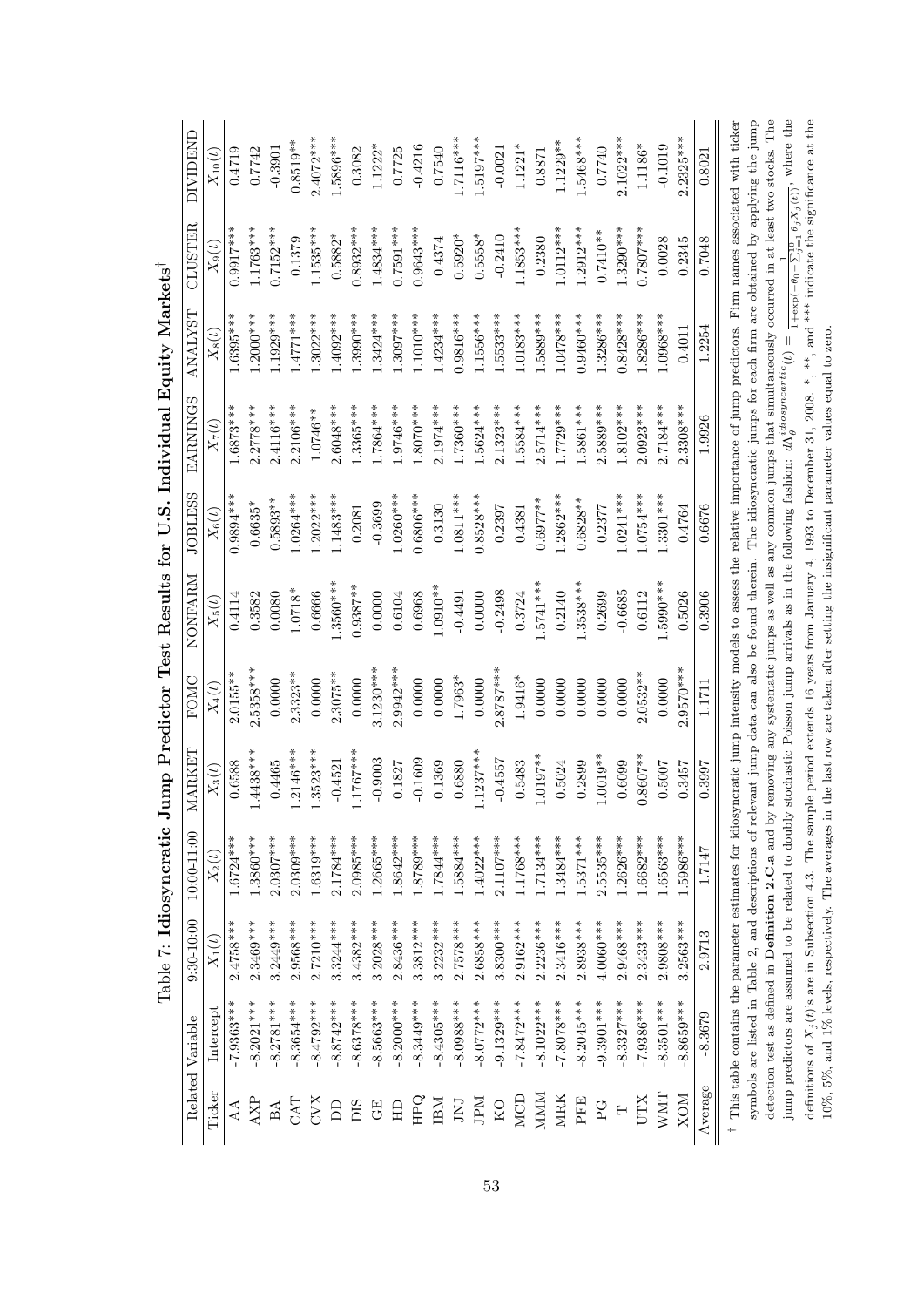|                |          |          | Detected Jump Size Distribution |           |                                                                                                                                                                                                    | Inner-Quartile Jump       |               | Clustering    |               |                                                                                                                |                | Outer-Quartile Jump                                              | Clustering     |                |
|----------------|----------|----------|---------------------------------|-----------|----------------------------------------------------------------------------------------------------------------------------------------------------------------------------------------------------|---------------------------|---------------|---------------|---------------|----------------------------------------------------------------------------------------------------------------|----------------|------------------------------------------------------------------|----------------|----------------|
|                | Min      | Lower    | Upper                           | Max       | Intercept                                                                                                                                                                                          | $C_1^{in}(t)$<br>$\times$ | $X_2^{in}(t)$ | $X_3^{in}(t)$ | $X_4^{in}(t)$ | Intercept                                                                                                      | $X_1^{out}(t)$ | $X_2^{out}(t)$                                                   | $X_3^{out}(t)$ | $X_4^{out}(t)$ |
|                | $-0.098$ | $-0.019$ | 0.021                           | 0.104     | $-8.100***$                                                                                                                                                                                        | $157***$<br>3.4           | $1.765***$    | $.735***$     | 0.4803        | $-8.855***$                                                                                                    | $4.442***$     | $2.289***$                                                       | $1.759***$     | $0.635***$     |
| <b>AXP</b>     | $-0.123$ | $-0.019$ | 0.021                           | 0.096     | $-8.313***$                                                                                                                                                                                        | $3.578***$                | $1.618***$    | $-408***$     | $0.6173*$     | $-8.435***$                                                                                                    | $3.757***$     | $1.407***$                                                       | $1.914***$     | $0.7826**$     |
| $_{\rm BA}$    | -0.097   | $-0.018$ | 0.021                           | 0.084     | $8.656***$                                                                                                                                                                                         | $180***$<br>$\frac{1}{4}$ | $.272***$     | $****0$       | 0.462         | 8.568***                                                                                                       | $4.096***$     | $1.868***$                                                       | $.553***$      | $1.0914***$    |
| CAT            | $-0.092$ | $-0.018$ | 0.021                           | 0.085     | $-8.236***$                                                                                                                                                                                        | $3.637***$                | $1.713***$    | $.537***$     | $0.564*$      | $-9.254***$                                                                                                    | $4.718***$     | $2.958***$                                                       | $1.624***$     | $0.994***$     |
| CVX            | $-0.072$ | $-0.015$ | 0.014                           | 0.047     | $-8.553***$                                                                                                                                                                                        | $3.510***$                | $1.935***$    | $-691***$     | $1.081***$    | $-9.073***$                                                                                                    | $4.376***$     | $1.725***$                                                       | $1.621***$     | $0.856**$      |
| $\Box$         | $-0.070$ | $-0.018$ | 0.018                           | 0.048     | $-8.764***$                                                                                                                                                                                        | $****28$<br>3.9           | $.274***$     | $.216***$     | 0.5133        | $-9.313***$                                                                                                    | $4.652***$     | $2.413***$                                                       | $1.493***$     | $1.113***$     |
| DIS            | $-0.107$ | $-0.020$ | 0.020                           | 0.087     | $-8.611***$                                                                                                                                                                                        | $101***$<br>ے<br>+        | $1.723***$    | $497***$      | $0.666**$     | $-9.603***$                                                                                                    | $5.067***$     | $3.158***$                                                       | $1.198***$     | $1.090***$     |
| $\rm{G}E$      | $-0.102$ | $-0.018$ | 0.018                           | 0.080     | $-8.478***$                                                                                                                                                                                        | 662****<br>$\ddot{s}$ .   | $1.319***$    | $.589***$     | 0.551         | $-8.727***$                                                                                                    | $3.992***$     | $1.043***$                                                       | $2.013***$     | $0.953***$     |
| H <sub>D</sub> | $-0.131$ | $-0.020$ | 0.022                           | $0.101\,$ | $-8.249***$                                                                                                                                                                                        | $3.584***$                | $870***$      | $0.858***$    | $1.122***$    | $-9.092***$                                                                                                    | $4.680***$     | $2.368***$                                                       | $1.245***$     | $1.013***$     |
| HРQ            | $-0.142$ | $-0.026$ | 0.025                           | 0.128     | $-8.574***$                                                                                                                                                                                        | $4.201***$                | $1.643***$    | $.402***$     | $0.705**$     | $-8.779***$                                                                                                    | $4.331***$     | $2.218***$                                                       | $1.716***$     | $0.939***$     |
| IBM            | $-0.111$ | $-0.019$ | 0.020                           | 0.112     | $-8.410***$                                                                                                                                                                                        | $3.928***$                | $1.293***$    | $-107***$     | 0.0812        | $-9.050***$                                                                                                    | $4.596***$     | $2.254***$                                                       | $1.0128**$     | $0.5967*$      |
| LNI            | $-0.051$ | $-0.016$ | 0.014                           | 0.073     | $-8.488***$                                                                                                                                                                                        | $3.844***$                | $.897***$     | $0.915**$     | $0.972***$    | $-8.537***$                                                                                                    | $3.974***$     | $.386***$                                                        | $2.075***$     | $0.816***$     |
| ЛЧ             | -0.097   | $-0.017$ | 0.018                           | 0.096     | $-8.257***$                                                                                                                                                                                        | $3.489***$                | $1.564***$    | $1.363***$    | $1.092***$    | $-8.607***$                                                                                                    | $4.030***$     | $1.513***$                                                       | $1.500***$     | $0.838***$     |
| $\rm KO$       | $-0.060$ | $-0.018$ | 0.014                           | 0.065     | $-9.453***$                                                                                                                                                                                        | 783***                    | $2.316***$    | $.393***$     | 0.416         | $-9.362***$                                                                                                    | $4.718***$     | $1.849***$                                                       | $1.478***$     | 0.611          |
| MCD            | $-0.073$ | $-0.019$ | 0.017                           | 0.052     | $-8.173***$                                                                                                                                                                                        | $3.538***$                | $1.347***$    | $1.641***$    | $0.776***$    | $-8.464***$                                                                                                    | $3.991***$     | $1.254***$                                                       | $2.054***$     | 0.287          |
| MMM            | $-0.078$ | $-0.015$ | $0.015\,$                       | 0.060     | $-8.287***$                                                                                                                                                                                        | $3.355***$                | $1.918***$    | 0.813         | $0.6216*$     | $-8.541***$                                                                                                    | $3.668***$     | $2.030***$                                                       | $1.710***$     | $0.943***$     |
| <b>MRK</b>     | $-0.080$ | $-0.019$ | 0.016                           | 0.064     | $-8.295***$                                                                                                                                                                                        | 714****<br>3.7            | $1.701***$    | $0.781*$      | $1.034***$    | $-8.296***$                                                                                                    | 3.661 ***      | $1.851***$                                                       | $1.369***$     | $0.874***$     |
| PFE            | $-0.094$ | $-0.021$ | $0.018\,$                       | $0.105\,$ | $-8.273***$                                                                                                                                                                                        | 736***<br>್ಲ              | $1.418***$    | $.417***$     | $0.815***$    | $-8.712***$                                                                                                    | $4.233***$     | $2.077***$                                                       | $2.042***$     | 0.282          |
| $_{\rm PG}$    | $-0.070$ | $-0.016$ | 0.014                           | 0.053     | $-9.2613***$                                                                                                                                                                                       | $4.563***$                | $2.066***$    | $.667***$     | $-0.455$      | $-9.280***$                                                                                                    | $4.436***$     | $2.594***$                                                       | $1.580***$     | 0.615          |
| $\vdash$       | $-0.091$ | $-0.019$ | 0.018                           | 0.067     | $-8.525***$                                                                                                                                                                                        | $371***$<br>$\ddot{s}$    | $1.620***$    | $.513***$     | $0.809**$     | $8.899***$                                                                                                     | $4.149***$     | $1.446***$                                                       | $1.915***$     | $1.409***$     |
| <b>NILD</b>    | $-0.100$ | $-0.015$ | 0.017                           | $0.071\,$ | $-8.128***$                                                                                                                                                                                        | $3.366***$                | $.657***$     | $.342***$     | $0.790***$    | $-8.725***$                                                                                                    | 4.099***       | $2.357***$                                                       | $1.663***$     | 0.3172         |
| WMT            | $-0.087$ | $-0.018$ | 0.019                           | 0.076     | $-8.393***$                                                                                                                                                                                        | $3.800***$                | $.659***$     | $.243***$     | 0.400         | $-8.672***$                                                                                                    | $4.142***$     | 1.999***                                                         | 0.6868         | $-0.271$       |
| <b>NOX</b>     | $-0.074$ | $-0.017$ | 0.012                           | 0.049     | $8.913***$                                                                                                                                                                                         | $007***$<br>$\tilde{f}$   | $572***$      | $1.337***$    | $.328***$     | $-9.044***$                                                                                                    | $4.177***$     | $***2878.$                                                       | 0.8948         | $0.813*$       |
| Average        | $-0.091$ | $-0.018$ | 0.018                           | 0.078     | $-8.495$                                                                                                                                                                                           | .812<br>ణ                 | 1.746         | 1.314         | 0.564         | $-8.864$                                                                                                       | 4.260          | 1.997                                                            | 1.531          | 0.685          |
|                |          |          |                                 |           | <sup>†</sup> This table contains the parameter estimates showing jump size clustering in U.S. individual stock markets. Firm names associated with ticker symbols are listed in Table              |                           |               |               |               |                                                                                                                |                |                                                                  | $\sim$         | The detected   |
|                |          |          |                                 |           | jump sizes are based on NYSE transaction price data sampled every                                                                                                                                  |                           |               |               |               | 5 minutes with a significance level $\alpha$ of 5% for the jump detection test as defined in Definition 2.C.a. |                |                                                                  |                | Inner-quartile |
|                |          |          |                                 |           | and outer-quartile jumps are classified for each firm. Inner (outer)-quartile jump group for each firm includes jumps whose sizes are less (greater) than the upper quartile and greater (less)    |                           |               |               |               |                                                                                                                |                |                                                                  |                |                |
|                |          |          |                                 |           | than lower quartile of the jump size distribution of that firm. The model for inner (outer)-quartile jump clustering is specified as $d\Lambda_g^{\sigma\tau}(t)$                                  |                           |               |               |               |                                                                                                                |                | $1+\exp(-\theta_0-\sum_{j=1}^4\theta_jX_j^{gr}(t))$ , where $gr$ |                | $= inner or$   |
|                |          |          |                                 |           | outer and the definitions of $X_j(t)$ 's are in Subsection 4.5. The sample period extends 16 years from January 4, 1993 to December 31, 2008. *, **, and *** indicate the significance at the 10%, |                           |               |               |               |                                                                                                                |                |                                                                  |                |                |

5%, and 1% levels, respectively. The averages in the last row are taken after setting the insignificant parameter values equal to zero.

5%, and 1% levels, respectively. The averages in the last row are taken after setting the insignificant parameter values equal to zero.

Table 8: Jump Size Clustering for U.S. Individual Equity Markets<sup>†</sup> Table 8: **Jump Size Clustering for U.S. Individual Equity Markets***†*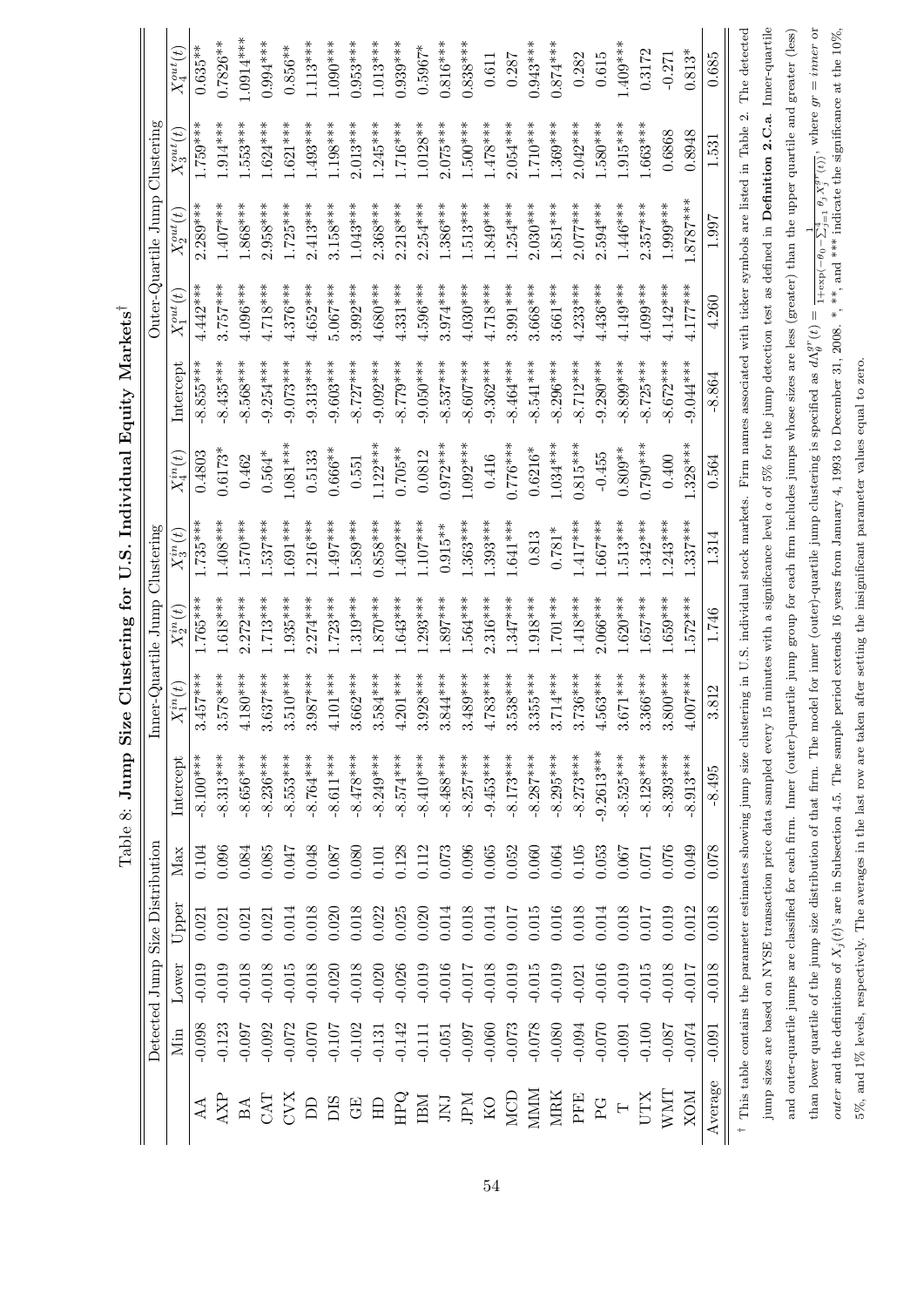# **Appendix**

### **A.1.** Assumption C on  $\mu(t)$  and  $\sigma(t)$  in equation (1)

It is assumed that the drift and diffusion coefficients do not change dramatically over a short time interval, allowing them to depend on the process itself. It satisfies most of continuous-time models in the asset pricing literature. See Lee and Mykland (2008) for more detailed mathematical assumptions on the  $\mu(t)$  and  $\sigma(t)$  coefficients.

#### **A.2.** Assumption D on  $\Lambda_{\theta}(t)$  in equation (2)

Here, a note is made on the minimal assumption imposed on  $X(t)$ .  $X(t)$  is required to be a  $\mathcal{F}_t$ -predictable process. In other words, each of  $X(t)$ 's components is supposed to be determined according to information observable at any time up to *t*.  $X(t)$  can be deterministic variables such as time (time of the day or day of the week), exogenous information variables available before *t*, jump indicators observed at any time up to *t*, waiting time since the last jump time, jump indicators from other markets observed at any time up to *t*, or other state variables forecasted using a conditional expectation based on dynamic (time-series) models. For the formation of the expectation, there is no restriction on the type of static or dynamic model specification or estimation procedures. The integrated intensity function  $\Lambda_{\theta}(t)$  is only required to be continuous and differentiable so that the Martingale central limit theorem can hold and the solution for the corresponding score function exists and is consistent.

The following assumptions are imposed on  $\Lambda_{\theta}(t)$ , which is a modified version of Condition VI.1.1. in Andersen, Borgan, Gill, and Keiding (1992). Denote by  $\theta_0$  the true value of parameter and  $\theta$  the free parameter. Let *T* be a given terminal time,  $0 < T \leq \infty$ , and *n* be the number of observations within terminal time *T*.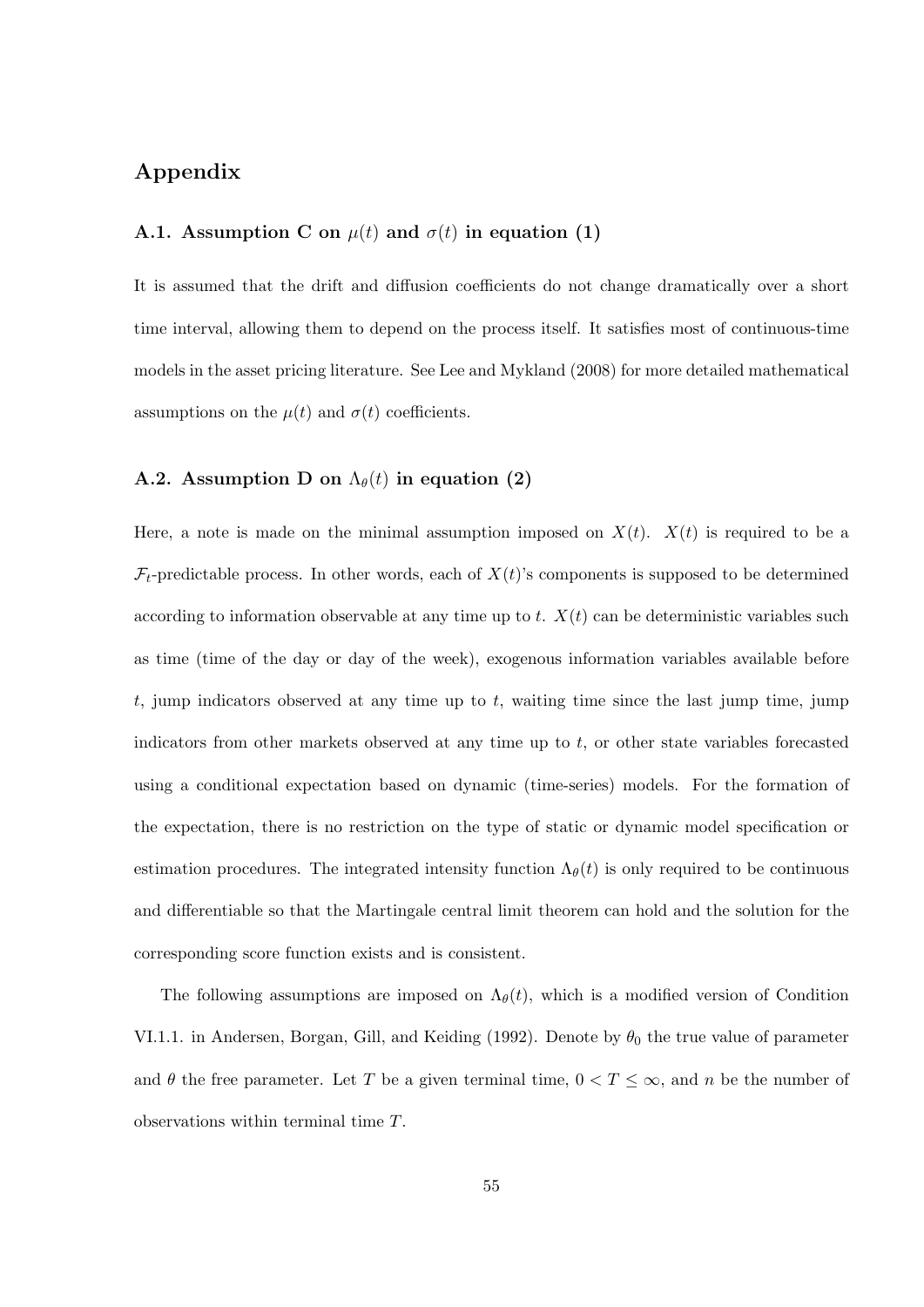**D.1.** There exists a neighborhood  $\Theta_0$  of  $\theta_0$  such that for all *n* and  $\theta \in \Theta_0$ , log  $d\Lambda_{\theta}(t)$  and  $d\Lambda_{\theta}(t)$ are three times differentiable with respect to  $\theta \in \Theta_0$ .

**D.2.** There exist finite functions  $\sigma_{jl}(\theta)$  defined on  $\Theta_0$  such that for all *j, l,* 

$$
\frac{1}{n} \int_0^T \{\frac{\partial}{\partial \theta_j} \log d\Lambda_{\theta_0}(t)\} \{\frac{\partial}{\partial \theta_l} \log d\Lambda_{\theta_0}(t)\} d\Lambda_{\theta_0}(t) dt \xrightarrow{p} \sigma_{jl}(\theta_0),
$$

as  $n \to \infty$ . Moreover, the matrix  $\Sigma = {\sigma_{jl}(\theta_0)}$  is positive definite.

**D.3.** For all *j* and  $\epsilon > 0$ , we have

$$
\frac{1}{n} \int_0^T \left\{ \frac{\partial}{\partial \theta_j} \log d\Lambda_{\theta_0}(s) \right\}^2 I\left( \left| \frac{1}{\sqrt{n}} \frac{\partial}{\partial \theta_j} \log d\Lambda_{\theta_0}(s) \right| > \epsilon \right) d\Lambda_{\theta_0}(s) ds \xrightarrow{p} 0,
$$

as  $n \to \infty$ .

**D.4.** For any *n*, there exist  $G_n$  and  $H_n$  such that

$$
\sup_{\theta \in \Theta_0} |\frac{\partial^3}{\partial \theta_j \partial \theta_l \partial \theta_m} d\Lambda_{\theta}(t)| \le G_n(t)
$$

and

$$
\sup_{\theta \in \Theta_0} |\frac{\partial^3}{\partial \theta_j \partial \theta_l \partial \theta_m} \log d\Lambda_{\theta}(t)| \le H_n(t)
$$

for all *j, l, m*. Further,

$$
\frac{1}{n} \int_0^T G_n(t) dt, \frac{1}{n} \int_0^T H_n(t) d\Lambda_{\theta_0}(t) dt, \frac{1}{n} \int_0^T \{\frac{\partial^2}{\partial \theta_j \partial \theta_l} \log d\Lambda_{\theta_0}(t)\}^2 d\Lambda_{\theta_0}(t) dt
$$

all converge in probability to finite quantities as  $n \to \infty$ , and for all  $\epsilon > 0$ ,

$$
\frac{1}{n} \int_0^T H_n(t) I\left(\sqrt{\frac{H_n(t)}{n}} > \epsilon\right) d\Lambda_{\theta_0}(t) dt \stackrel{p}{\longrightarrow} 0.
$$

#### **A.3. Proof of Proposition 1**

With the rejection region  $\mathcal{R}_n(\alpha_n) = (-\infty, -q_{\alpha_n}S_n - C_n, q_{\alpha_n}S_n + C_n, \infty)$ , if  $dJ(t_i) = 0$  for each single interval  $(t_{i-1}, t_i]$ ,

$$
P(d\hat{J}(t_i) = 0 = dJ(t_i)) = 1 - P(\mathcal{L}(i) \in \mathcal{R}_n(\alpha_n))
$$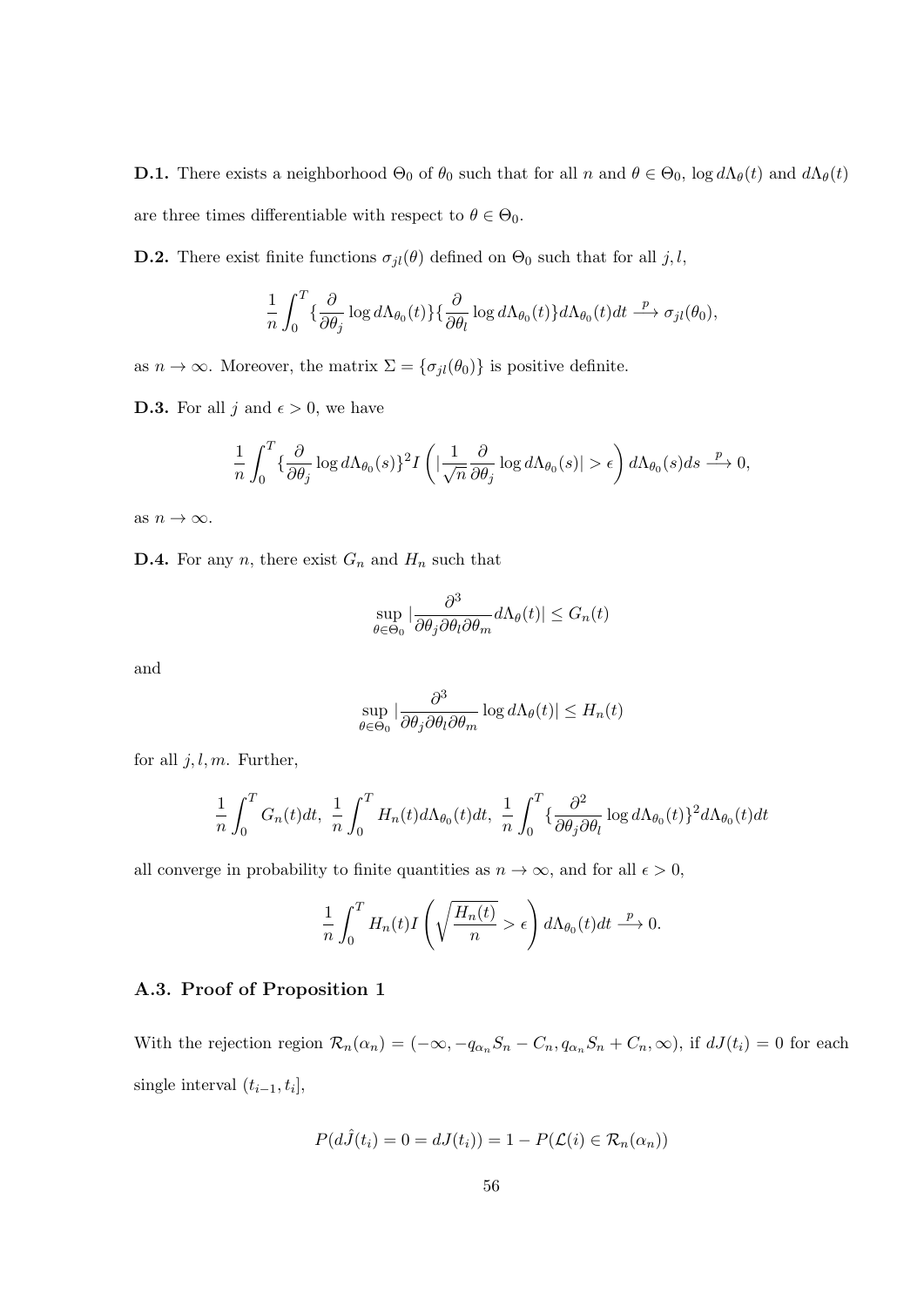$$
= 1 - 2(1 - \Phi(q_{\alpha_n} S_n + C_n)) \approx 1 - 2(1 - \Phi(\sqrt{2 \log n})) \sim 1 - \frac{1}{\sqrt{\pi} n \sqrt{\log n}} \to 1,
$$
 (18)

as  $n \to \infty$ , i.e.,  $\Delta t \to 0$ .  $\Phi(x)$  is the standard normal cumulative distribution function. The last approximation is due to the asymptotic expression for  $1 - \Phi(x)$  as  $x \to \infty$ , which is lim<sub>*x*→∞</sub>  $x(1 - \Phi(x))$  $\Phi(x)$ ) $e^{x^2/2} = (2\pi)^{-1/2}$ . See Galambos (1978) for its derivation.

If  $dJ(t_i) = 1$  for an interval with its jump time  $\tau \in (t_{i-1}, t_i]$ ,

$$
P(d\hat{J}(t_i) = 1 = dJ(t_i)) = P(\mathcal{L}(i) \in \mathcal{R}_n(\alpha_n)) \approx P(|Y(\tau)| > (q_{\alpha_n} S_n + C_n)\sigma(\tau)\sqrt{\Delta t})
$$

$$
\approx 1 - F_{|Y|} \left( \sigma(\tau)\sqrt{-2\Delta t \log(\Delta t)} \right) \sim 1 - \frac{2}{\sqrt{2\pi}} \sigma(\tau)\sqrt{-2\Delta t \log(\Delta t)} \to 1,
$$
(19)

as  $\Delta t \to 0$ , and hence  $\sigma(\tau)\sqrt{-2\Delta t \log(\Delta t)} \to 0$ .  $F_{|Y|}(y)$  is the distribution function of absolute *jump* sizes *|Y|* and  $\sigma(\tau)$  denotes the local volatility level at jump time *τ*.

### **A.4. Proof of Proposition 2**

I decompose the full likelihood function into two different mutually exclusive parts for actual jump times and non-jump times, as follows:

$$
L_n(\theta|\mathcal{F}_T) = \prod_{\substack{1 \le i \le n, dJ(t_i) = 1}} d\Lambda_{\theta}(t_i)^{dJ(t_i)} \prod_{\substack{1 \le i \le n, dJ(t_i) = 1}} (1 - d\Lambda_{\theta}(t_i))^{1 - dJ(t_i)}
$$
\n
$$
\times \prod_{\substack{1 \le i \le n, dJ(t_i) = 0}} d\Lambda_{\theta}(t_i)^{dJ(t_i)} \prod_{\substack{1 \le i \le n, dJ(t_i) = 0}} (1 - d\Lambda_{\theta}(t_i))^{1 - dJ(t_i)},
$$
\n(20.)\nwhere  $\Lambda_{\theta}(t) = \gamma(t, X(t); \theta)$ . (20.4)

The second (20*.*2) and third (20*.*3) products are one under the full observations from the jump models without diffusion term. Hence, it is enough to show that both of these two products (20*.*2) and (20*.*3), based on results by the jump detection tests, become one, with probability one, as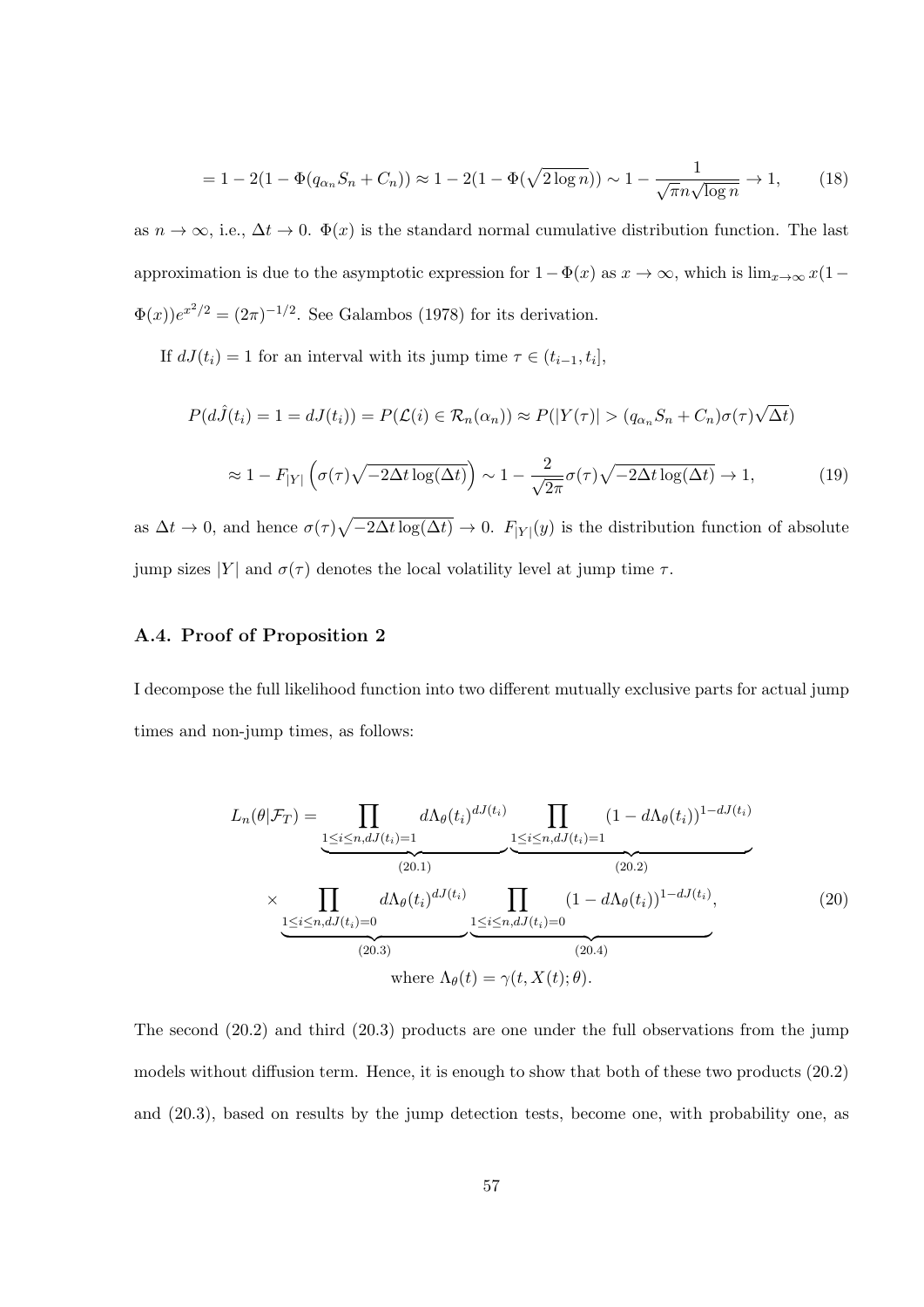$\Delta t \rightarrow 0$ , so that the other two products based on the results by the jump detection tests match the corresponding ones, (20*.*1) and (20*.*4).

For term (20*.*2), let *H* be the finite number of jumps during the time horizon and *τ<sup>h</sup>* be the jump times in  $[0, T]$  with  $h = 1, ..., H$ . Then, from Proposition 1, as  $\Delta t \to 0$ ,

$$
P\left(\prod_{1\leq i\leq n,dJ(t_i)=1}\left(1-d\hat{\Lambda}_{\theta}(t_i)\right)^{1-d\hat{J}(t_i)}=1|H\right)=P\left(\text{for all }i\text{ s.t. }dJ(t_i)=1,d\hat{J}(t_i)=1|H\right)
$$

$$
\approx\prod_{1\leq h\leq H}\left[1-F_{|Y|}\left(\sigma(\tau_h)\sqrt{-2\Delta t\log(\Delta t)}\right)\right]\sim 1-\frac{2}{\sqrt{2\pi}}\sum_{h=1}^H\sigma(\tau_h)\sqrt{-2\Delta t\log(\Delta t)}\to 1,\qquad(21)
$$

where  $F_{|Y|}(y)$  is the distribution function of absolute jump sizes  $|Y|$  and  $\sigma(\tau_h)$  denotes the local (bounded) volatility level at the *h*th jump time. Notice here that only the finite activity jumps are allowed with finite number *H* of jumps to obtain this result.

For the term (20.3),

$$
P\left(\prod_{1\leq i\leq n,dJ(t_i)=0}d\hat{\Lambda}_{\theta}(t_i)^{d\hat{J}(t_i)}=1|H\right)=P\left(\text{for all }i\text{ s.t. }dJ(t_i)=0,d\hat{J}(t_i)=0|H\right)
$$

$$
\sim P\left(\max_{1\leq i\leq n,dJ(i)=0}|\mathcal{L}(i)|\in\mathcal{R}(\alpha_n)^c\right)=G(q_{\alpha_n})=1-\alpha_n\to 1,
$$
(22)

as  $q_{\alpha_n} \to \infty$  and  $\alpha_n \to 0$ , with the distribution function of a standard Gumbel variable  $G(q_{\alpha_n})$ . Therefore, the result holds, because

$$
P\left(\frac{PL_n(\theta|\mathcal{F}_T)}{L_n(\theta|\mathcal{F}_T)} = 1|H\right)
$$
  
=  $P\left(\prod_{1 \le i \le n, dJ(t_i)=1} \left(1 - d\hat{\Lambda}_{\theta}(t_i)\right)^{1-d\hat{J}(t_i)} = 1|H\right) \times P\left(\prod_{1 \le i \le n, dJ(t_i)=0} d\hat{\Lambda}_{\theta}(t_i)^{d\hat{J}(t_i)} = 1|H\right)$   
 $\sim \left(1 - \frac{2}{\sqrt{2\pi}} \sum_{h=1}^H \sigma(\tau_h) \sqrt{-2\Delta t \log(\Delta t)}\right) \times (1 - \alpha_n) \to 1,$  (23)

as  $\Delta t \to 0$  and  $\alpha_n \to 0$ . Note that this pointwise convergence in probability combined with the results of Newey (1991) imply uniform convergence in probability in a compact subset of Θ due to Condition D.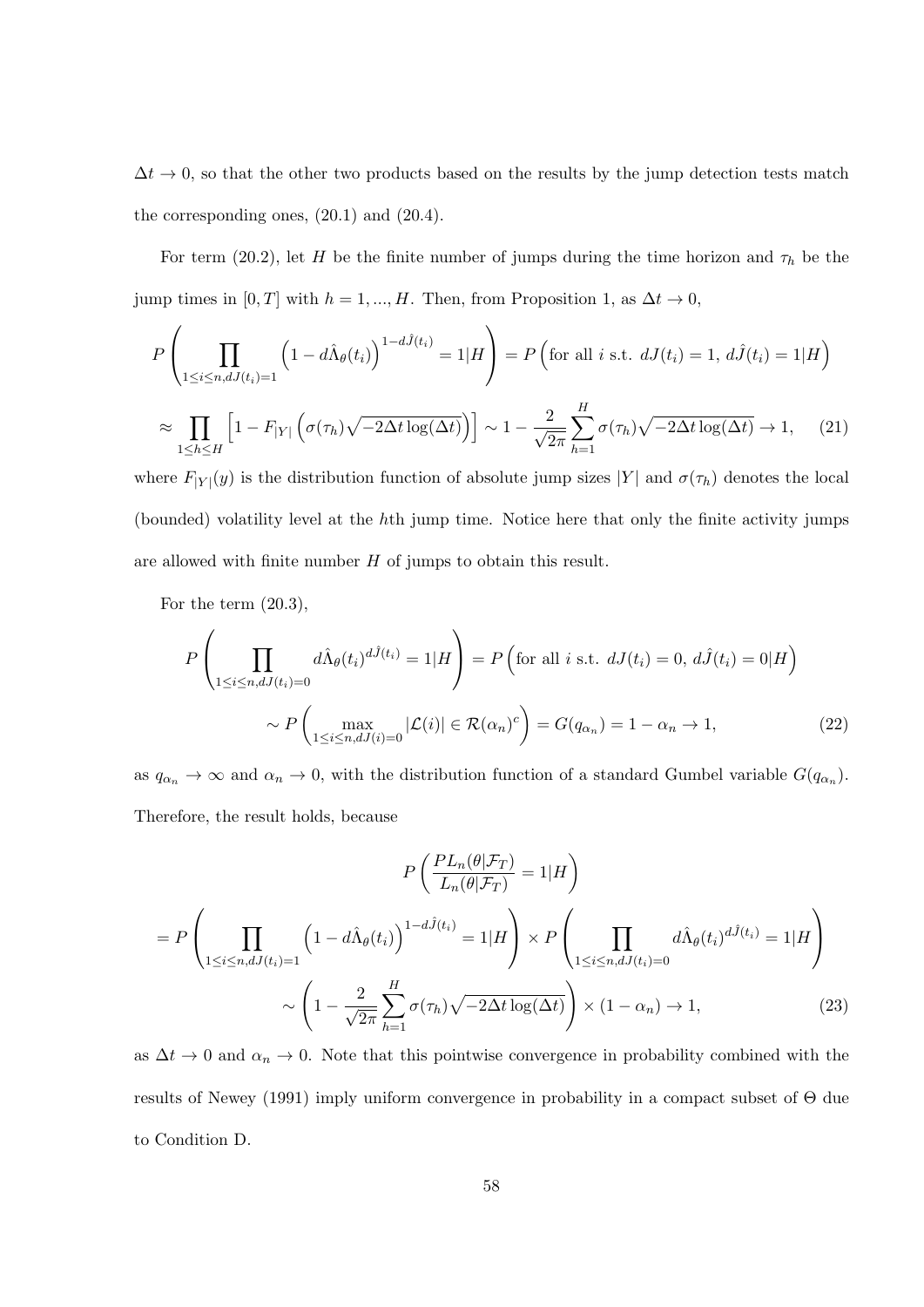#### **A.5. Proof of Proposition 3**

By the definition of product integration,

$$
\frac{L_n(\theta|\mathcal{F}_T)}{L(\theta|\mathcal{F}_T)} \xrightarrow{a.s.} 1, \text{ which implies } \frac{L_n(\theta|\mathcal{F}_T)}{L(\theta|\mathcal{F}_T)} \xrightarrow{P} 1.
$$
\n(24)

Thus, due to Proposition 2,

$$
\frac{PL_n(\theta|\mathcal{F}_T)}{L(\theta|\mathcal{F}_T)} = \frac{PL_n(\theta|\mathcal{F}_T)}{L_n(\theta|\mathcal{F}_T)} \times \frac{L_n(\theta|\mathcal{F}_T)}{L(\theta|\mathcal{F}_T)} \xrightarrow{P} 1.
$$
\n(25)

#### **A.6. Proof of Theorem 1**

Given **Assumption C**, we know that as  $\Delta t \to 0$ , for any  $\theta$ ,  $\log(L_n(\theta|\mathcal{F}_T)) - \log(PL_n(\theta|\mathcal{F}_T)) \stackrel{P}{\longrightarrow} 0$ , which also implies uniform convergence in probability from Proposition 2. Here, let  $\mathcal{U}_L(\theta)$  and  $U_{PL}(\theta)$  be the score functions based on  $\log(L_n(\theta|\mathcal{F}_T))$  and  $\log(PL_n(\theta|\mathcal{F}_T))$ . Then, the two esti- $\hat{\theta}_{L,n}$  and  $\hat{\theta}_{PL,n}$  such that  $\mathcal{U}_L(\hat{\theta}_{L,n}) = 0$  and  $\mathcal{U}_{PL}(\hat{\theta}_{PL,n}) = 0$  are asymptotically equivalent. In other words, as  $\Delta t \to 0$  (as  $n \to 0$ ),  $\hat{\theta}_{L,n} - \hat{\theta}_{PL,n} \to 0$  in probability: this is proved by contradiction. Now, according to the Slutsky Theorem as in Ferguson (1996), it is enough to show that the estimator based on  $L_n(\theta|\mathcal{F}_T)$ ,  $\hat{\theta}_{L,n}$ , is consistent and converges in law to a normal distribution around its mean  $\theta_0$ . For this part, I apply a modified version of proofs for Theorem VI.1.1. and VI.1.2 in Andersen, Borgan, Gill, and Keiding (1992). Due to a Taylor expansion,  $1 - d\Lambda_{\theta}(t) = exp(-d\Lambda_{\theta}(t)), \mathcal{U}_{L}(\theta)$  can be written as

$$
\mathcal{U}_L(\theta) = \int_0^{\cdot} \frac{\partial}{\partial \theta} \log d\Lambda_{\theta}(s) dM(s),
$$

where  $M(t) = J(t) - \int_0^t d\Lambda_\theta(s)ds$  and is a local square integrable martingale. Here, Lenglart's inequality is first applied to establish the existence of a consistent estimator that is the solution for the score function. Next, the Martingale central limit theorem is used to establish the convergence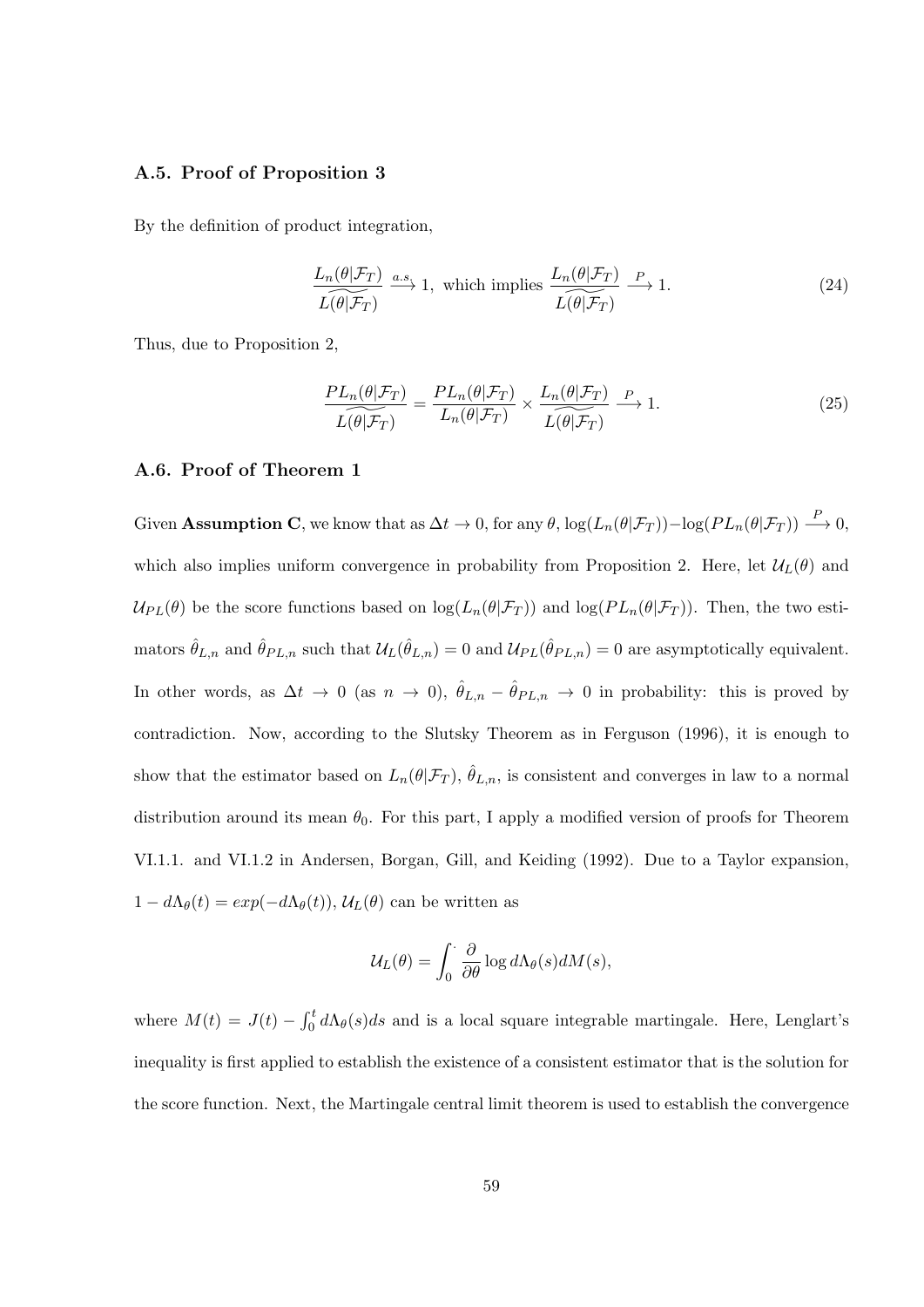of estimators in distribution to normal. Finally, it is obvious that the last result can be obtained by the delta method.

An alternative to the proof given above is to consider two equivalent probability measures *P* and  $\mathcal{P}_{PL_n}$ .  $\mathcal{P}$  is the true (latent) data-generating measure for  $L(\theta|\mathcal{F}_T)$  in continuous time, as in Definition 2.A and  $\mathcal{P}_{PL_n}$  is the observable data-generating measure for  $PL_n(\theta|\mathcal{F}_T)$  in discrete time, as in Definition 2.C. Instead of going through  $L_n(\theta|\mathcal{F}_T)$ , the above weak convergence proof can be directly applied on  $U_{PL}(\theta)$  because of the convergence of  $\mathcal{P}_{PL_n}$  to  $\mathcal{P}$ , as shown in Proposition 3.

### **A.7. Equity Price Data Cleaning Procedure**

To avoid unnecessary data recording errors, I also preprocess the raw data as follows. All stocks selected are assured to pass the active trade filter (50 trades per day), which is usual for high frequency data analysis. For transactions that happen at the same time, I take the first transaction price recorded in the database. I exclude obvious outliers and all recording errors such as zero prices. High frequency data may contain *bounce-back* type data errors caused by extreme round trips of recorded prices to unreasonably different price levels. If returns from a stock are followed by returns with opposite signs and similar magnitudes and if the magnitudes of any jumps in the stock are significantly different from those without the bounce-back effect, I exclude those returns from consideration.

#### **A.8. Pre-search Procedure for Jump Predictors**

I describe a pre-test procedure I employed to determine the most important jump predictors listed in Table 4. Since the JPT is applied to link the one dimensional time series indicator of jumps detected from one stock to multiple jump predictors, I initiate my estimation for each firm using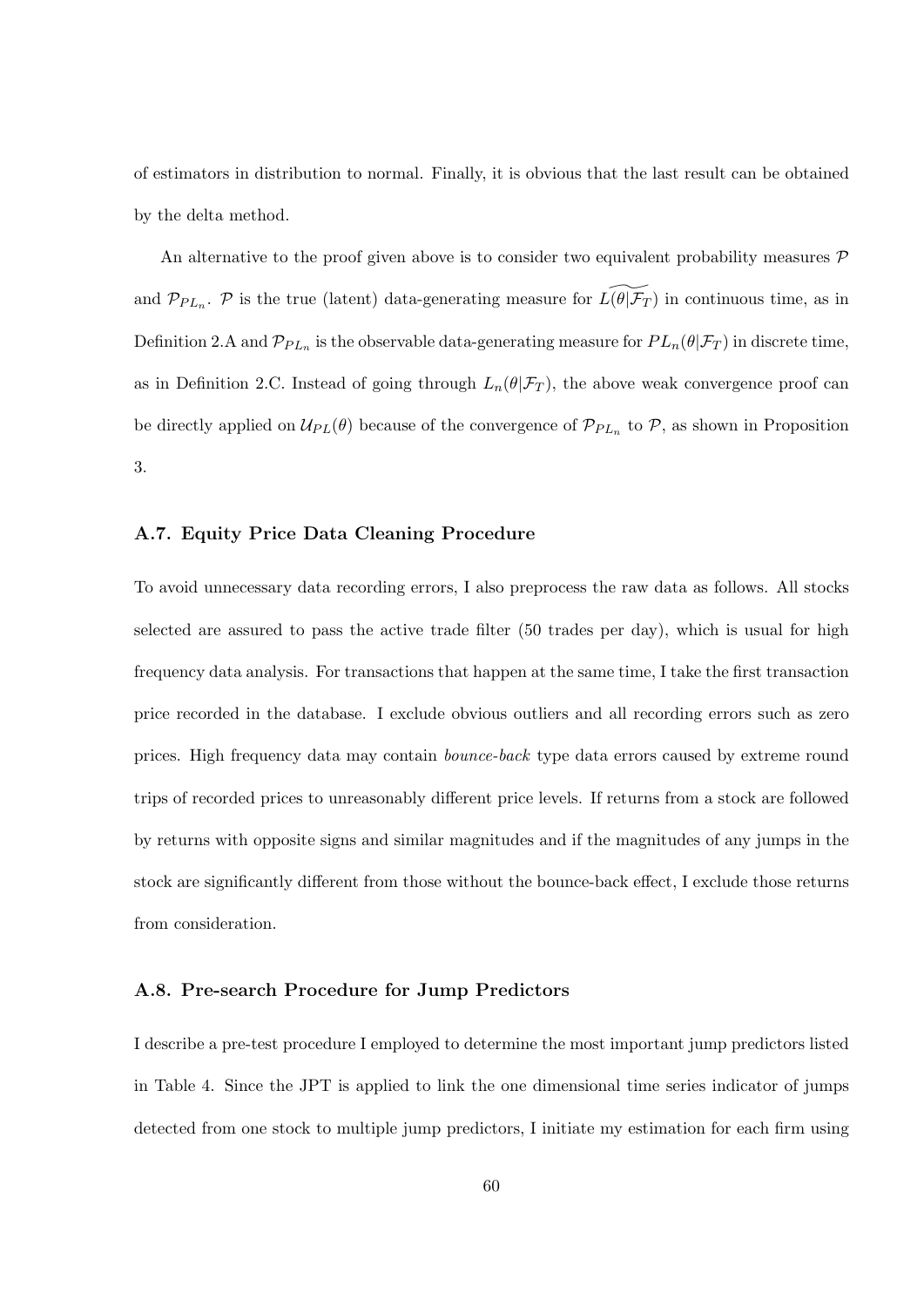all the eight predictors described in Section 4 as well as various alternative predictors. Table A.1 lists all the alternative information variables (along with their data source) I consider for creating predictors but reject due to their relative lack of significance. These news information variables are selected to capture real-time information releases regarding the real activity of the overall economy, inflation, and monetary policy as well as firm-specific fundamental information. The sample periods for all variables are matched exactly with the sample period for jump data in Table 2, which is from January 4, 1993 to December 31, 2008.

For each variable, I create the predictors based on a time-series indicator of the information release times (unless defined otherwise). These predictors are designed to test the impact of information on stock price jumps over the time horizon, such as 15 minutes, 30 minutes, 60 minutes, 90 minutes, 120 minutes, and 180 minutes, etc., around the information releases. In addition to these predictors, the terms controlling for the intraday seasonality of jump arrivals are added in this pre-search.

The jump predictor is selected if it is proven to be broadly significant. In order to measure the breadth of significance, I obtain the parameter estimates and p-values associated with all the predictors for each firm. Then, for each predictor, I count the number of firms for which the predictor is significant at the 5% level. Finally, all the predictors are ranked according to these number of firms, and the eight predictors are selected according to this ranking. To give an example using Table 5,  $X_1(t)$ ,  $X_2(t)$ ,  $X_3(t)$ ,  $X_4(t)$ ,  $X_7(t)$  and  $X_8(t)$  are significant for 23 out of 23 firms and they are ranked first to be included in the model. Then,  $X_5(t)$  and  $X_6(t)$  are selected as they are significant for 21 firms in the sample. The last two are included subsequently. Some predictors related to the alternative variables listed in Table A.1 are found to be significant, but they are not ranked highly enough by the aforementioned measure. They are not as broadly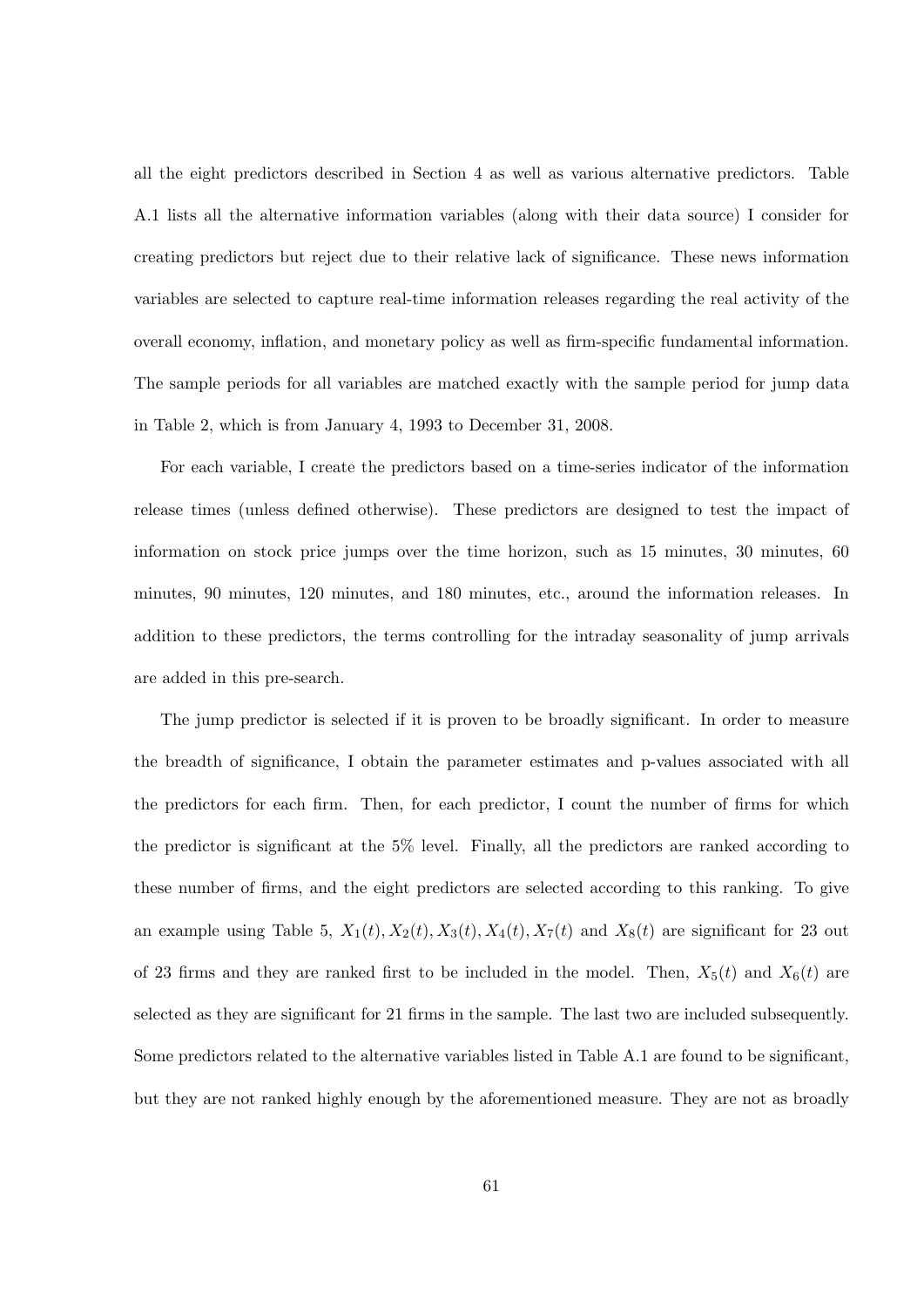significant as the predictors related to variables listed in Table 4, and hence omitted in the model. The time-of-day variables for times beyond 11:00am and up to 4:00pm are also found to be insignificant, and hence omitted in the model.